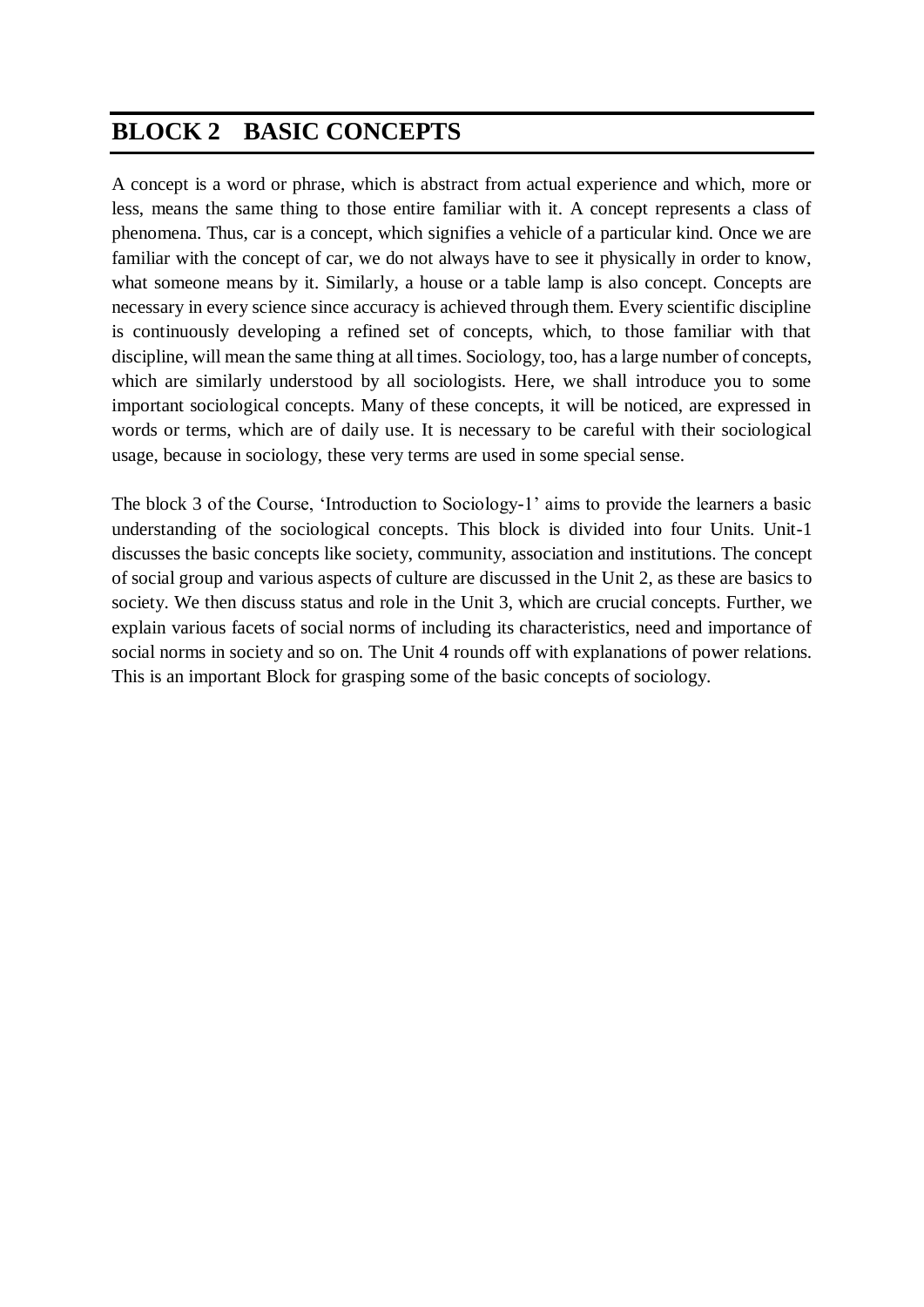# **UNIT 1 SOCIETY AND COMMUNITY, ASSOCIATIONS AND INSTITUTIONS**

#### **STRUCTURE**

- 1.1 Introduction
- 1.2 Learning Objectives
- 1.3 Society: Meaning and Definition
	- 1.3.1 Characteristics of Society
	- 1.3.2 Differences between Human Society and Non-Human Society
- 1.4 Concept of Community
	- 1.4.1 Meaning and Definition:
	- 1.4.2. Elements of Community
	- 1.4.3 Difference between Society and Community
- 1.5 Concept of Institution
	- 1.5.1 Meaning and Definition
	- 1.5.2 Characteristics
	- 1.5.3 Types of Institution
- 1.6 Concept of Association
	- 1.6.1. Meaning and Definition
	- 1.6.2. Characteristics
- 1.7 Let Us Sum Up
- 1.8 Glossary
- 1.9 Check Your Progress: Answer Keys
- 1.10 Model Questions
- 1.11 References

# **1.1 INTRODUCTION**

Sociology focuses on the study of man within a social environment. Society provides a social environment. It shall be sufficient here to say that society provides a social environment with some definite boundaries. Man is a social animal. He/she lives with many other people in a society and becomes member of different community and associations. Thus, the study of Society is of utmost importance in Society. In the previous Block, we have learnt about the relationship between Sociology and other Social Sciences. In this unit, we shall discuss the basic concepts in Sociology such as Society, Community, Institution, Association, so on and so forth.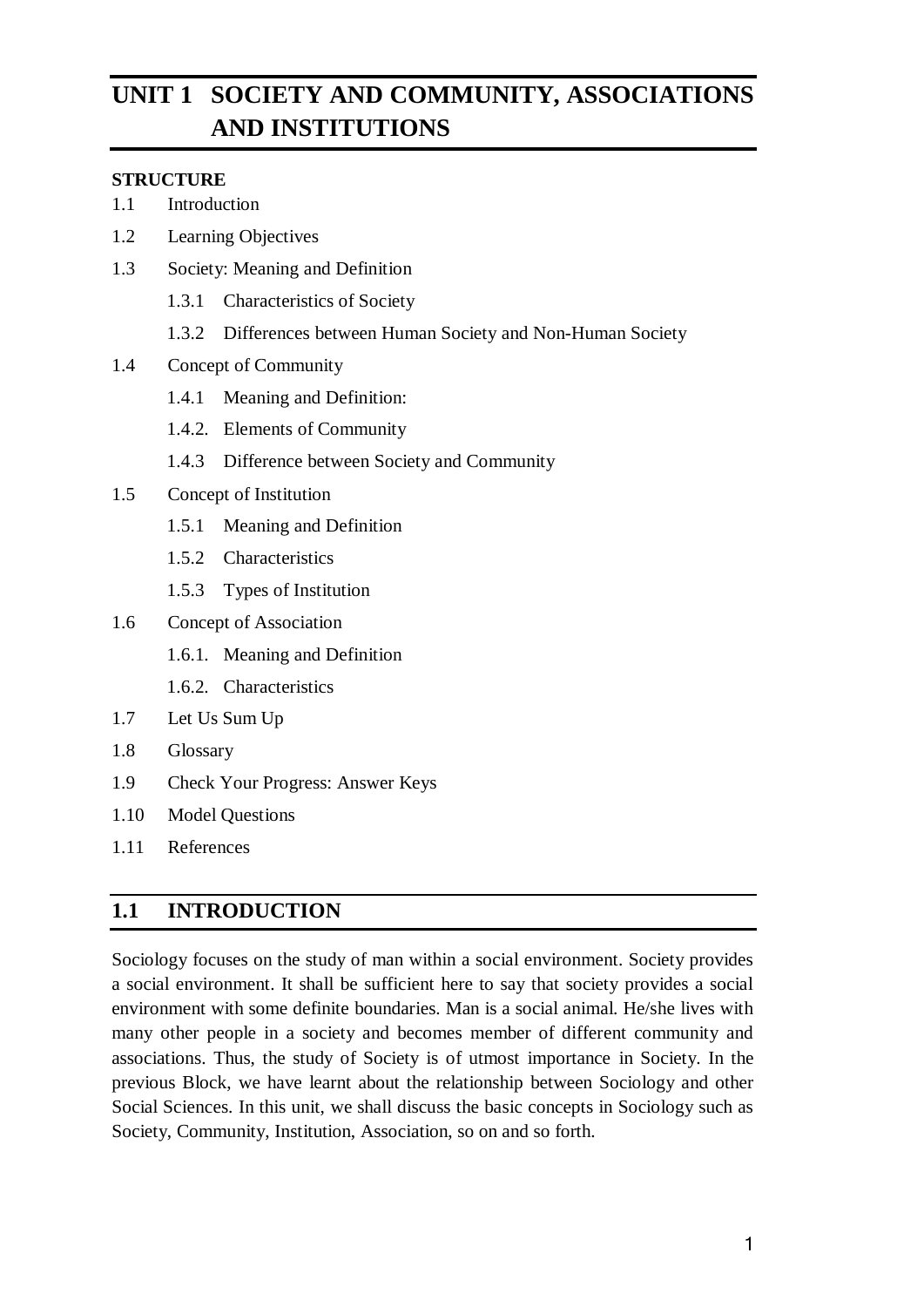# **1.2 LEARNING OBJECTIVES**

After going through this unit, you will be able to

- understand the meaning and characteristics of Society
- explain the concept of Community
- identify the differences between Society and Community
- understand the meaning and characteristics of Institution
- explain the concept of Institution.

## **1.3 SOCIETY: MEANING AND DEFINITION**

The concept of society has been defined in several ways by various sociologists. Let us read some of these definitions:

*"A society is a collection of individuals united by certain relations and modes of behaviour which mark them off from others who do not enter into these relations or who differ from them in behaviour"* – Ginsberg.

*"Society is a "web of social relations which is always changing."-* MacIver.

To understand these definitions, let us now read the following:

The term 'society' has been derived from the Latin word '*Socius'* meaning companionship or friendship. Friends have a relationship between them. Similarly, there is some relationship between parents and children, between teacher and students, between the shopkeeper and the customer, between the government and the governed, the State and the citizens, etc. These are some of the different types of relationships. You have many people around you with whom you talk, act and do many other things. You have friends, parents, siblings, relatives, etc. You buy things from shopkeeper, eat in a hotel etc. Thus, you too have many and different types of relationship with people around you. These are the people whom you might meet, see, and talk to everyday or sometimes. You may even have relationship with people whom you might never meet or talk to. The common feature in all these relations is that you are 'behaving' with them and they too are 'behaving' with you. In order to behave with others, it is important to follow some common rules of behaviour. Then only will you know how to behave with others and others will know how to behave back. And, thus, you all will be able to understand each other. It is these common rules of behaviour and the behaviour of the people that make social relationship possible.

When there are social relations of various kinds between two or among many people, all the people together become a group. They are members of a social group. There are many groups, which also have relationship between them just as individuals have between them. All these individuals and groups have social relationships among them. They all follow some common rules of behaviour or conduct. And they form a bigger group. They consider those following these rules and behaving accordingly as members of this big group. This big group is called a society. In a society, there are many smaller groups as well.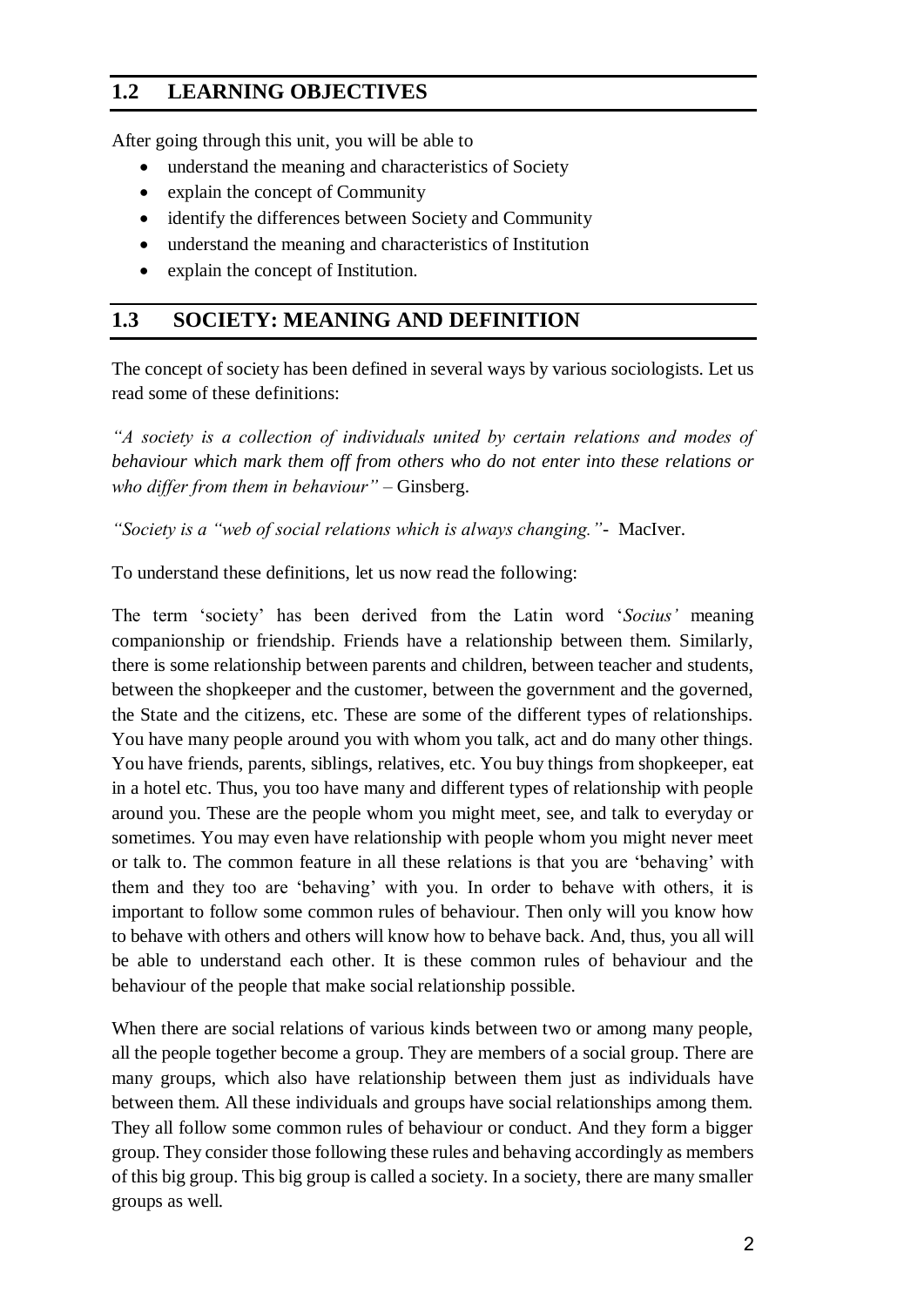In a society, the relationships are long lasting and enduring. Thus, a society is a long lasting social group.

# **ACTIVITY 1.1** Do you think yourself as member of your society? Give a reason. …………………………………………………………………………………….… ………………………………………………………………………………………. Explain briefly about society in your own words. ………………………………………………………………………..……………… ………………………………………………………………………………………..

By now we have come to know of the following:

- A society is, thus, a big group having many individuals and smaller groups.
- The individuals and groups interact among themselves.
- They follow some common rules of behaviour.
- They have social relations among them all.
- All the individuals and groups consider themselves as members of the society.
- The society is long lasting.

#### **1.3.1 Characteristics of Society**

So far we have discussed the basic meaning of the term society and also some of its basic characteristics or features. There are some more important characteristics of the society. Let us discuss them briefly —

- **Society consists of people and groups:** Society is a large group. Its smallest unit is the individual. Individuals in turn are organized in groups. A society comprises individuals and various groups.
- **Social relation:** We have already discussed social relation and the way social relationship lead to the formation of a society. Now, we shall learn that the individuals are organized in a web of social relationship. Likewise, the groups also are organized in a web of relationship. Web means a network. A spider builds a cobweb where every point or part is linked to every other part directly or indirectly. A cobweb is like a network. Similarly in a society, every individual and every group is linked and related to every other part of the society.
- **Social interaction:** In social relation, there also is social interaction. Social interaction means that one person acts and the other person reacts or acts back. When you buy things in a shop, you perform the act of paying the shopkeeper for the items you want to buy. The shopkeeper in return performs the act of selling you the items you paid for. This is interaction and is based on the common rules of the society. These are common rules because both of you along with others in the society have accepted and accordingly, are behaving. These lead to social interaction and social relation among people. In the example above, there are social relations between you as a customer and the other person as the shop keeper. Social interaction and Social relation are therefore a two-way traffic.
- **Mutual awareness:** It means that a person needs to be aware that there are other persons besides him/her and that his/her actions affect others. Similarly,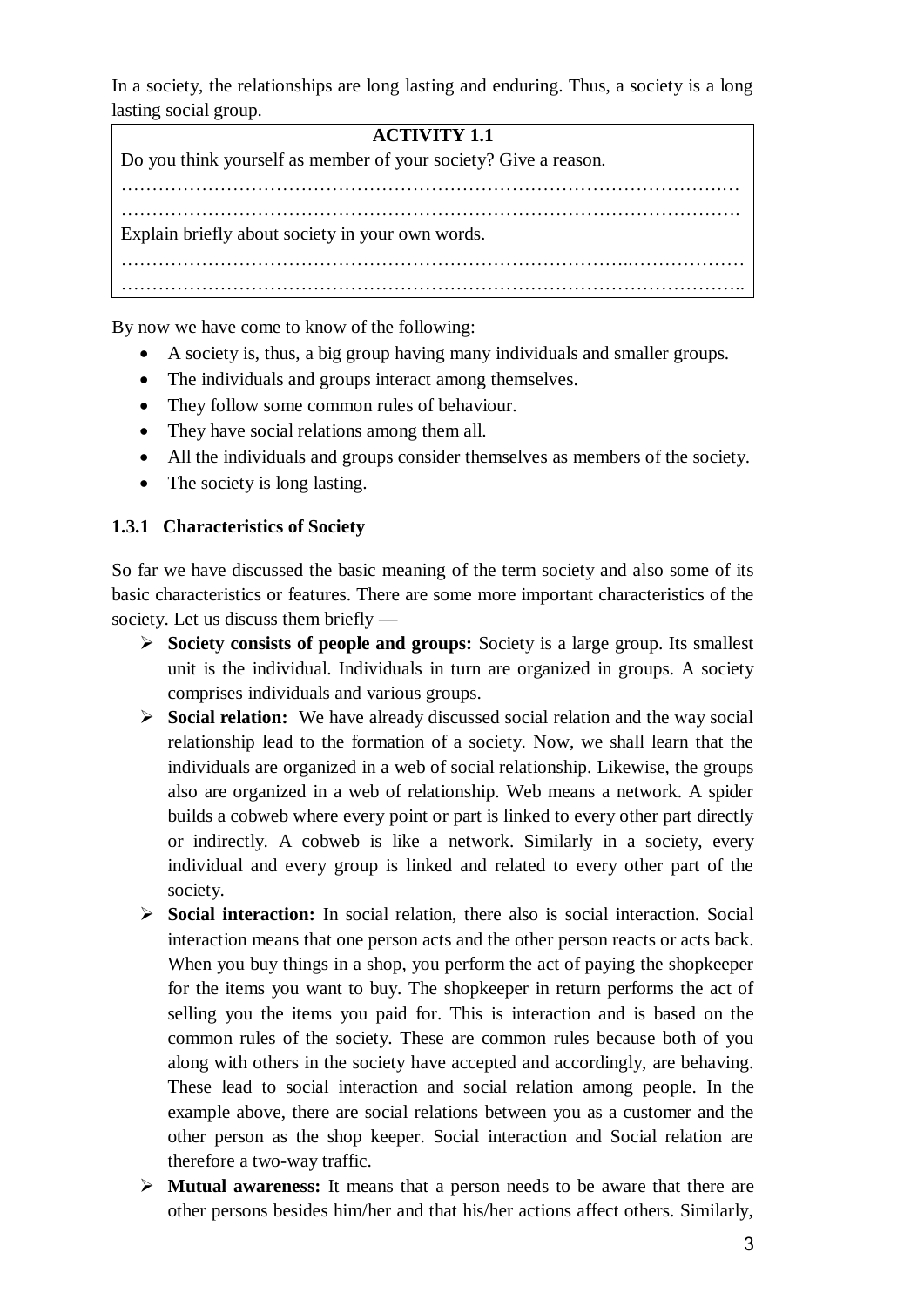the actions of others also affect him/her. Hence, they need to behave in ways that are understood by others. This is mutual awareness. It is because of this awareness that people develop social relations.

 **Society fulfils social needs:** Every person has some individual needs like the need for food, shelter, clothing, need for affection, friendship, etc. Many of our needs are better fulfilled when people live together and work together with each other. For example: to build a house, it is convenient when many people do it together. This makes us all dependent on each other. Thus, we all are interdependent in many ways. This is our social need. Society, thus, fulfils our social needs. It also becomes important that we can maintain this interdependence. Otherwise, society will cease to exist.

#### **LET US KNOW**

In modern times, we find that the farmer grows crops, sells the grains in the market by which he earns his livelihood. The crop in the market is bought by the wholesaler who in turn sells them to the retailer. He gets a profit, which is his income. The retailer then sells it to us and we buy the grains from them for our food. The retailer also earns some income and we get our food. Here, we see a long chain of relationship among various people and that; everyone in the line is dependent on each other. If the farmer does not grow crop we do not get food. If the wholesaler and the retailer do not buy and sell the grains, we will not get our food either. On the other hand, the farmer, the wholesaler and retailer also do not earn money if they do not buy and sell. Thus, we all are interdependent with some, we are directly dependent and with some others, we are indirectly dependent.

- **Cooperation among individuals and groups:** The above characteristics tell us that in the society, individuals and groups cooperate with one other. Without this cooperation, there will be no relation among the different parts of a society. Therefore, cooperation is one aspect of social relation.
- **Disagreement and conflict in society:** In every society, there is some degree of conflict. Even in your family, you may sometimes have some disagreement with your parents or even your siblings. Similarly, in our interactions outside the family, we may have conflict and disagreement with others, such as between employer and employee, customers and shopkeepers, etc. But despite such conflicts and disagreements, the relationship continues. Conflict is normal in a society. But only when the conflict becomes too serious that the relation may fail and break. Therefore, we can call "society is cooperation crossed by conflict." Conflict also is one form of social relation.
- **Social differentiation:** In your family, you find that the rights and duties of your parents are different from those of yours and your siblings. This means that you all have different positions in the family. The positions of parents are different from those of the children and also the father's position differs from that of the mother. You may also find that your position is different from that of your brothers and sisters. Likewise, the position of a doctor is different from that of a patient. In Sociology, position is termed as status of which we shall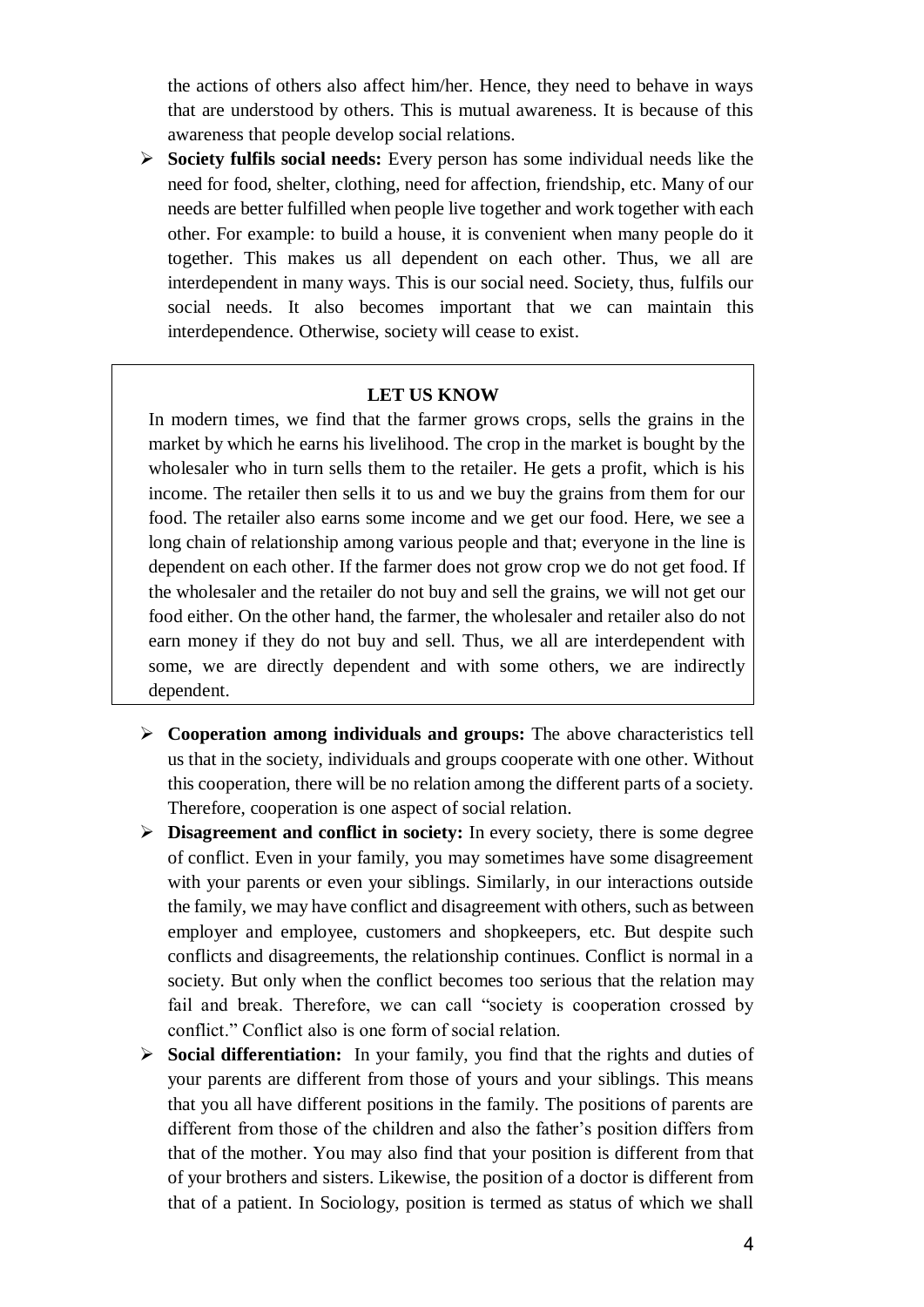learn more about a little later in this unit. It shows that in society there are different statuses. This is termed as social differentiation.

- Social control: For a society to continue, it is important that there is less of disagreement and conflict within it. As such, there need to be rules of behaviour and the people need to behave according to the rules they lay down. But sometimes, people violate (disobey) the rules and this leads to problems and disagreement in the society. In order that this does not happen, the society also lays down different means of controlling social behaviour. This is termed as social control. When someone does something wrong, there are always people as parents, friends, siblings, elders and others to correct the behaviour of the person. Society even has police to check deviant behaviour. These are some of the means of social control.
- **Society is dynamic:** This means that the society is ever changing. Have you noticed how your society has changed in the last ten years? There is no society that does not change. No society is static. Ever since humans emerged on earth they have been living in societies and societies have been changing.
- **Culture:** Culture is the way of life of a society. The rules that people make and follow, the means of social control, language, the way people eat, dress, talk, and think, the type of houses people make are parts of culture. Culture is thus, everything that people learn in society and do in society. Every society thus has its own culture.

These are some of the important characteristics of society. There are still other characteristics of society, but these are some of the basic ones.

#### **ACTIVITY 1.2**

Do you observe any of these characteristics in your society? Mention one or two of them.

……………………………………………………………….................…………… …………………………………………………………............................................. Have you noticed any change in your society in the last ten years? Mention two. ……………………………………………………………………………………… …..…………………………………………………………………………………..

#### **1.3.2 Differences between Human Society and Non-Human Society**

Many non-human beings such as ants, baboons, apes, elephants, etc. live together in groups and have specific patterns of behavior. Each member of the group behaves in some specific manner and there is co-ordination and co-operation in their behavior. In this regard, they also have society. But their society is different from the human society. Let us now understand these differences—

Unlike the human society, the society of non-human is static, i.e. its way of life does not change. The way the elephants behave or act today is same as they behaved or acted thousands of years ago. But in these several thousands of years, human society has changed from simple hunting gathering life style to that of modern society and man has even reached the outer space.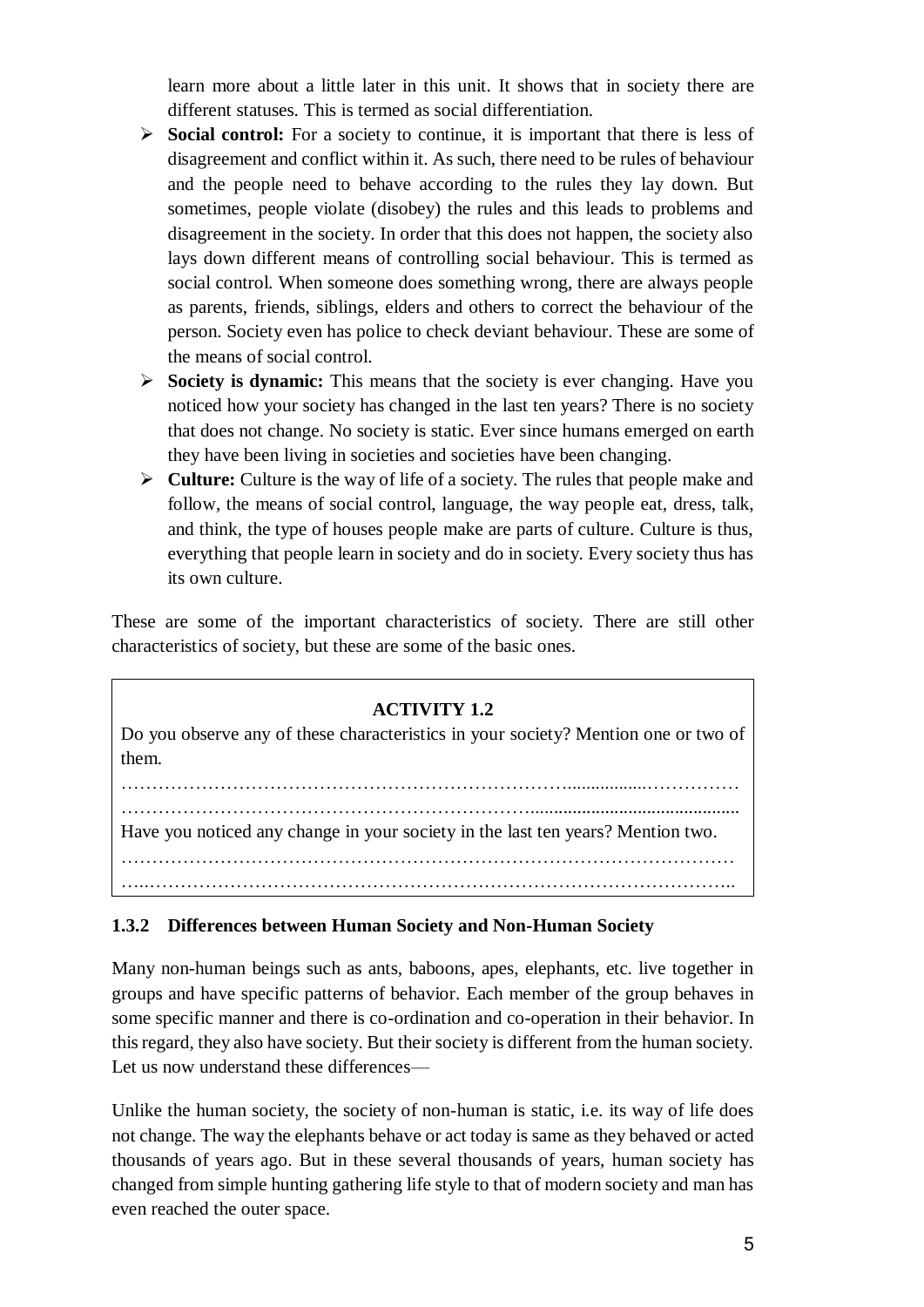Man has culture. We learn social behavior and our social rules from our parents, friends, from school and people around us. We also pass it on to our younger ones and others around us. But animals behave by instinct. Even if some animals such as dogs learn new behavior from us yet, they cannot pass it on to others. This ability to pass on learned behavior and culture is unique to human beings only. Human society has culture and non-human society does not. Thus, after having studied about society we have learnt that:

- $\triangleright$  Man is a social animal and need to live in groups. Society fulfils human needs.
- $\triangleright$  It makes way for organized life.
- $\triangleright$  It is within society and with culture that men have developed from a simple life style to a modern complex life style.
- $\triangleright$  It helps us to understand how people behave in society.
- $\triangleright$  It helps us to know how people are arranged in different statuses in the society.
- $\triangleright$  That every society is dynamic.
- $\triangleright$  That culture is unique to human society.

# **1.4 CONCEPT OF COMMUNITY**

The term community is used to refer to a wide variety of specific social units. In common parlance, the word, 'community' is used for a collection of people who do related kinds of work, such as the teachers' community' or the doctors' community. It is also used to denote a collection of people who share something in common as the 'Hindu community' or the 'Christian community' etc.

#### **1.4.1 Meaning and Definition:**

In Sociological literature, the word 'Community' refers directly to types of population settlements, such as rural community or urban community, to supposedly ideal typical ways of life in such places, and to social networks whose members share common characteristics apart from or in addition to common location. According to sociologists Mac Iver and Page, *"Whenever the members of any group, small or large, live together in such a way that they share not this or that particular interest, but the basic condition of a common life, we called that group a community."* For Bogardus, *"a community is a social group with some degree of the feeling and living in a given area."*

Community is, therefore, a geographical area having common centers of interests and activities. A community is essentially an area of social living. It is marked by some degree of social coherence.

Thus, community is a circle in which common life is living. It includes in itself all our social relationships. It includes a variety of associations and institutions. Within the range of a community, the members may carry on their economic, religious, political, educational and other activities. Hence, community is the total organization of social life within limited space. Examples: village, town, tribe, city and district.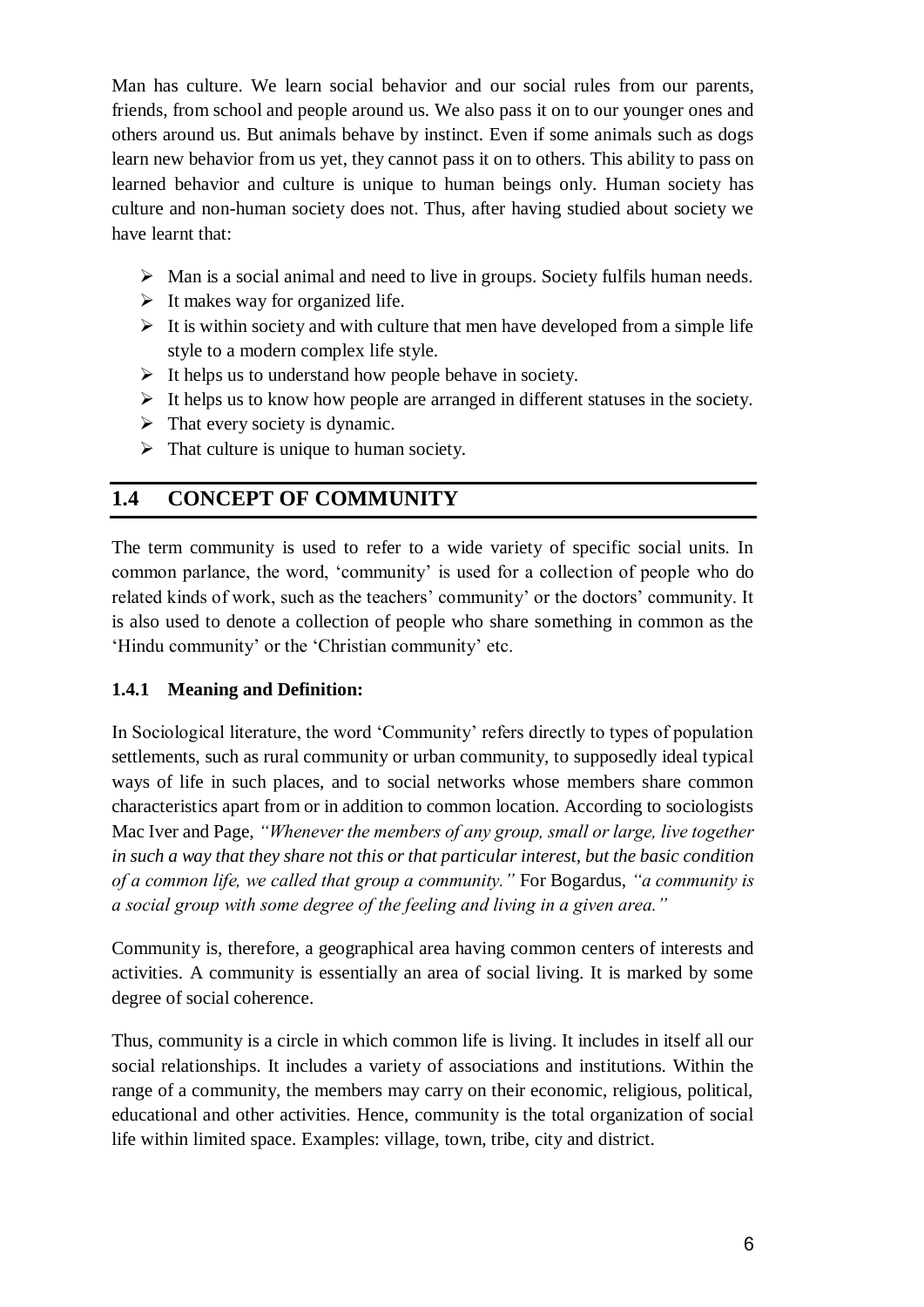## **1.4.2 Elements of Community**

Community has some basic elements or characteristics as those given below –

- **Group or persons:** A community consists of a group of individuals. They live in a particular geographical area with 'we feeling' relations.
- **Locality:** A community always occupies a territorial area. The strong bond of solidarity that we find among the members of a community is derived from the conditions of locality living in a definite geographical area. Living together facilitates people to develop social contacts, gives protection, safety and security. It helps the members to promote and fulfil their common interests. Locality continues to be a basic factor of community life. However, in modern times the local bond of community is weakened by the development of the means of transport and communication. In fact, the extension of communication is itself the condition of a larger but still territorial community.
- **Community sentiment:** Locality is not enough to create a community. There must be the common living with its awareness of sharing a common way of life. The members develop a sense of 'we feeling'. It means a kind of identification, a sense of awareness, a sense of living and sharing some common interests in life. Without these there cannot be any community.
- **Stability:** A community has not only locality and community sentiment, but also has stability. It is not a temporary group like a crowd or a mob. It is relatively stable. It includes a permanent group life in a definite place.
- **Natural and Normal:** A community cannot be made or created. By birth individuals become its members. Communities are spontaneous in their origin and development.
- $\triangleright$  **Size of community:** There is no any bar about the size of community. It may be big or small in size. A city or village or a district may be the size of community. There are communities within a community. Hence, there may be some small and some big communities.
- **Regulation of relations:** In every community, there are some systems which are known as customs, traditions, morals etc. This helps to regulate the relations of its members.

In modern times, the community sentiment of the members is gradually changing because the interests of people are diverse and complex. It is due to industrialization, urbanization, advancement of science and technology and the development of means of transport and communication.

## **1.4.3 Difference between Society and Community**

Society and Community both are related to each other. Both society and community are considered on the basis of human relations, yet there are some differences between the two. Some of the differences of both the term society and community are given below:

**Society:** Society is a web of social relationship. A definite geographical area is not an essential aspect of society. Society is abstract. Community sentiment or 'we-feeling' may not be present in a society. In a society, there may be several communities. It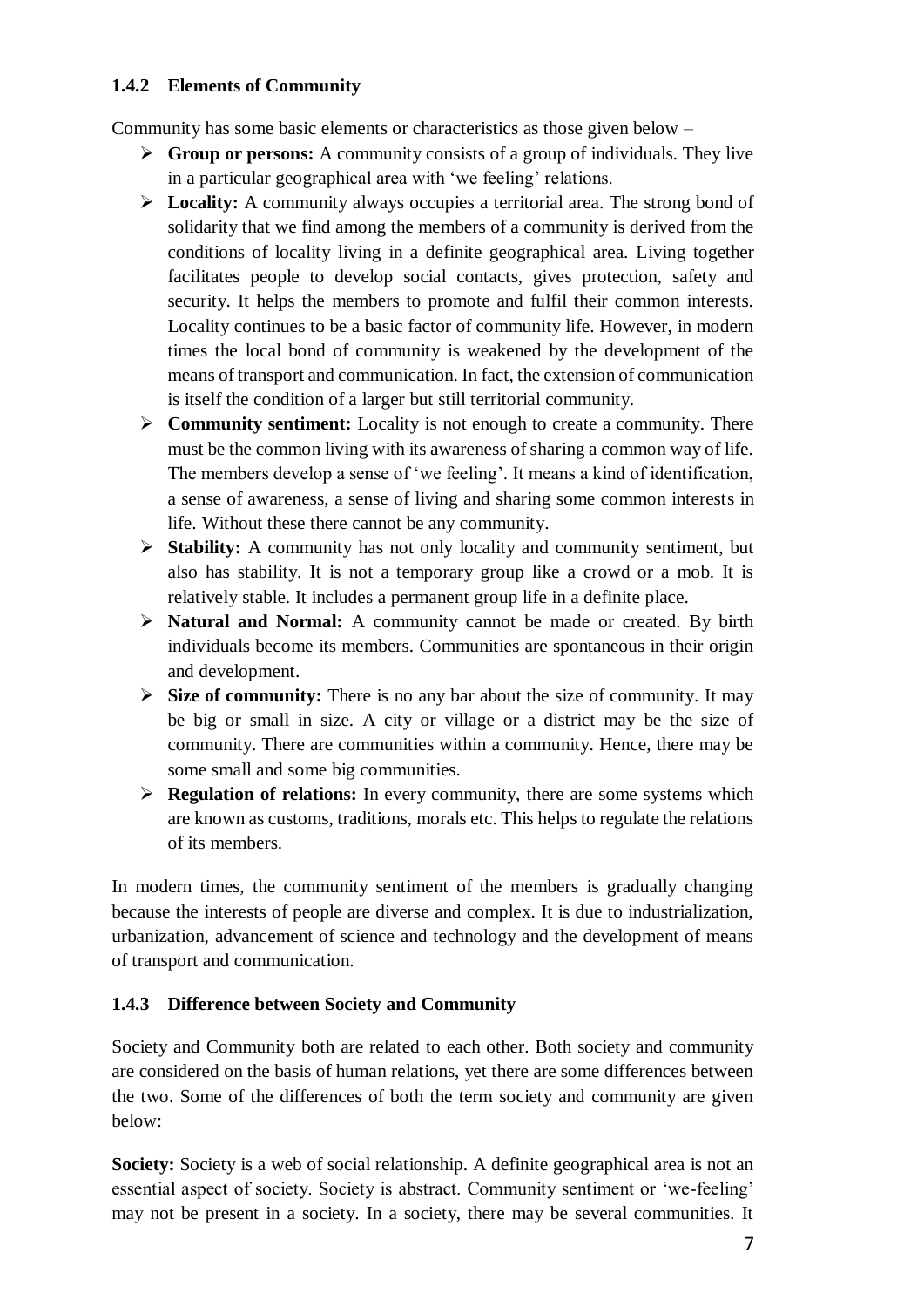involves both likenesses and differences. Common and diverse interests are present in society.

**Community:** Community consists of a group of individuals living in a particular geographical area with we-feeling relations. It is concrete and community sentiment is an essential feature of community. Interests and objectives are not more extensive and varied. Likeness is essential and more important. Common agreement of interests and objectives are the part of community.

# **ACTIVITY 1.3**

'Man is a Social animal' – Write the meaning of this statement in your own words. …………………………………………………………………………..…………… ………………………………………………………………………………………..

# **1.5 CONCEPT OF INSTITUTION**

Institution is an established way of behaving or an established form of procedure. It consists of all the structural components of a society through which the main concerns and activities are organized and social needs are fulfilled.

## **1.5.1 Meaning and Definition**

The term 'institution' has been given various interpretations. According to Mac Iver and Page, institutions may be defined as the *"established forms or conditions of procedure characteristic of group activity".* Arnold Green has defined institution as the "organization of several folkways and mores into a unit which serves a number of social functions".

From the above definitions, it is seen that an institution means some rules, regulations, folkways and mores which are gradually developed and obeyed by the society.

#### **1.5.2 Characteristics**

The main characteristics of institution are –

- $\triangleright$  Institutions come into being due to the collective activities of the people. They are essentially social in nature.
- $\triangleright$  Institutions exist in all the societies and have existed at all the stages of social development.
- $\triangleright$  Institutions are considered as sanctioning norms. It prescribes the way of doing things.
- $\triangleright$  Institutions are not external, visible or tangible things. They are abstract.
- $\triangleright$  Institutions help to satisfy some basic and vital needs of man.
- $\triangleright$  Institutions control the behaviour of individuals.
- $\triangleright$  Institutions are mostly permanent in nature.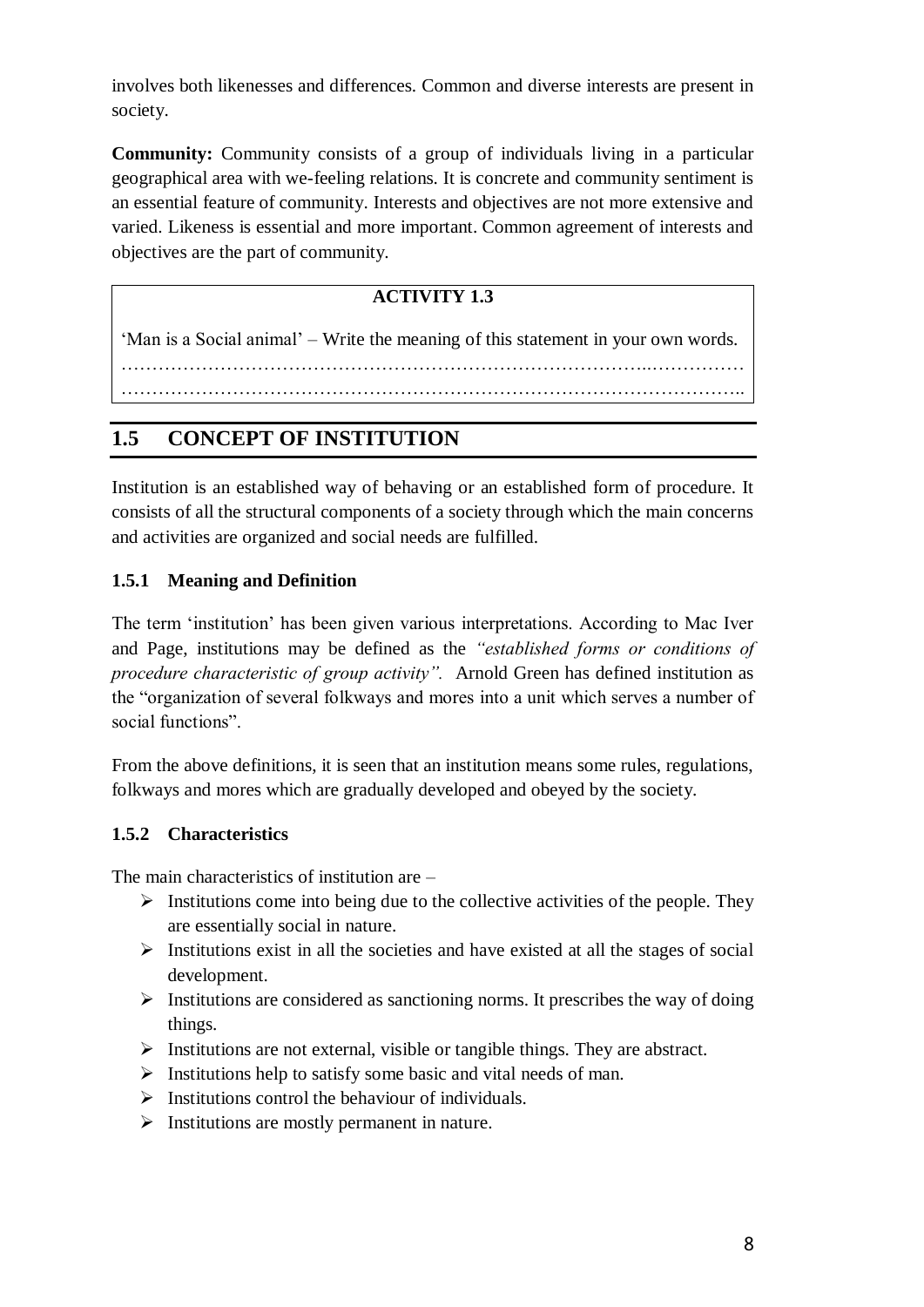## **1.5.3 Types of Institution**

Institutions are often classified into **Primary institutions** and **Secondary institutions**. The most basic institutions which are found even in primitive societies like religion, family, marriage etc. are primary in character. As societies grew in size and complexity, institutions became progressive and more differentiated. Accordingly, a large number of institutions are evolved to cater to the secondary need of people. They may be called secondary institutions, such as education, law, constitution, parliamentary procedure, business etc.

# **Check Your Progress Exercise 1.1 Note:**  I. Write your answer in the space given below. II. Compare your answer with the one given at the end of this Unit **Q1:** Is community temporary in nature? ……………………………………………………………………………………… ……………………………………………………………………………………… ……………………………………………………………………………………… **Q2:** What are institutions? ……………………………………………………………………………………… ……………………………………………………………………………………… ………………………………………………………………………………………

## **1.6 CONCEPT OF ASSOCIATION**

Man as a social being has so many interests, needs, wants and problems. To fulfill the desires of the individuals in a society, sometimes individual efforts are sufficient for them and sometimes they have to cooperate with others. Co-operation and mutual assistance are essential in an association.

## **1.6.1 Meaning and Definition**

Association is an arrangement for working together by a group to achieve some specified purpose or purposes. The emphasis is on organization and its aims. It differs from community in several ways. Its membership is limited by the nature of its aim. An association is an arrangement which may be temporary or permanent. MacIver and Page defined Association as "*an organization deliberately formed for the collective pursuit of some interest or a set of interests, which its members share*." According to Morris Ginsberg, "*An association is a group of social beings related to one another by the fact that they possess or have instituted in common an organization with a view to securing a specific end or specific ends*."

Men have several interests. Hence, they establish different associations to fulfil them. They have a number of associations of different kinds, such as, Political association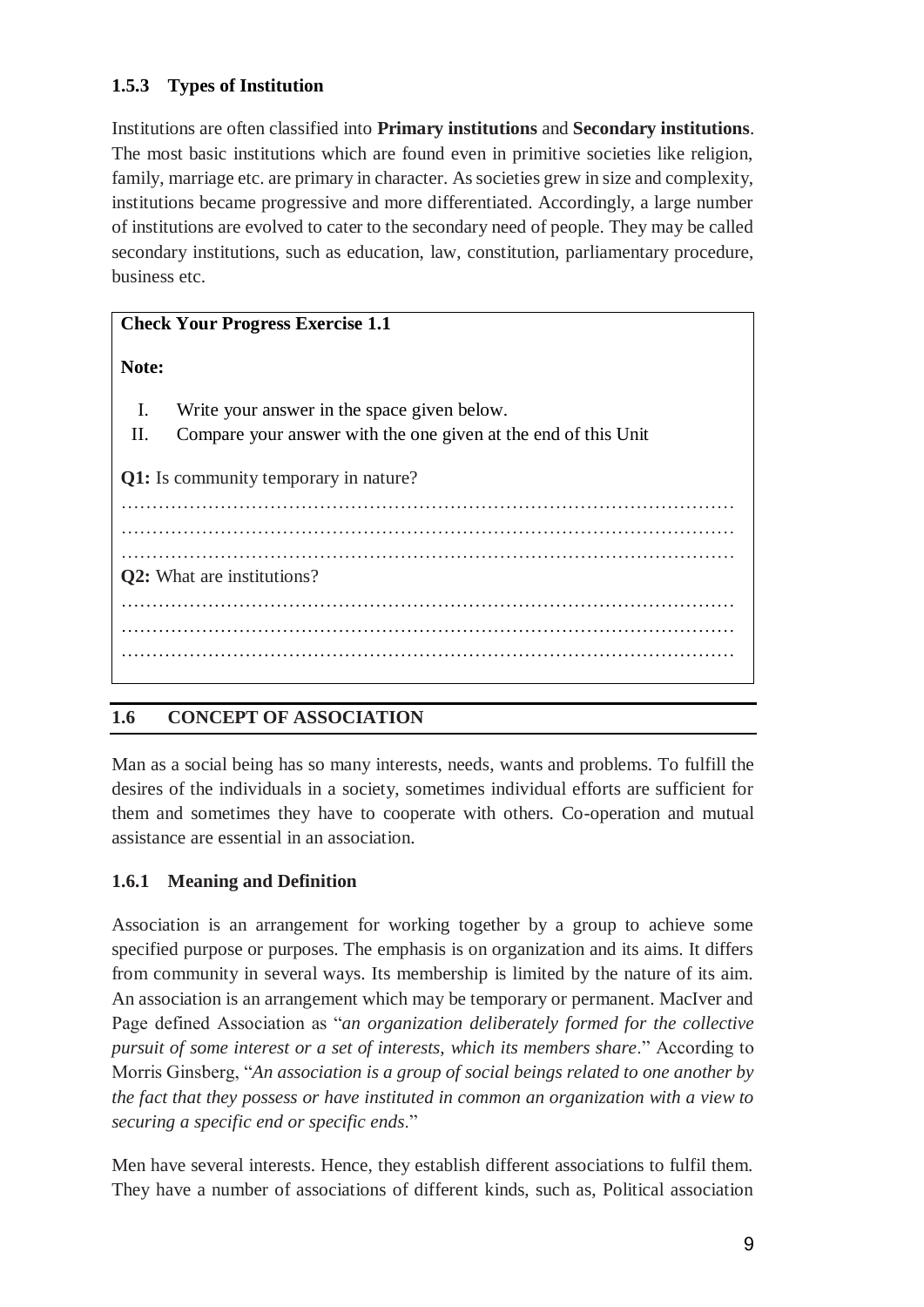(The Bharatiya Janata Party, The congress Party etc.) Socio-Religious association (The Ramkrishna Misson, the Arya Samaj etc.) and so on.

## **1.6.2 Characteristics of Association**

The main characteristics of Association are –

- $\triangleright$  Formal membership.
- $\triangleright$  Fixed rules and procedures to follow.
- $\triangleright$  Definite goals and deliberate interests.
- $\triangleright$  The duties are legally bound.
- $\triangleright$  It is voluntary in service and also in membership.
- $\triangleright$  Rights and duties for the members.

## **1.7 LET US SUM UP**

- A society is a collection of individuals united by certain relations and modes of behaviour which mark them off from others who do not enter into these relations or who differ from them in behavior
- The term 'society' has been derived from the Latin word *'Socius'* meaning companionship or friendship
- In a society, the relationships are long lasting and enduring. Thus, a society is a long lasting social group
- 'Community' is used for a collection of people who do related kinds of work, such as the teachers'
- Community is, therefore, a geographical area having common centers of interests and activities
- Institution is an established way of behaving or an established form of procedure
- Institution means some rules, regulations, folkways and mores which are gradually developed and obeyed by the society.
- Institutions are often classified into **Primary institutions** and **Secondary institutions**
- An association is an arrangement which may be temporary or permanent
- Association is an arrangement for working together by a group to achieve some specified purpose or purposes

| ≖∙<br><b>ULIVIULIAL</b>    |                                                                                                                              |
|----------------------------|------------------------------------------------------------------------------------------------------------------------------|
| <b>Association</b>         | : a group of people organized for a particular purpose.                                                                      |
| <b>Community</b>           | : a group of people living within a limited geographical<br>area having common interest.                                     |
| <b>Community Sentiment</b> | : a feeling of belonging together                                                                                            |
| <b>Institution</b>         | : an organized system with collective behavior having<br>common rules and procedures to meet certain needs of<br>the society |

#### **1.8 GLOSSARY**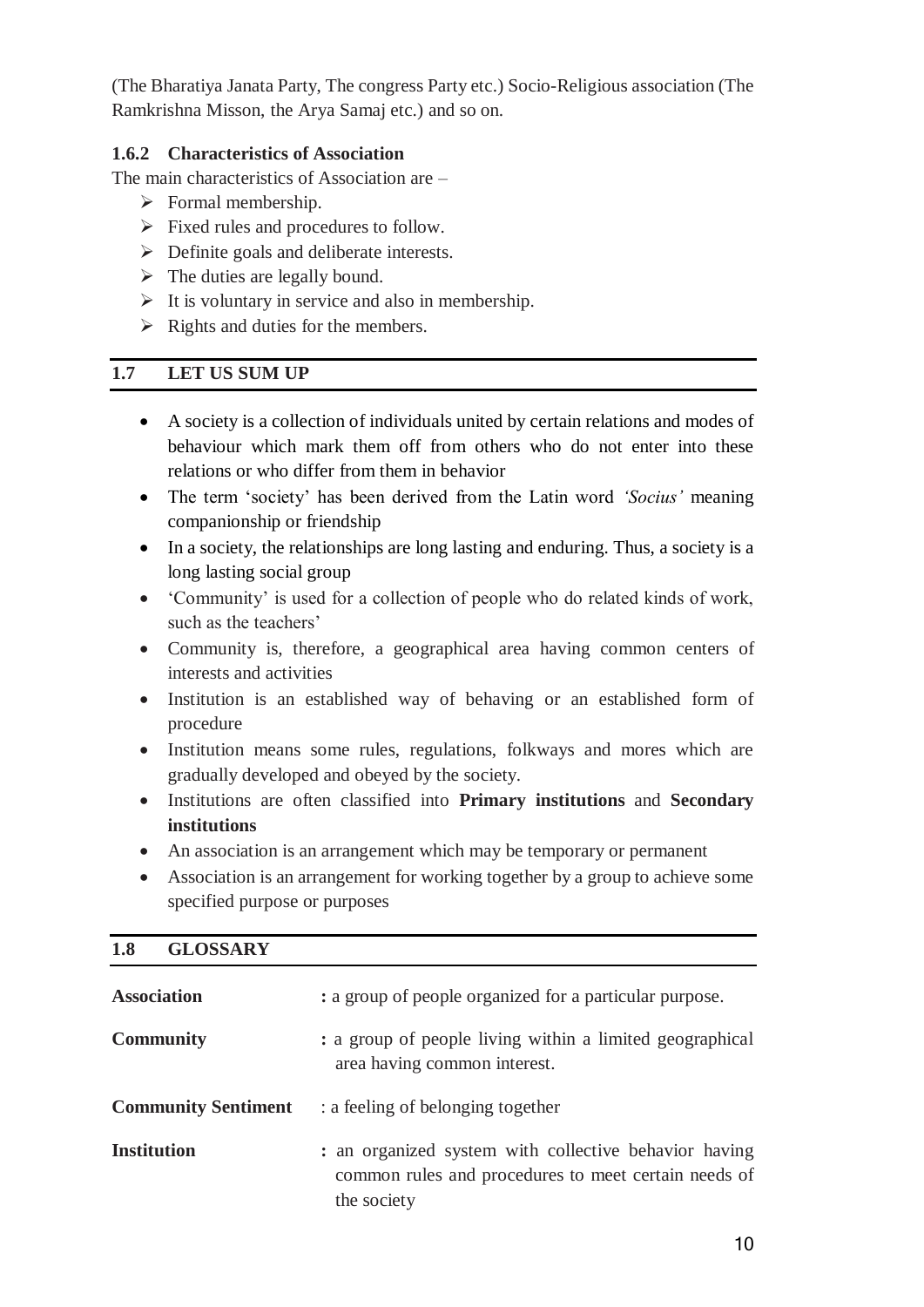#### **1.9 CHECK YOUR PROGRESS: ANSWER KEYS**

- Ans to Q1: A Community is not a temporary group. It is relatively stable and permanent in nature.
- **Ans to Q2:** In Simple words, Institution means some rules, regulations, folkways and mores which are gradually developed and obeyed by the society.

#### **1.10 MODEL QUESTIONS**

- **A) Short Questions** (Answer each question in about 150 words)
	- Q1: What is Society? How is human society different from a non-human society?
	- Q2: Distinguish between Society and Community.
	- Q3: Define Institution. State the differences between Institution and Association.
- **B) Long Questions** (Answer each question in about 300-500 words)
	- Q1: Define Community. Explain its characteristics.
	- Q2: Discuss the characteristic features of Society.

#### **1.11 REFERENCES**

- 1) Abraham Francis. (2006). *Contemporary Sociology – An Introduction to Concepts and Theories*. Oxford University Press.
- 2) Bhushan B. (2006). *Dictionary of Sociology*. New Delhi: Anmol Publications Pvt. Ltd.
- 3) Rawat H.K. (2007). *Sociology-Basic Concepts*. Jaipur: Rawat Publications.
- 4) Mac Iver, R. M. & Page, C. H. (2001). *Society – An Introductory Analysis*. New Delhi: Macmillan India Ltd.
- 5) Bhushan, V. & Sachdeva, D. R. (2005). *An Introduction to Sociology*. New Delhi: Kitab Mahal.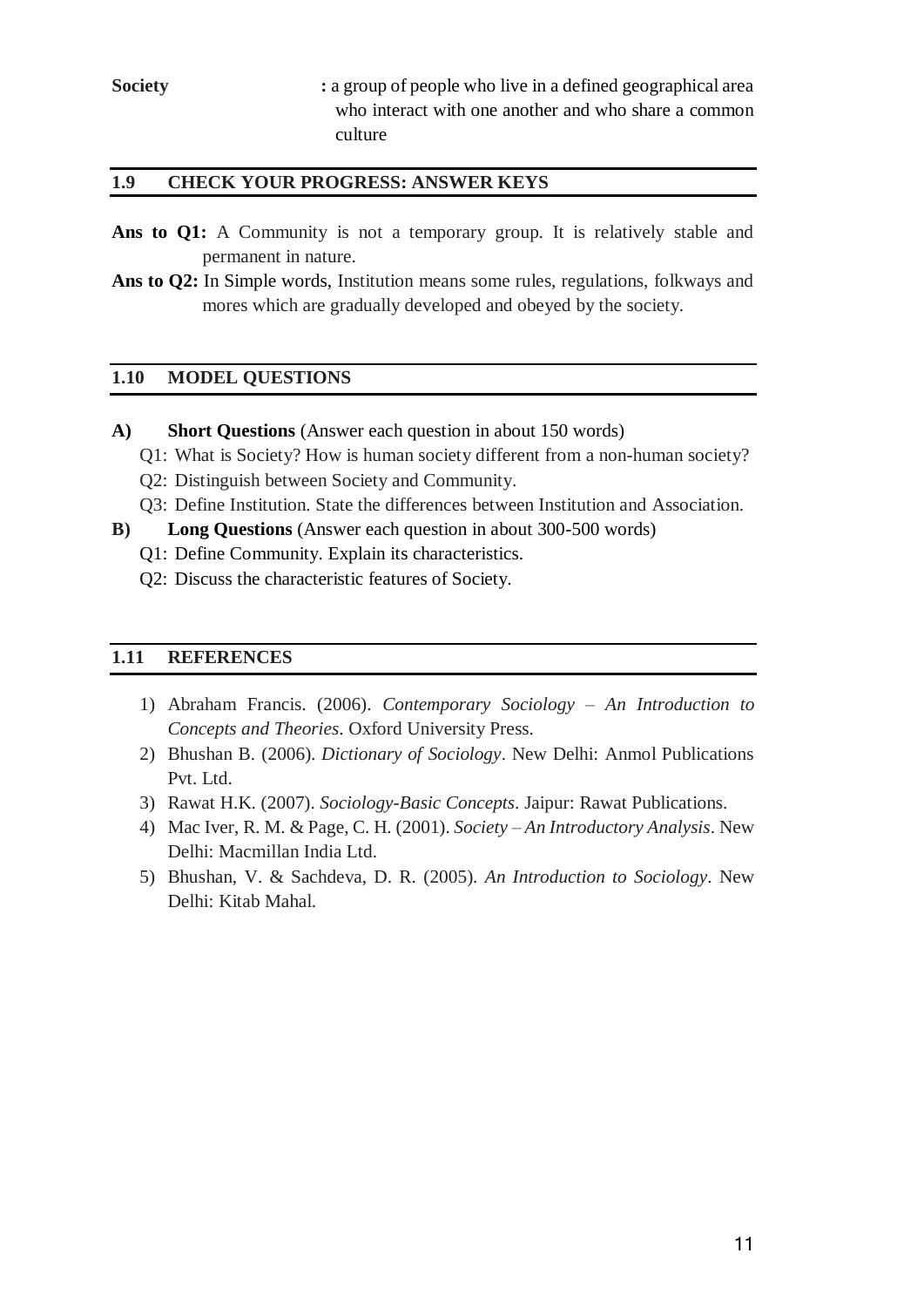# **UNIT 2 SOCIAL GROUPS AND CULTURE**

## **STRUCTURE**

- 2.1 Introduction
- 2.2 Learning Objectives
- 2.3 Meaning of Social Group
	- 2.3.1 Characteristics of Social Group
	- 2.3.2 Types of Social Group
		- 2.3.2.1 Primary Social Group
		- 2.3.2.2 Secondary Social Group
		- 2.3.2.3 Differences between Primary and Secondary Social Group
		- 2.3.2.4 In-Group and Out-Group
		- 2.3.2.5 Reference Group
		- 2.3.2.6 Organized Group and Unorganized Group
		- 2.3.2.7 Voluntary and Involuntary Group
		- 2.3.2.8 Quasi Group
- 2.4 Concept of Culture
- 2.5 Nature of Culture
	- 2.5.1 Characteristics of Culture
	- 2.5.2 Paradoxes of Culture
	- 2.5.3 Functions of Culture
	- 2.5.4 Universals of Culture
- 2.6 Types of Culture
- 2.7 Culture and Personality
- 2.8 Culture and Civilization
- 2.9 Let Us Sum Up
- 2.10 Glossary
- 2.11 Check Your Progress: Answer Keys
- 2.12 Model Questions
- 2.13 References

## **2.1 INTRODUCTION**

In the previous Unit, we have already learnt the concept of society and other basic concepts. People in a society behave according to social norms and through the statuses they occupy. While behaving in society, people form groups. If you observe your own society, you will find the existence of a wide variety of social groups. People behave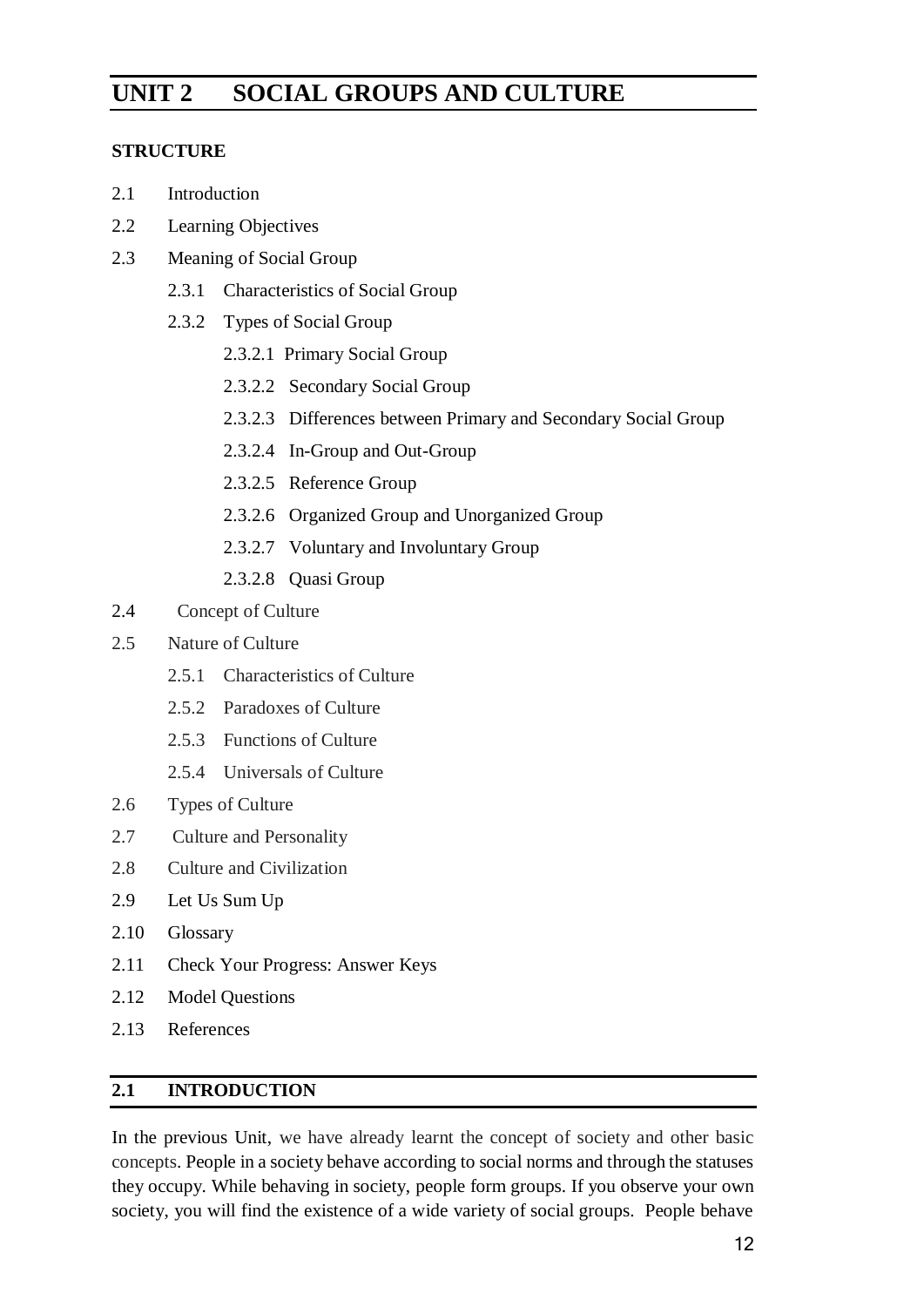as members of various groups. Social groups have some socially defined purposes and relatively stable patterns of social relation. In the process, social groups enable the varied interests of society to be met. Like the term, society there is another term, culture, which is often used in our day do day discussions. Both society and culture are interrelated concepts. Every society has its culture. Culture includes all the rules, ideas, norms, social behaviour and the material objects made and used by members of the society.

In this Unit, we will learn about social group: its various types, purposes, significance in the society and about group behavior and will also discuss about the concept of culture, its characteristics and types. We will also briefly discuss, in this unit, the relationship between culture and personality and culture and civilization.

#### **2.2 LEARNING OBJECTIVES**

After going through this unit, you will be able to —

- explain how Social groups are formed and the importance of Social groups in Society
- explain the structure of different Social groups
- discuss the objectives behind formation of different social groups.
- explain the concept of culture
- discuss the nature of culture
- identify the types of culture
- explain the relation of culture with personality
- identify the relationship between culture and civilization.

#### **2.3 SOCIAL GROUP: MEANING AND DEFINITION**

A social group is a collection of individuals who interact with one another and who recognize themselves as a distinct social unit. Sociologist Marshall Jones defines social group as the unit of *"two or more people between whom there is an established pattern of interaction."* The above two definitions of social group present several inherent characteristics of the social group.

#### **2.3.1 Characteristics of Social Group**

- $\triangleright$  A social group is an aggregate of individuals.
- Members of a group share some common goals or purposes. Among the members of a social group, frequent interactions take place.
- $\triangleright$  These interactions assume some stable patterns.
- $\triangleright$  Such interaction leads to sharing of values and of beliefs among the members.
- $\triangleright$  This makes them identify themselves with one another.
- $\triangleright$  Such common identification leads to attachments and group solidarity.
- $\triangleright$  These give an "objective" existence to the groups. The group becomes a definite entity with a distinct subculture.

Social groups are important both to their members and to the society at large. Some of them are the most stable and enduring of social units and form the foundation of a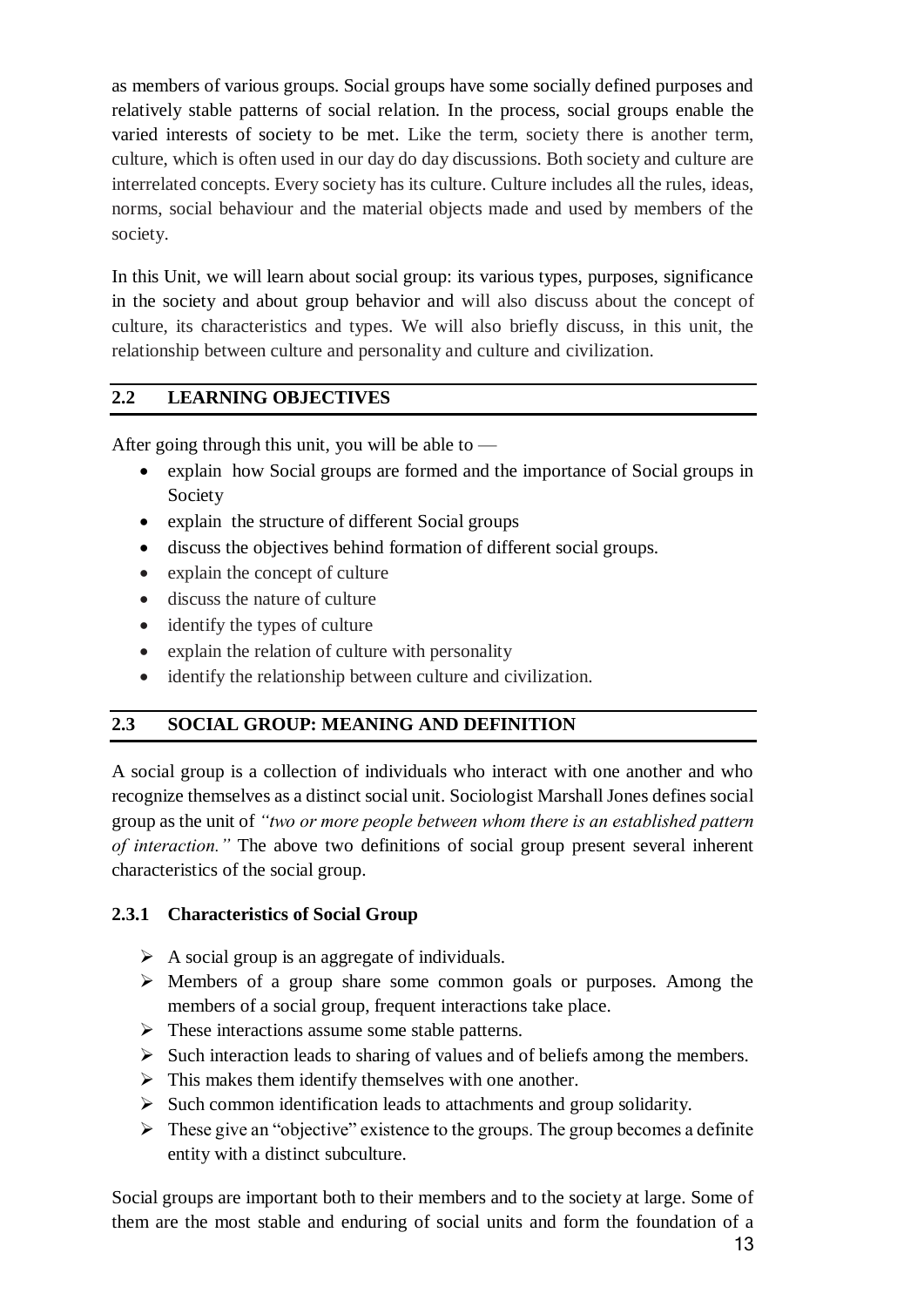society. In that sense, a family, a village, a political party, a trade union are all social groups.

## **Differences of a Social Group with an Aggregate and Category**

A **social group** is distinct from an aggregate. An **aggregate** is simply a collection of anonymous people who happen to be at the same place at the same time such as the viewers at a cinema hall, shoppers at a market, a crowd, etc. They are gathered there either for individual and separate purposes or for a very limited common purpose as watching a movie or cricket match, all of which are of very short term nature. Hence, the interaction of the people in an aggregate is very temporary. As such, no definite and enduring pattern of behaviour or relation develops among the people in an aggregate. The people walk in and out of the aggregate. It is a short term phenomenon. Thus, an aggregate is not a social group. A social group has an enduring social existence with set goals, set patterns of behaviour and a feeling of group solidarity. An aggregate is sociologically significant because the aggregate has the potentiality to conduct such collective behaviour that may have an impact in the institutionalized behaviour of the society. As for example, the rioting and lootings committed by an aggregate like a crowd, the spreading of rumor within an aggregate, panic and hysteria occurring within an aggregate etc. can all have important social consequences.

A **category** is a collection of people sharing characteristics like education, social status, physical characteristics, etc. Common categories include subdivisions of gender, age, race, occupation, education, people below poverty line etc. Even victims of violence, people with tall stature, etc. constitute a category. Categories are so broad that enduring social relations based on specified common goals usually does not occur. This is the difference between categories and social groups. But the commonalities of the people in a category may provide sections of them the necessary base to constitute social groups. The section has to limit the scope of its expanse to form a group. As for example, the doctors of a specific region may form a doctors' association to work on their interests.

## **LET US KNOW**

- A society is a system of social relationship and not simply a collection of human beings. People living in a society are members of that society i.e., membership is compulsory.
- Social groups are different from social classes, or status groups or crowds, which do not have the structure. They are categories and aggregates.

# **2.3.2 TYPES OF SOCIAL GROUP**

In society, we find that various types of social groups are formed with a view to realizing certain goals. Depending on their size and structure, purpose of formation, strength of relationship between the members, etc., social groups have been classified in various ways by various social scientists. Some of such important classifications are discussed below.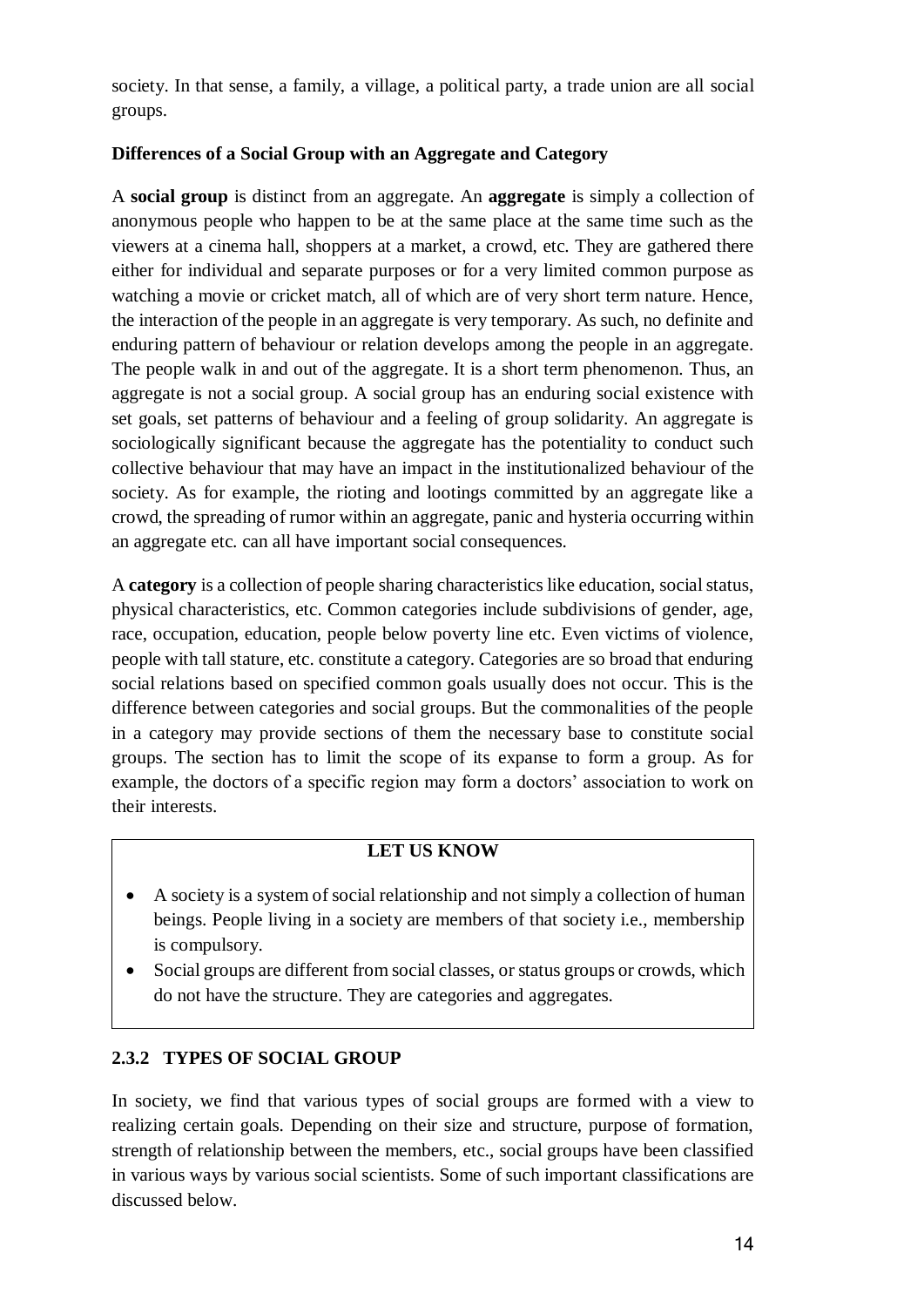## **2.3.2.1 Primary Social Group**

According to the degree of closeness of the members, social groups are often classified into two broad categories—namely primary and secondary.

In Sociology, the Primary Group refers to a social group that shares close and personal relations among the members. For example, our family, neighborhood, etc. A Primary group is a typically small social group. The members of such groups share concern for one another; they share activities and culture pattern, and spend long periods of time together.

Family is the basic primary group that is almost universal in all societies

The following are the basic characteristics of a primary group:

- $\triangleright$  Primary groups are mainly informal and members freely interact face to face with each other spontaneously without observing any formalities.
- $\triangleright$  Primary groups are smaller in size and, therefore, effective relationship between the members is possible.
- $\triangleright$  Primary groups are stable in nature and, therefore, relatively permanent.
- $\triangleright$  In a primary group, self-interest of the members is secondary; common interest comes first.

In primary groups the relations among the members are personal. It means that almost all the aspects of the personal life of its members are a concern to the other. This nature of intimate social involvement among the members make the relation informal and relatively long term. Since it involves the entire person, the withdrawal of one person changes the composition of the group. As for example, in a group comprising of spouses, if one withdraws the group ceases to exist.

## **2.3.2.2 Secondary Social Group**

Now, since we know what a primary group is, it would not be difficult for us to define a secondary group. We have already stated that members of a primary group are closely related. In a secondary group, however, members have a lesser level of personal relations than a primary group. People in **a Secondary group** interact on a less personal level than in a primary group, and their relationships are temporary rather than long lasting. Since secondary groups are established to perform functions, roles of the members are more interchangeable. In a society, every person is performing roles.

From this definition, it follows that:

- $\triangleright$  Secondary groups are usually larger in size e.g. political parties, trade unions and corporations, international associations, etc.
- $\triangleright$  Membership in the case of secondary groups is mainly voluntary. Individuals are at liberty to join or to go away from the groups. However, there are some secondary groups like the State whose membership is almost involuntary.
- $\triangleright$  Physical proximity is not a character of the Secondary group. There are secondary groups, which are not limited to any definite area like Rotary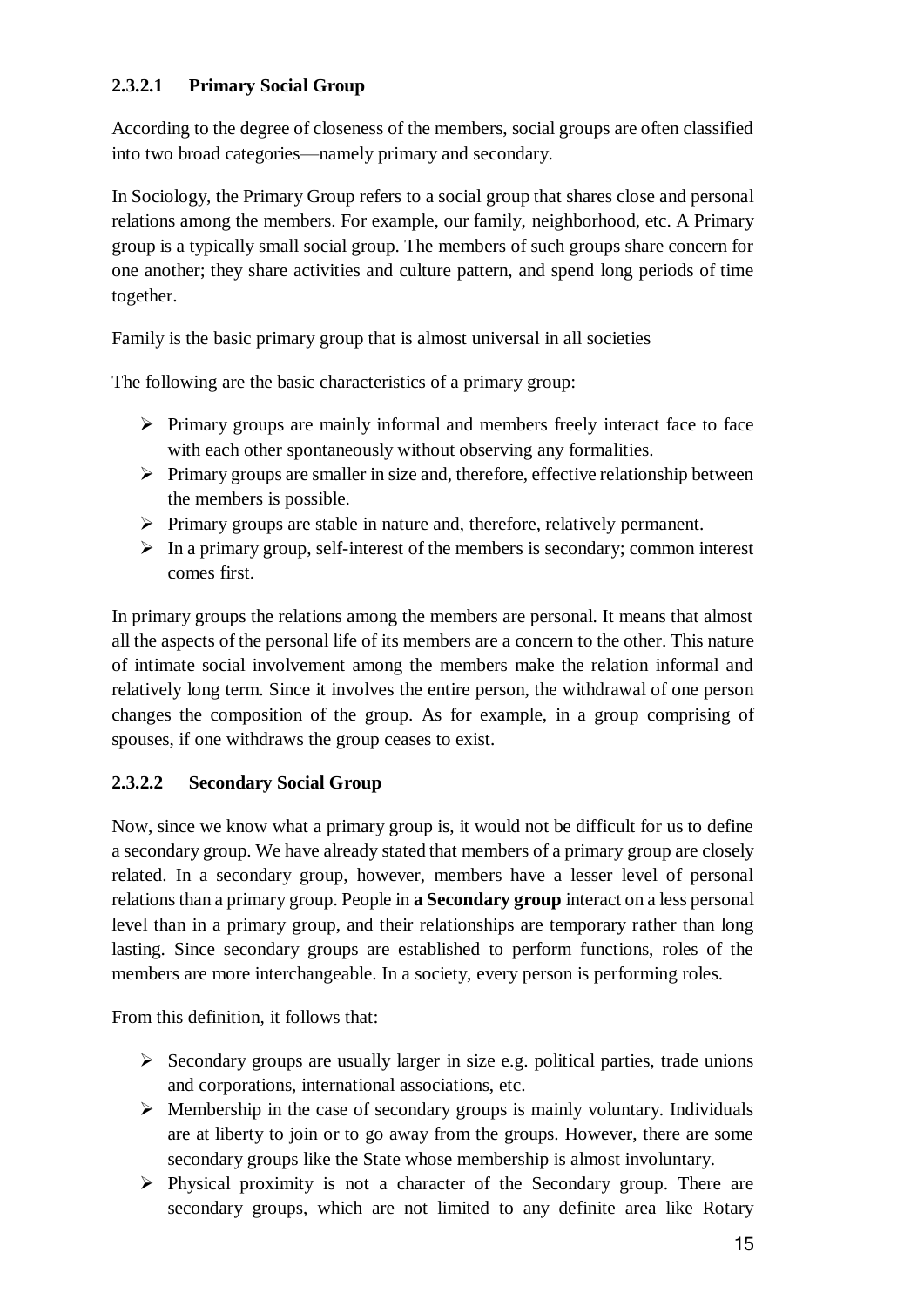International and Lions Club, etc. The members of such groups are scattered over a vast area.

- $\triangleright$  Secondary groups are constituted to realize some specific interests or ends. Because of this, they are also sometimes called special interest groups. Members of the group are united because they have specific ends to aim at.
- $\triangleright$  Sometimes these specific aims and interests may be achieved within a short span of time. Once these are fulfilled, the group dissolves or may transform into some other groups with newer aims, goals and rules. For example, an enquiry committee set by a government to probe into a matter is a temporary social group. Once the enquiry is complete and the final report submitted to the government, the committee gets dissolved. Some groups as Rotary International, BCCI, etc. have long lasting interest and aims and these continue for a much longer time.
- $\triangleright$  Contacts and communications in the case of secondary groups are mostly indirect. Mass media of communication such as radio, telephone, television, newspaper, movies, magazines and post and telegraph are resorted to by the members to have communication.
- $\triangleright$  As secondary groups are bigger in size, the members of the group usually do not stay together and, therefore, the relations among the members are indirect, impersonal and non-inclusive.
- $\triangleright$  Since the group is status and role specific, and the occupants of the status are of instrumental significance, the group is not dependent upon a person but rather on status. When an occupant of the status leaves, it may be occupied by another one and the group continues. Secondary groups are structure based and a change in occupants does not change its structure.

## **2.3.2.3 Differences between Primary and Secondary Social Group**

From what we have discussed above, it is clear that both primary and secondary groups have some differences. In the following table, some of the differences between the primary and secondary groups have been serialized.

#### **Primary group**

- The sizes of the groups are usually small.
- They originate naturally and spontaneously.
- Face to face intimate relationship between the members.
- Communication between the members is direct and quick.
- Members are united for common interest and common welfare. Individual interest is secondary.
- Membership in a primary group is mandatory.
- Members cooperate with each other directly and work together in critical situations.
- As these groups are spontaneous, the status, powers and functions of the members are not regulated by any formal rules or procedure.
- The group has effective control over their members, although, means of control is informal.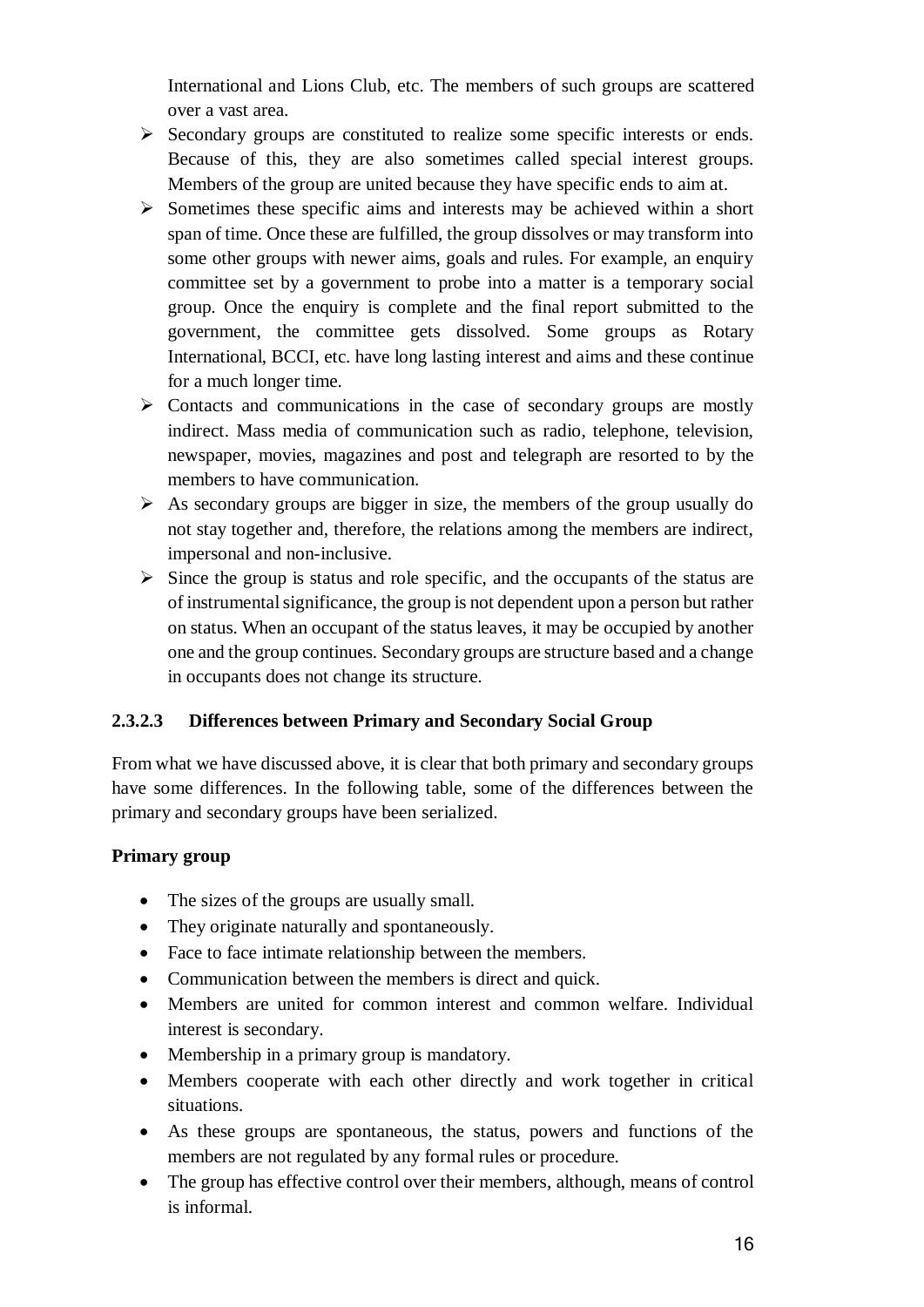#### **Secondary group**

- Sizes are big.
- They are created purposefully with certain aims.
- Formal and less-intimate relationship between the members.
- Communication between the members is not always direct as they spread over a large area.
- Members join secondary groups to realize their own interest. That is why secondary groups are also called 'special interest groups.'
- Membership is voluntary.
- Cooperation is mostly indirect and even in critical situations cooperation is not spontaneous.
- The status, powers and functions of each member are formally laid down in rules and regulations.
- The group has only limited control, although, they have laid down rules and regulations.

Despite these differences, we find that primary groups develop within the secondary groups and they influence the dynamics and functioning of a secondary group. Within a trade union and political party, groups of friends develop. Primary groups serve as buffer between the individual and the larger society and secondary groups. We find the way our family and friends enable and support our interaction with the larger society. They facilitate our participation in secondary groups as schools, colleges, etc.

| <b>ACTIVITY 2.1</b>                                                                         |
|---------------------------------------------------------------------------------------------|
| Make a list of three secondary groups of which you are a member.                            |
| Note four differences you observe between your primary groups and your secondary<br>groups. |
|                                                                                             |
|                                                                                             |

|  | <b>Check Your Progress Exercise 2.1</b> |  |
|--|-----------------------------------------|--|
|  |                                         |  |

#### **Note:**

- I. Write your answer in the space given below.
- II. Compare your answer with the one given at the end of this Unit.

**Q.1**: Is Social Group an aggregate?

...................................................................................................................................... ...................................................................................................................................... ...................................................................................................................................... **Q.2**: What is a Category? ...................................................................................................................................... ......................................................................................................................................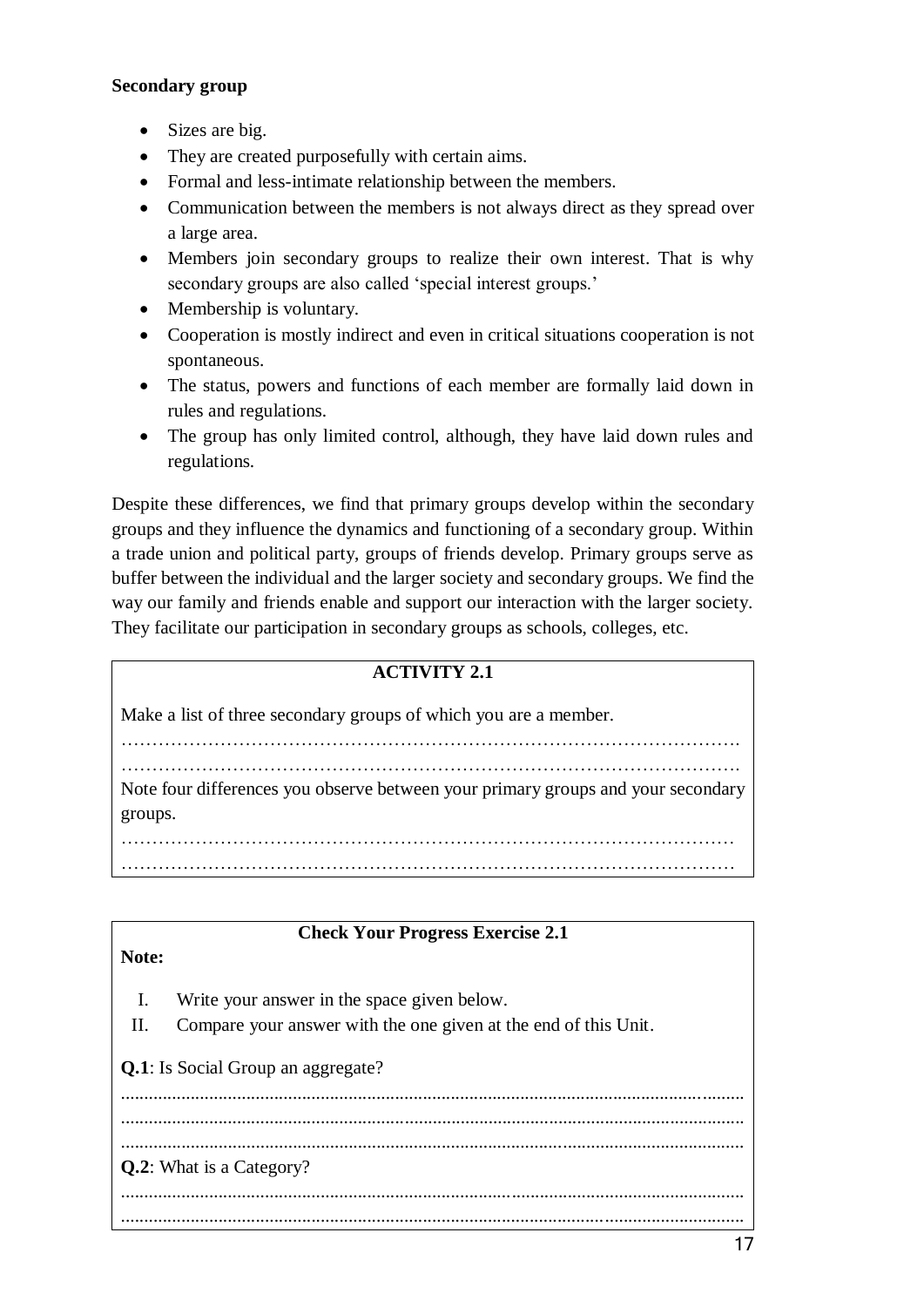| <b>Q.3</b> : Give an example of Primary group.                    |
|-------------------------------------------------------------------|
|                                                                   |
| <b>Q.4</b> : What is the nature of relation in a Secondary group? |
|                                                                   |
|                                                                   |

# **2.3.2.4 In-Group and Out-Group**

In sociology, we find another set of groups known as **in- group** and **out- group**. Both these groups exist with reference to the opposite group. If an in-group exists, then there must be an out-group. In other words, there cannot be an in-group if there is no outgroup or vice versa.

The term in-group in Sociology refers to a group of people who are united by common beliefs, attitudes, or interests by which they identify themselves. The attachment of the members of the in-group is the outcome of their hatred for or opposition towards another group known as out-group.

For example, for a group of cricket lovers, all others who love cricket constitute an ingroup, while members of hockey or football lovers constitute their out-groups. This concept of in-group and out-group can further be simplified with the help of Sociologist Horton and Hunt's definition. The groups to which a person can say "my group" are his/or her in-groups e.g. my family, my clan, my religion, my state etc. The person belongs to all these groups which he refers as 'my group', while the other's family, other's clan, other's religion etc. to which he or she does not belong are out-group for him or her

Sometimes, in-group out-group relationship may overlap. For example, members belonging to a town, irrespective of their caste, creed, religion, etc. constitute an ingroup and other town dwellers constitute their out-groups. But when the same town dwellers consider their caste group, all the persons belonging to their caste spread over several towns constitute their caste in-group. This happens because the same person may be members of various groups.

Members of an in-group are loyal to the group members. They help each other in times of need and do everything to achieve superiority over their out-group.

The in-group members always believe that their group is the best and most dependable. An excommunication of a member from the group, therefore, affects the member badly.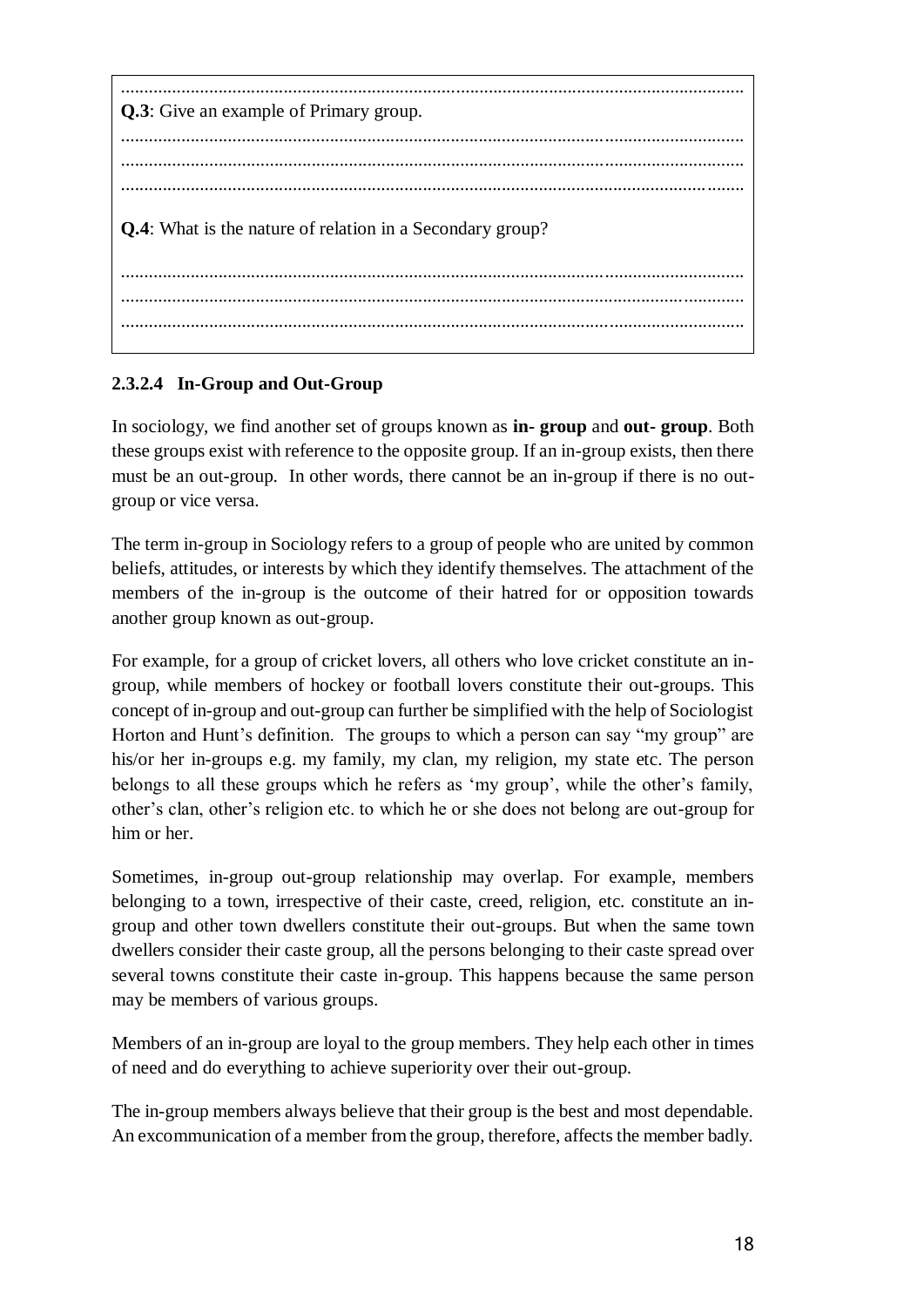## **2.3.2.5 Reference Group**

Reference group is another type of social group which as the name suggests, acts as a frame of reference to which people always refer to evaluate their achievements, their role performance, aspirations and ambitions. Acording to the sociologists Ogburn and Nimkoff, *"groups which serve as points of comparison are known as reference groups."* Eminent sociologist, Merton defined reference groups as *"those groups which are the referring points of the individuals, towards which he is oriented and which influences his opinion, tendency and behaviour".*

The individual is surrounded by countless reference groups. In some situations, an individual despite belonging to his own group likes to be identified as members of another group. For him or her, this second group is ideal and acts as a reference group. In a society, we find various classes of people. People always try to achieve the rank and characteristics of a higher class. Economically weaker sections always attempt to become economically stronger, that is to say, that they aspire to be identified as persons belonging to elite sections of the society. In this context, elite group may be considered as a reference group for the person belonging to the economically weaker group.

## **2.3.2.6 Organized Group and Unorganized Group**

Depending on the degree of organisation, groups may be classified into organized group and unorganized group. An organized group is one which comes into being through some systematically formulated norms to realize some definite objectives. Such groups are sometimes called associational groups. Organized groups are of various sizes, it may be as small as a family and also as big as political party or trade unions.

Unorganized groups come into existence suddenly without any careful planning. They are unorganized because they do not follow any specific norms or have any specific objectives to realize. The group members in an unorganized group are not loyal or sympathetic to each other. In most cases, they do not know each other. Such unorganized groups are temporary in nature. Crowds watching a football match or cricket match or cultural night, mobs engaged in vandalism or demonstrating physical power, etc. are examples of unorganized group. Some sociologists would prefer to term such groups as aggregates rather than social groups. Regulatory norms are absent in the case of this groups.

#### **2.3.2.7 Voluntary and Involuntary Group**

Depending on the nature of joining a group by its members, groups can be divided into voluntary groups and involuntary groups. Voluntary groups are those whose membership is not mandatory – one may join it or may not join it. A person may join an art group to pursue his/ her interest. Such groups are voluntary groups. But there are groups, the membership of which is mandatory. A person is a member of his/her own clan. A student is a member of his school / college students' union. These groups are termed an involuntary group.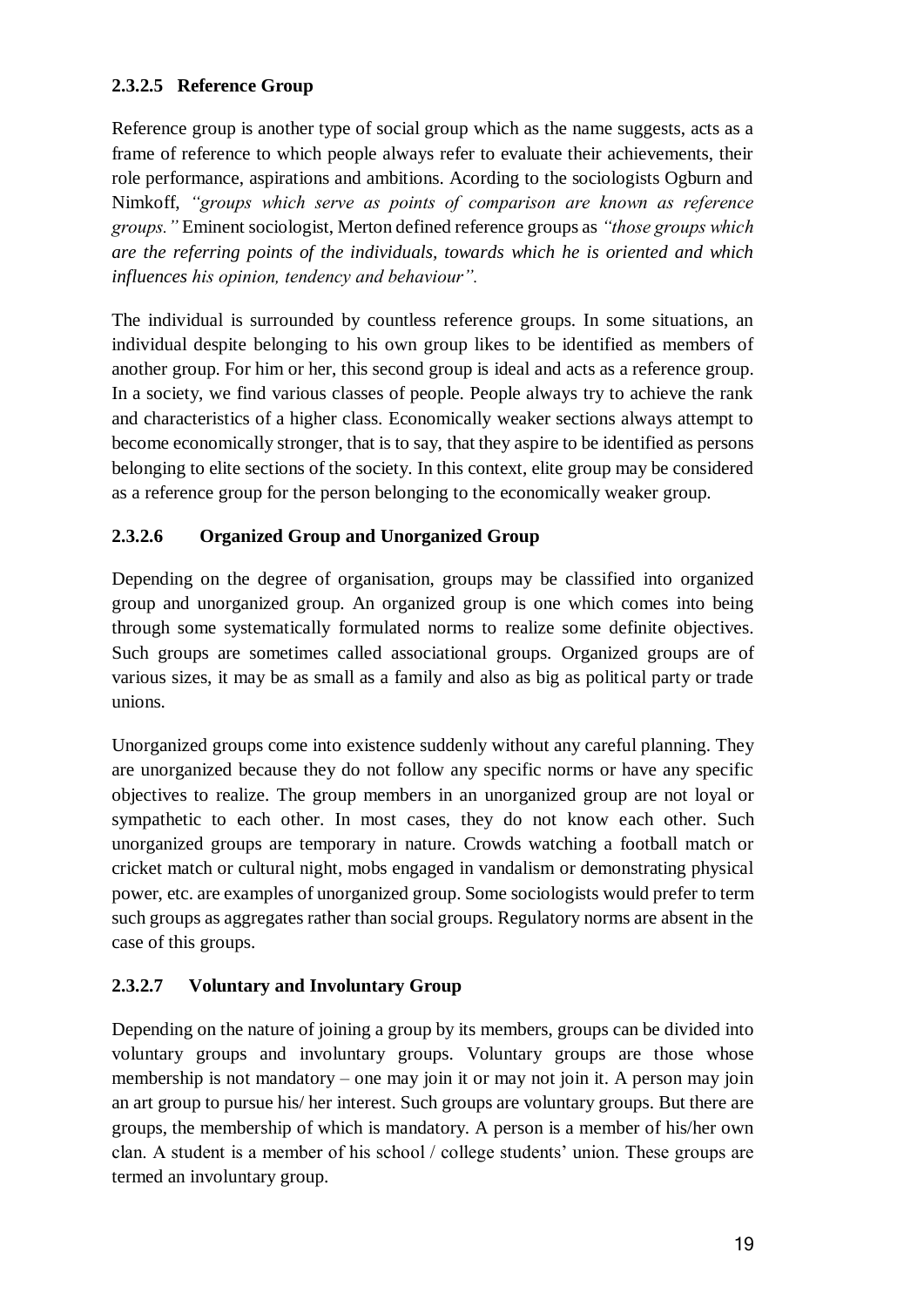## **2.3.2.8 Quasi Group**

A quasi group is not organized or structured. It is a collection of members who do not actually know or feel that they have some common purposes. Bottomore defines Quasi group as *"an aggregate which lacks structure or organisation and whose members may be unaware or less aware of the existence of grouping."* In that sense, each age and sex group of a population constitutes a quasi-group. Similarly, classes or status group in a society also is an example of quasi group.

| <b>Check Your Progress Exercise 2.2</b>                          |                                                                |  |
|------------------------------------------------------------------|----------------------------------------------------------------|--|
| Note:                                                            |                                                                |  |
| $\mathbf{I}$ .                                                   | Write your answer in the space given below.                    |  |
| П.                                                               | Compare your answer with the one given at the end of this Unit |  |
| Q.5: Are Unorganized groups permanent in nature?                 |                                                                |  |
|                                                                  |                                                                |  |
|                                                                  |                                                                |  |
| <b>Q6</b> : Distinguish between Voluntary and Involuntary Group. |                                                                |  |
|                                                                  |                                                                |  |
|                                                                  |                                                                |  |

# **2.4 CONCEPT OF CULTURE**

By now, we have come to know that we all live in a society and we are all social beings. Whatever we do in society, right from waking up in the morning to the way we sleep at night are all the various aspects of culture. What we eat, the way we eat, we dress, talk, believe, write, and the ways we think are some examples of the different aspects of culture. Although there are individual differences in these ways, yet these differences are culturally defined. This leads us to the question, 'what is culture?'

In 1871, E. B. Tylor had given a broad definition of culture which is widely used even today. *"Culture…..is that complex whole which includes knowledge, belief, arts, morals, law, custom, and any other capabilities and habits acquired by man as a member of society."*



Coon defines culture as "*the sum total of the ways in which human beings live, transmitted from generation to generation by learning."*

Malinowski defined culture as the "*cumulative creation of man."*

increasing. Culture, thus, means everything that human beings learn and act as a member of society. We all are members of a society. As a member of society, we need to formulate rules that are more or less accepted for shared social life and accordingly, we need to behave. We also identify and define ways of making and using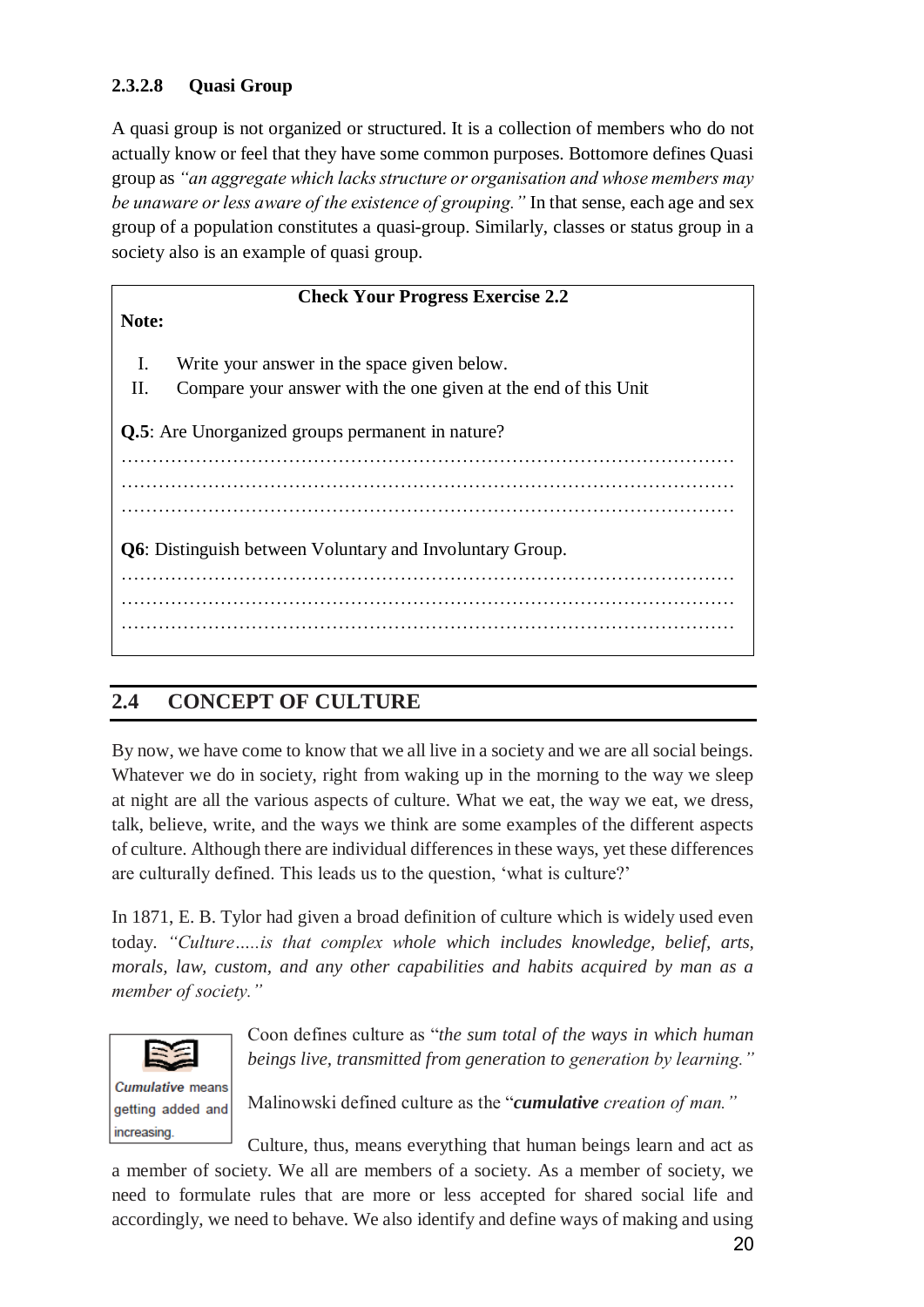material things in society. All these together constitute culture. Culture is the sum total of the learnt ways of living, and of doing of the entire society. It is also viewed as an instrument or tool that people use for social survival.





a specific form and structure

Most of these rules, behaviours, and the material things have *mundane* applicability and are *mundane* occurrences of our day to day life such as the way we walk, talk, eat, and dress etc. Some have occasional applicability as the Presidential speech on India's Republic day, the Bihu festivals, etc.

All these are components of culture. We find that people in different parts of Assam speak Assamese in different ways. These local variations of speech are called as *pidgin* and are informal patterns. Again, the Assamese language has special literal form, style and structure. All these variations, the informal and *formal* together, are aspects of culture. Culture does not mean only refinement or elite culture but also the popular culture about which we shall learn more in this Unit. In brief, culture is the "entire way of life of an entire society".

# **2.5 NATURE OF CULTURE**

Now, let us learn about the nature of culture. In discussing the nature of culture, we shall deal with the characteristics, paradoxes, functions and universals of culture. This will make the concept of culture clearer to us.

## **2.5.1 Characteristics**

Culture has many characteristics of which we shall discuss the few basic ones —

- Example 2.1 Learnt. Culture is not biologically inherited. The natural hair colour is a biologically given fact, while hair dying is a learnt practice. Culture is, therefore, based on learnt practice. The process of learning one's culture is called **enculturation**. It is because of this feature that a person born and brought up in India and later on settled, for example, in England, learns and acquires the ways of the English culture. Culture is acquired. We are not born with a culture but born into and grow within a culture. Right from the moment of our birth, we get into the process of learning and acquiring culture.
- **Shared.** Culture is shared by the members of a society. It means that it is constructed and accepted by the members of the society. It is not "culture of one". It is mutually constructed through a constant process of social interaction. Culture is constructed only when members of the society accept it. As culture is shared, the members of the society are more or less able to understand each other and interact with each other in the society. This makes Culture social.
- **Symbolic.** Human beings can think symbolically and assign meanings to events. We see and interpret the world around us in symbolic terms. The sign of a 'namaskar' in Indian culture and that of a hand- shake in Western culture are different symbols of greetings and showing respect. Here, we find different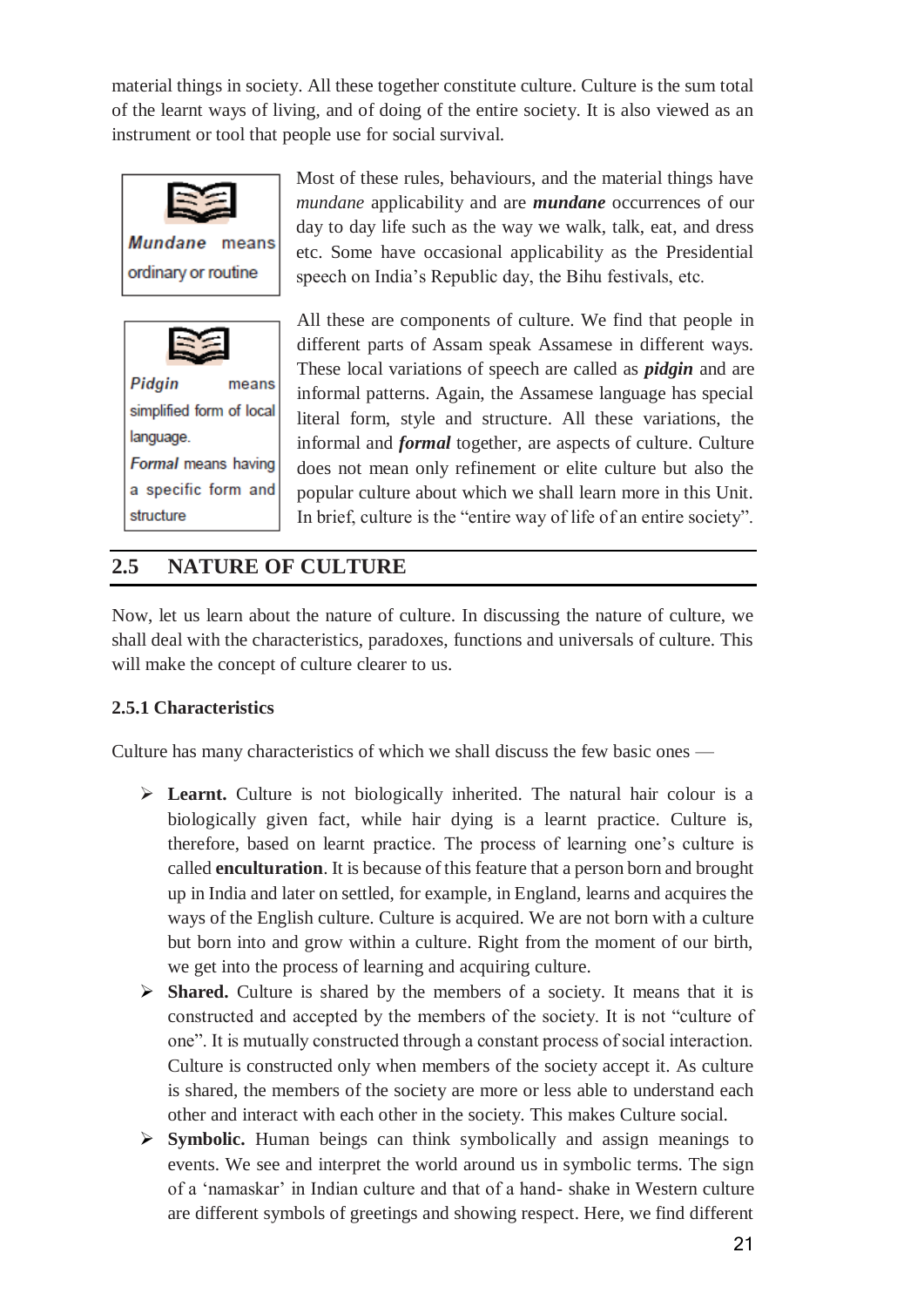symbols conveying the same meaning. In western culture, the showing of the thumb means wishing the best, while in others, it may mean an insult. Here, the same symbols have different meanings. We use language which is symbolic. Even the material objects have symbolic meaning. The chair in our culture is meant for sitting. Likewise, every aspect of culture is symbolic. And within a society we construct, learn and transmit the common meanings of these symbols through our behaviour, actions, language etc. and interact with each other. These common meanings are developed by people in society. Culture is, therefore, a construct developed by human interactions. Since culture is symbolic, it can be transmitted and learnt.

 **Integrated.** The various aspects of culture are interrelated with each other. For example, the economic aspects are related to the political aspects of culture. In India, the government which includes the political elements of our culture, decides and influences the economy of the country. In a similar way, education is related to the economy. With everything within a culture being interrelated, culture becomes a 'complex whole'. It is more or less an integrated whole. By integration, we mean some degree of smooth interrelation between the various aspects which make these different parts come together to form one big unit. There may not be complete smooth interrelation between its parts. There occurs some conflict between the parts of culture. Yet, some degree of integration is necessary for a culture to survive.

#### **ACTIVITY 2.2**

Make a list of five things that you consider are aspects of your culture …………………………………………………………………………………….… ………………………………………………………………………………………. …………………………………………………………………….………………… …………………………………………………….…………………………………

#### **2.5.2 Paradoxes of Culture**

Culture is both organic and super-organic. Culture, as we have said, is manmade. In this sense only, it is organic. Yet, it is considered to be external to human beings. We do not inherit culture biologically. The French sociologist, Emile Durkheim stressed that culture is outside us and exerts a strong force upon us. Culture influences our activities, moulds our ideas, thoughts and even our personality. The strength of culture becomes evident when we try to oppose it. In this regard, culture is super organic.

- $\triangleright$  Culture is stable, yet always changing. Within a culture, the parts have some degree of integration which gives the culture some degree of stability. Yet, this stability does not make culture static; it keeps on changing.
- $\triangleright$  It is universal in terms of human experience, yet it has local and regional manifestations. Every society has a culture. Yet, no two cultures are completely alike.

#### **2.5.3 Functions of Culture**

 $\triangleright$  Culture enables people to interpret and understand the world in which they live.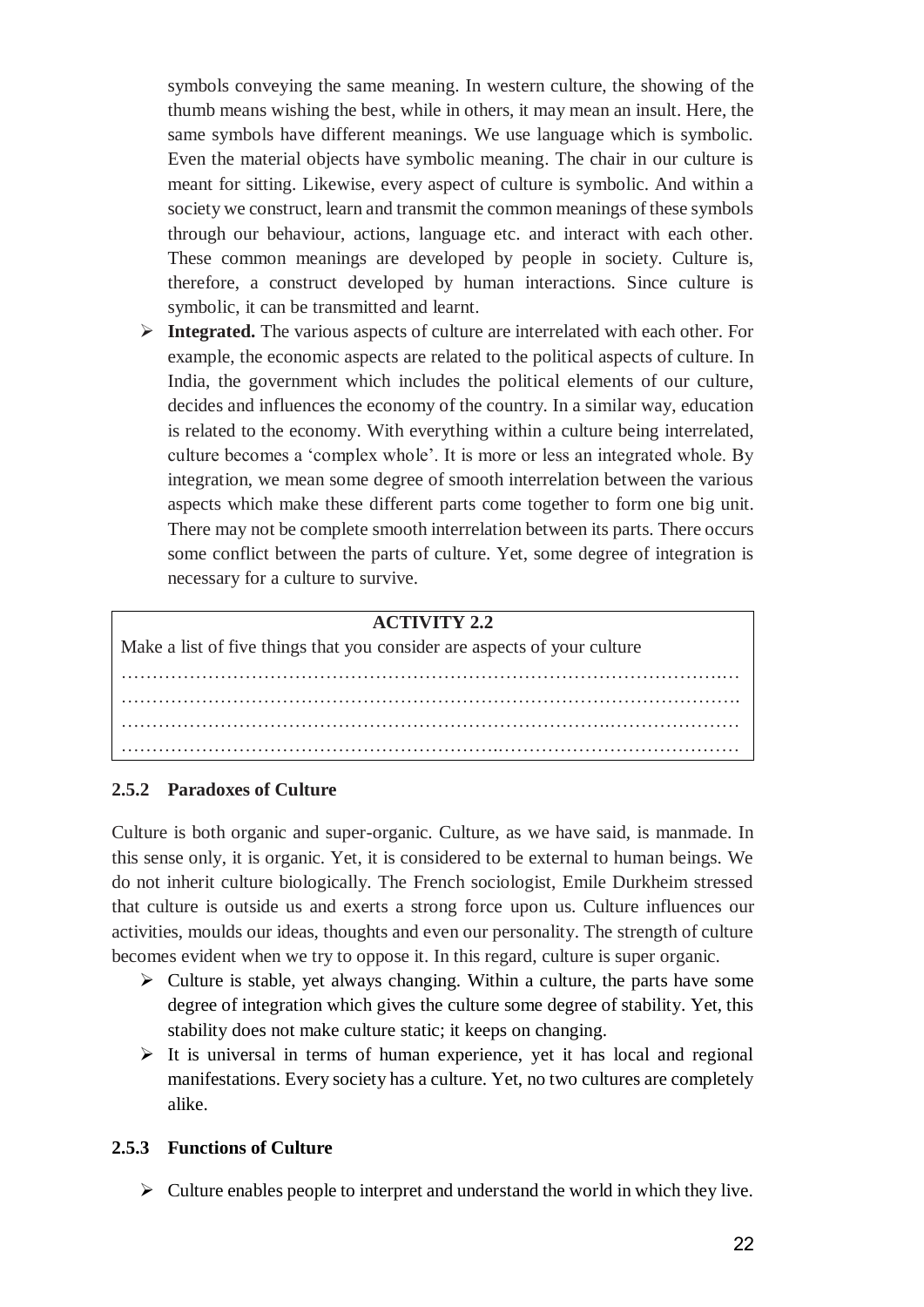- $\triangleright$  It gives to people some common meanings and enables them to understand and interact with one other.
- $\triangleright$  It enables a person to interact and adapt with the environment.
- $\triangleright$  It shapes the personality of the members of the society.



**Melanesian Islanders** are a diverse group of people who live in the region called Oceania of the WestPacificIslands north and north east of Australia. They are the earliest inhabitants of the region. They comprise the indigenous culture of the region.

Every culture performs these functions. From cultures as simple as that of the Melanesian Islanders of the Pacific Ocean and tribes of the Andaman and Nicobar Islands to complex societies such as the European culture, perform the above mentioned functions. Therefore, no culture can be considered as either superior or inferior to another one. Rather, culture is differentiated in accordance with the degree and nature of its complexity and other criteria. An understanding of the concept of culture equips a person to appreciate all the cultures and to understand culture in the

context in which it occurs. This is called cultural relativism. In other words, it enables us not to evaluate other's cultures with the values, beliefs, practices and ideas of one's own culture. It enables us to perceive the different ways in which the different cultures cope with human problems. The knowledge of culture also enables us to overcome the attitude of 'ethnocentrism'. Ethnocentrism implies the attitude of considering one's own culture as superior and that of others as inferior.

## **2.5.4 Universals of Culture**

Culture is universal in human experience i.e. every human society has culture. In all the cultures, certain universal phenomena can be found which are called 'universals of culture' or 'culture universals'. Clark Wissler in 1923 presented nine cultural facts or cultural aspects as found universally in all human societies.

- $\triangleright$  Speech including language and writing systems
- $\triangleright$  Material traits
- $\triangleright$  Mythology and scientific knowledge
- $\triangleright$  Art
- $\triangleright$  Religious beliefs and practices including treatment of the sick and dead
- $\triangleright$  Family and social control
- $\triangleright$  Property, trade and exchange system
- $\triangleright$  Government and political forms
- $\triangleright$  War

# **2.6 TYPES OF CULTURE**

According to Osgood, a culture has three basic components or aspects, viz, mental, social and material. The mental and social are together termed as the non-material culture.

 **Non-Material culture:** This comprises the shared ideas, beliefs, values, norms, and goals of a culture. In other words, this component includes the codes for behaviour in a society. In our culture, respecting elders and being loyal to family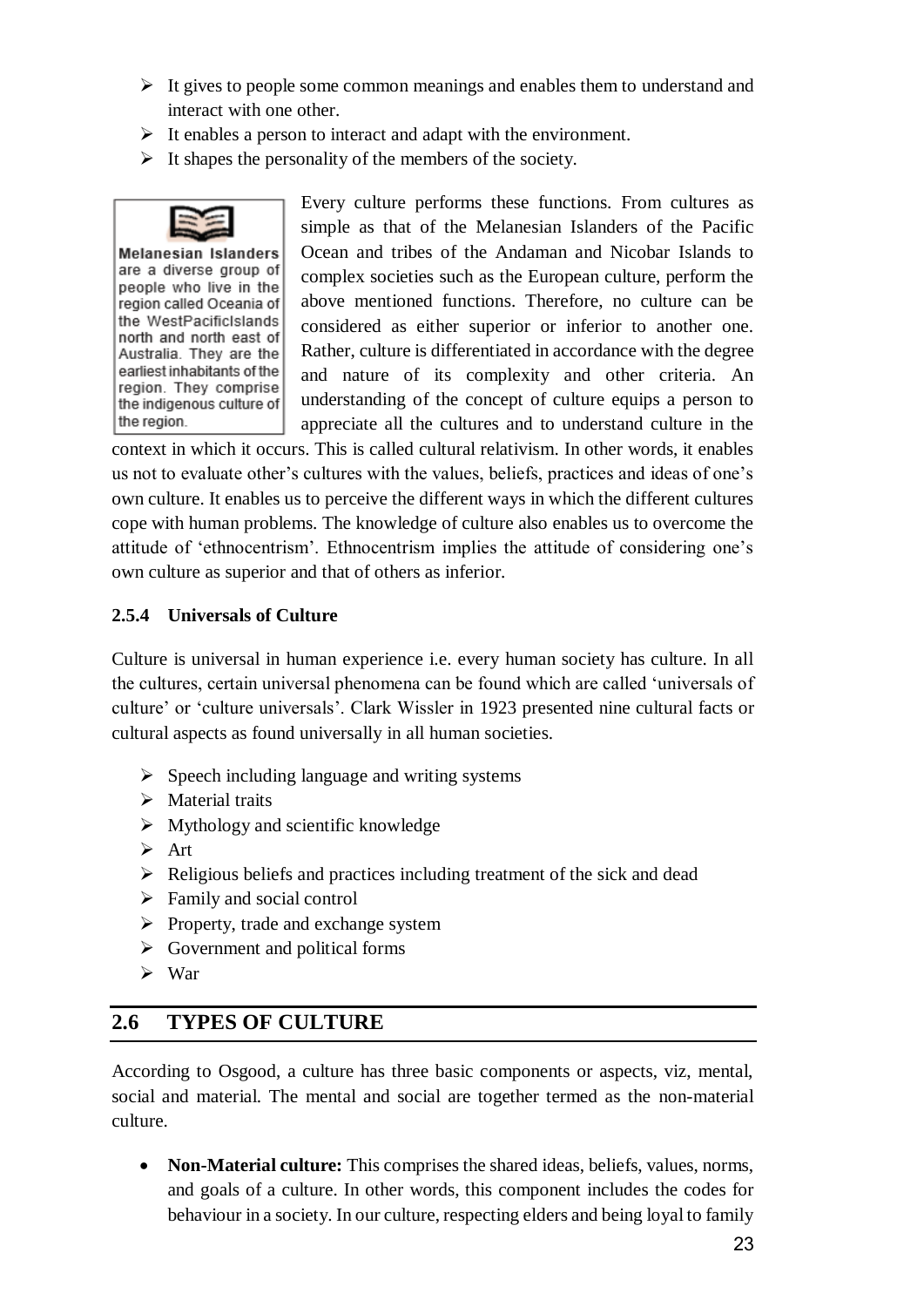are some of our values; the various legislations on marriage and child-care are some of our norms. These are parts of non-material culture.

- **Social culture:** The members of a society behave in the society on the basis of shared ideas, values, beliefs, norms, etc. The behavioral aspects of culture are the social culture. It is intrinsically related to the mental aspect. People follow the norms and accordingly, behave in society. The values and norms of the society allow space for creativity and diversity. Therefore, various patterns of behaviour emerge within the wide net of values and norms. Again, these norms are not always followed as they are. Occasionally, there occur some **deviations** from the norms. In Hindu culture as in most other cultures, polygyny is prohibited by norms. It is also prohibited by the Hindu Marriage Act. Yet, we find occasional instances of polygyny occurring and some sections of our society tolerating such behaviour. Among the Muslims, alcohol consumption is prohibited by religious norms, yet it is not always followed. Violation of norm is called deviation. Also, in due course of time, deviations and new patterns may become accepted by the society and become norms and values of the society. For example, caste **endogamy** in India has been the traditional norm for centuries. During the 19th century, with the social reformation movement in India, inter castes marriages occurred and now such marriages are facilitated and protected by the Constitution of India by many legislations such as the Special Marriage Act, 1954. Thus, the behavioural or social realm of culture is related to the mental realm. The mental realm influences and guides social behaviour and also gets influenced by it.
- **Material culture:** These include all the material objects, those that are only



used and those that are both made and used (artifacts) by people in society. The material aspects include among other things the food we eat, both the raw apple and also the apple jam. It includes the clothes, houses, vehicles, etc. Material objects are either used directly from nature or it is further processed from nature to render it fit for human

use. It is through material culture that society directly interacts with the environment and fulfills individual and social needs. In the making and using of items of material culture, certain rules and norms are followed and people interact with each other in this process. For example, in making a hand axe, a person follows an accepted design which he retains in his mind. In making the axe, he may buy from someone in the market the iron to make the blade and wood to make the handle of the axe. Here, the person is behaviorally interacting with many other persons in the process of making the hand axe following the norms. Here, we find that both mental and the social culture interact with the material culture.

#### **LET US KNOW**

The modern means of transport and mobile phones are examples of material culture. The uses of these have changed the nature of social relations. People can now communicate more easily than before. People from villages can work in the cities and towns on a daily basis and return home. This has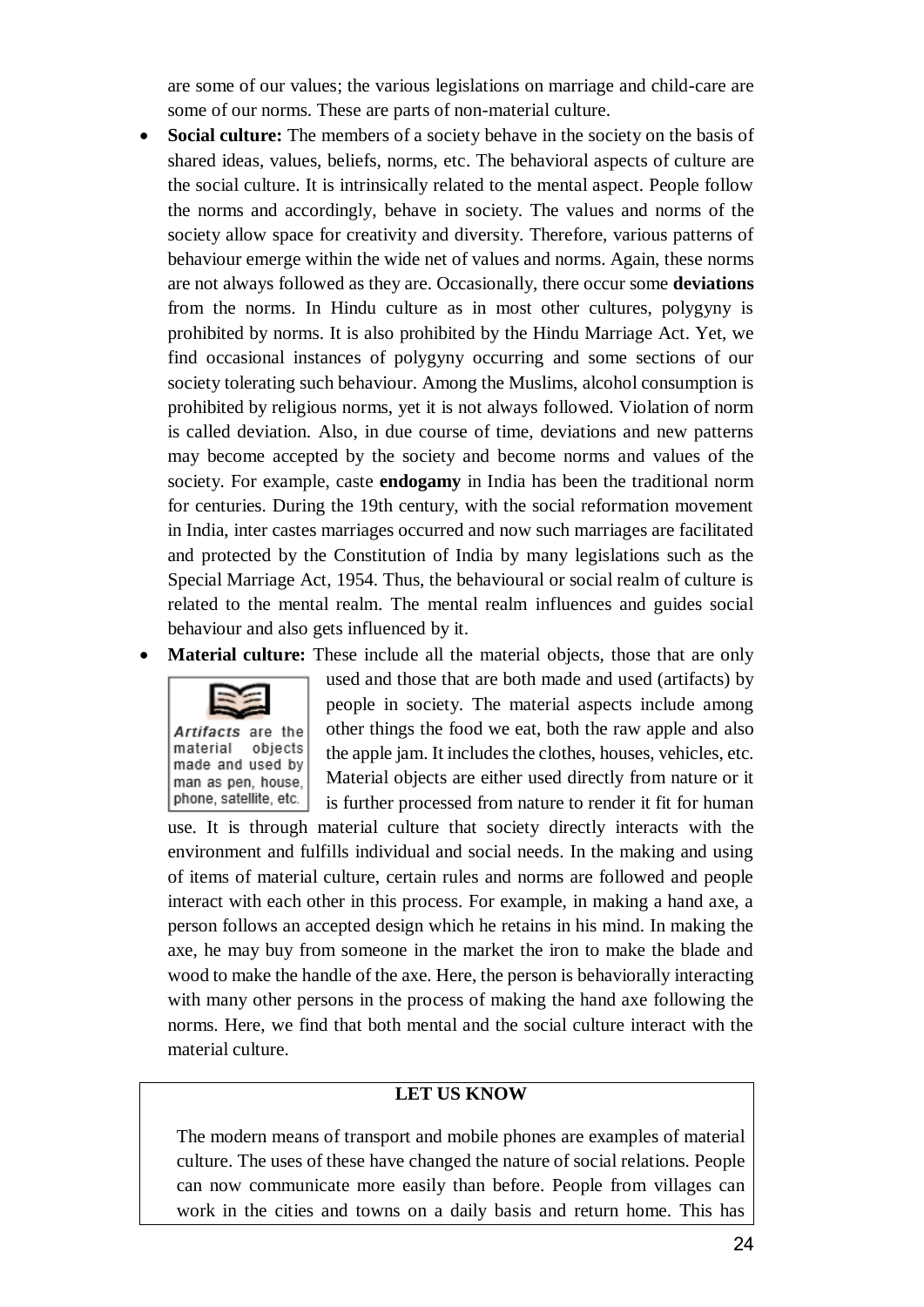brought changes in the social life in the villages. The use of mobile phone and internet has enabled people to communicate almost at anytime and anywhere and plan, arrange and rearrange different activities and avail various opportunities. A great variety and intensity of work has become possible because of these modern means of communication. New patterns of behaviour and norms have consequently developed.

The above categorization of culture reveals the interrelationship among the three aspects or components of culture. In fact, we can repeat that culture is a "complex whole". Again, any part of culture is it the economy, political, educational, religion, or family could be analyzed using this model of categorization. For example, in India the political sphere has the ideological aspect in the form of values and rules enshrined in the Constitution of India. That India is a 'Sovereign Socialist Secular Democratic Republic' is our Constitutional value and goal. Based on these, we as the citizens of India, are, accordingly, required to behave. One example of our political behaviour is that we vote our representatives to the Legislature to form our government. The material culture includes the voting machines, the paper, stamp etc.

The above explanation also points out the relation between society and culture. While society is the group of individuals and groups who are interacting and behaving with each other, culture is the complex whole that includes the entire way of life of the entire group and society. For a society to perpetuate, it needs culture, i.e. a commonly shared way of life. For a culture to survive, it needs a society. Without society, there can be no culture. Thus, society and culture are the two sides of the same coin.

#### **ACTIVITY 2.3**

Your family is a part of the wider culture you belong to. Taking your family as an example, find out the mental, social and material aspects of it.

…………………………………………………………...…….……………………

……………………………………………………………………………………… ………………………………………………………………………………………

There are some other categorizations of culture that try to focus on other dimensions of culture. Let us discuss some of these.

• **Subculture:** A society is composed of a varied number of social groups having specific patterns of social and cultural life. They form sub-cultures within broad cultures. The Indian society has a broad and composite culture which we call the Indian culture. Within it, there are many religious groups, sects, castes, class and many linguistic, ethnic, regional groups, etc. Each of these groups comprises a sub-culture in relation to the broader Indian culture. With so many sub-cultures within a broader culture, there exists interrelation between them. All these groups together have some common broad cultural patterns which keep these subcultures more or less integrated to form a wider complex whole. One example of the common cultural patterns in an ethnically, linguistically and religiously diverse India is the principles of Indian Constitution.

Simple societies, i.e. societies having a simple technological and social system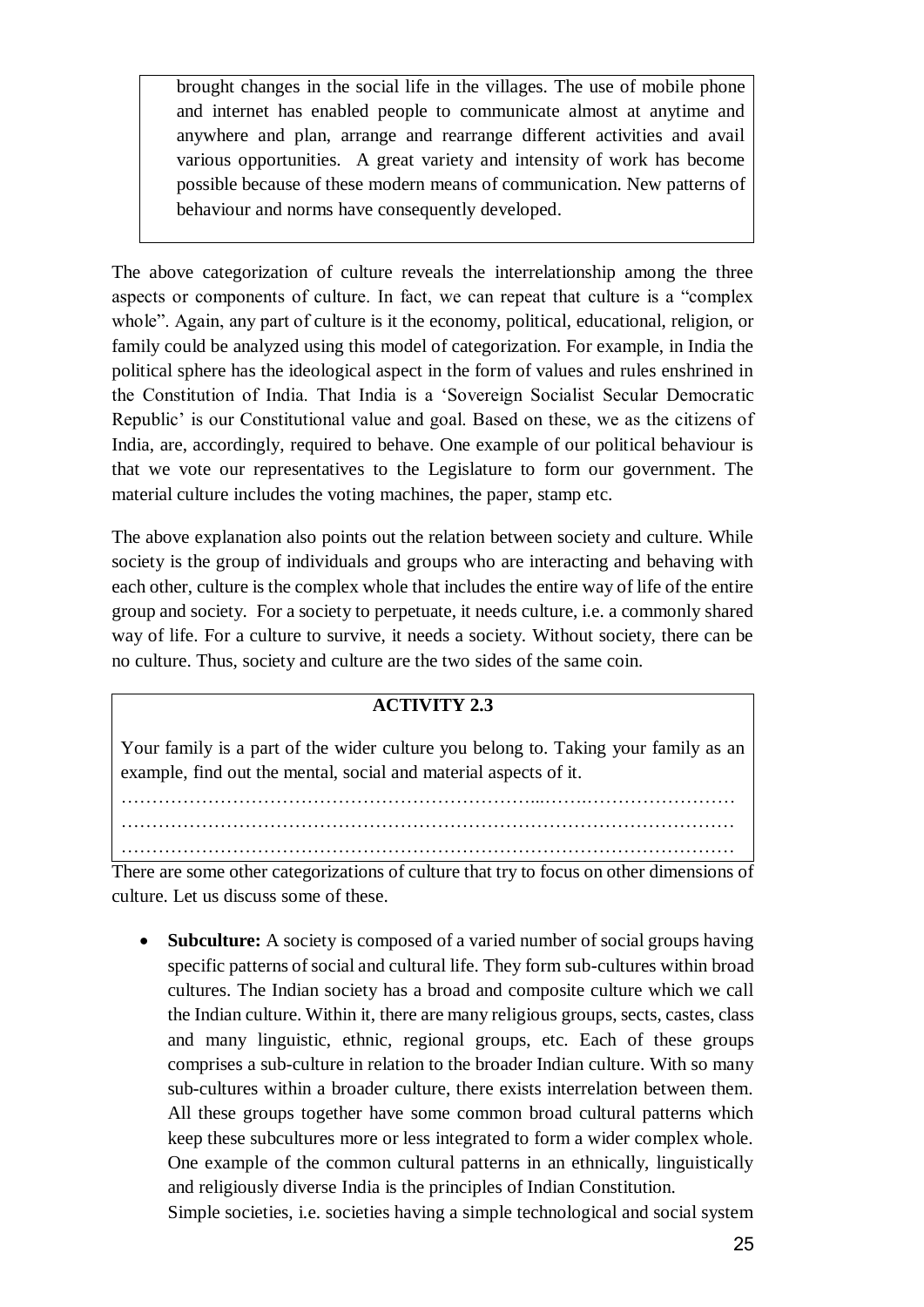usually have a single integrated culture shared by everyone. Complex societies have many sub-cultures within it which make the society complex. Indian society is a complex society.

- **High Culture or Elitist Culture**: There are certain aspects of culture which are held in high esteem and are exclusive to a few sections in the society, as the culture of the ruling class, art and literature. Although highly regarded, they are not accessible to all in the society, as literature is accessed only by the educated, and the ruling class is a small, more or less exclusive group. Entry into this group is difficult for many.
- **Popular culture or pop culture:** It is referred to as those that are popularly represented in a culture. Culture by definition is commonly shared ways of life and this would mean that all aspects of culture are popular. But when we analyze the complex societies, we can find that there exists the high or elitist culture. On the other hand, there are cultural elements that are widespread in the sense that most of the people participate in these patterns of cultural life. It includes the day-to-day interactions, needs, etc. that constitute the everyday life of the mainstream (ordinary majority). Cooking, clothing, folklore, mass media, etc. are elements of popular culture. These are transmitted through the vernacular language or the common lingua franca and hence, have widespread appeal and accessibility.
- Mass Culture: There is an approach that equates pop culture with Mass Culture. This is seen as a commercial culture, mass produced for mass consumption. When popular culture is shaped by the mass media, distributed and marketed, it is mass culture. Mass culture becomes possible only with modern communication and electronic media. The mass media may pick up elements of the prevalent high culture and the popular culture and bring it to the wider public. It is said that mass media entertainment industry that includes fashion, advertisements, television soaps, sports, etc have an appeal to the general public and are widely consumed by the public. As such, these go on to produce a culture which is called mass culture.

# **2.7 CULTURE AND PERSONALITY**

The relation between culture and personality has been viewed as interdependent and interactive. Personality is made up of the characteristic patterns of thoughts, feelings, and behaviours that make a person unique. In addition to this, personality remains fairly consistent throughout life.

Every society has a culture. Through the process of socialization (or enculturation), the culture of the society is internalized by the members of the society. The individual from her/his childhood onward learns the values, beliefs, norms, and the social and cultural practices of the society. In this process, culture moulds the personality of its members. Kardiner and Linton are of the view that culture frames the 'basic personality types' shared by most of the members of the society.

At the same time, culture is man-made and culture keeps changing. It is the members of the society who brings change into the culture. Culture always provides space for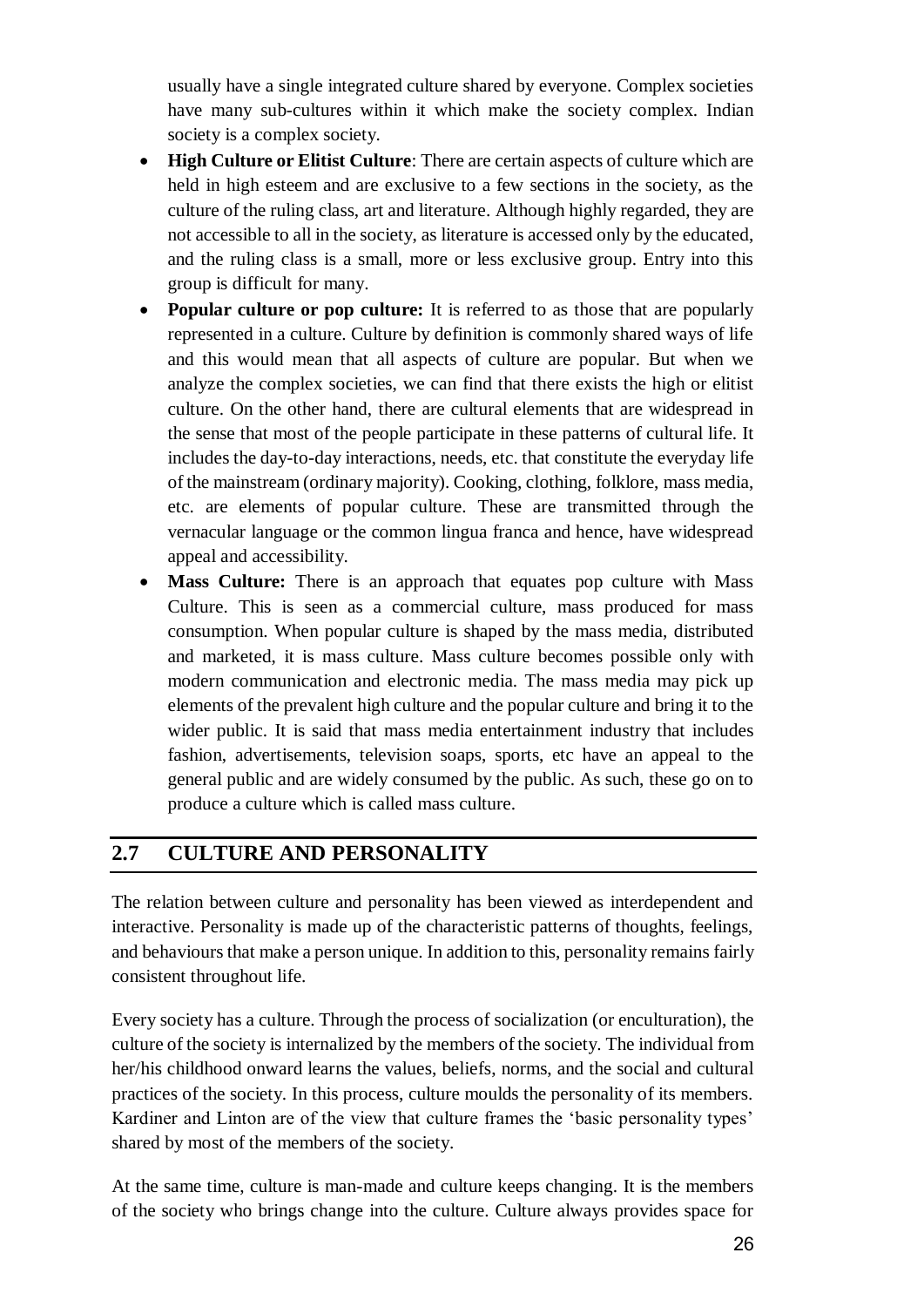creativity and in the personalities of the members such characteristics and capabilities are nurtured. Also, in a culture there exist some conflicts and tensions which find reflections in the personality of its members. These characteristics also bring changes in culture through the agency of people. Through these, people bring changes in their cultures. Again, the continuities of the culture are also due to the personalities that the culture shapes. People maintain the culture they have learnt.

# **2.8 CULTURE AND CIVILIZATION**

Since the emergence of man, human society has passed through three stages - savagery, barbarism and civilization. Civilization is a more developed stage of society which is correlated with the growth of cities, the emergence of writing, science and so on. Thus, civilization represents a particular type of culture.

However, there are some differences between culture and civilization. Culture is regarded as the moral, spiritual and intellectual attainments of man. On the other hand, civilization refers to the whole machinery and complex of devices developed by man.

Civilization is external. It caters to the external needs of man and consists of technology, material culture and social institutions. It is the sum total of the instruments of cultural life. Culture is something internal. It is the expression of our modes of living and thinking. MacIver and Page have said, "*Civilization is what we have, culture is what we are*."

#### **Check Your Progress Exercise 2.3**

**Note:** 

- I. Write your answer in the space given below.
- II. Compare your answer with the one given at the end of this Unit

**Q.7**: Fill in the blanks with appropriate words.

- (a) The process of learning one's culture is called
- (b) implies the attitude of considering one's own culture as superior and that of others as inferior.

**Q.8**: What is Mass Culture? ……………………………………………………………………………………… ……………………………………………………………………………………… ………………………………………………………………………………………

# **2.9 LET US SUM UP**

- A social group is a collection of individuals who interact with one another and who recognize themselves as a distinct social unit.
- Among the members of a social group, frequent interactions take place.
- A social group is distinct from an aggregate
- In society, we find that various types of social groups are formed with a view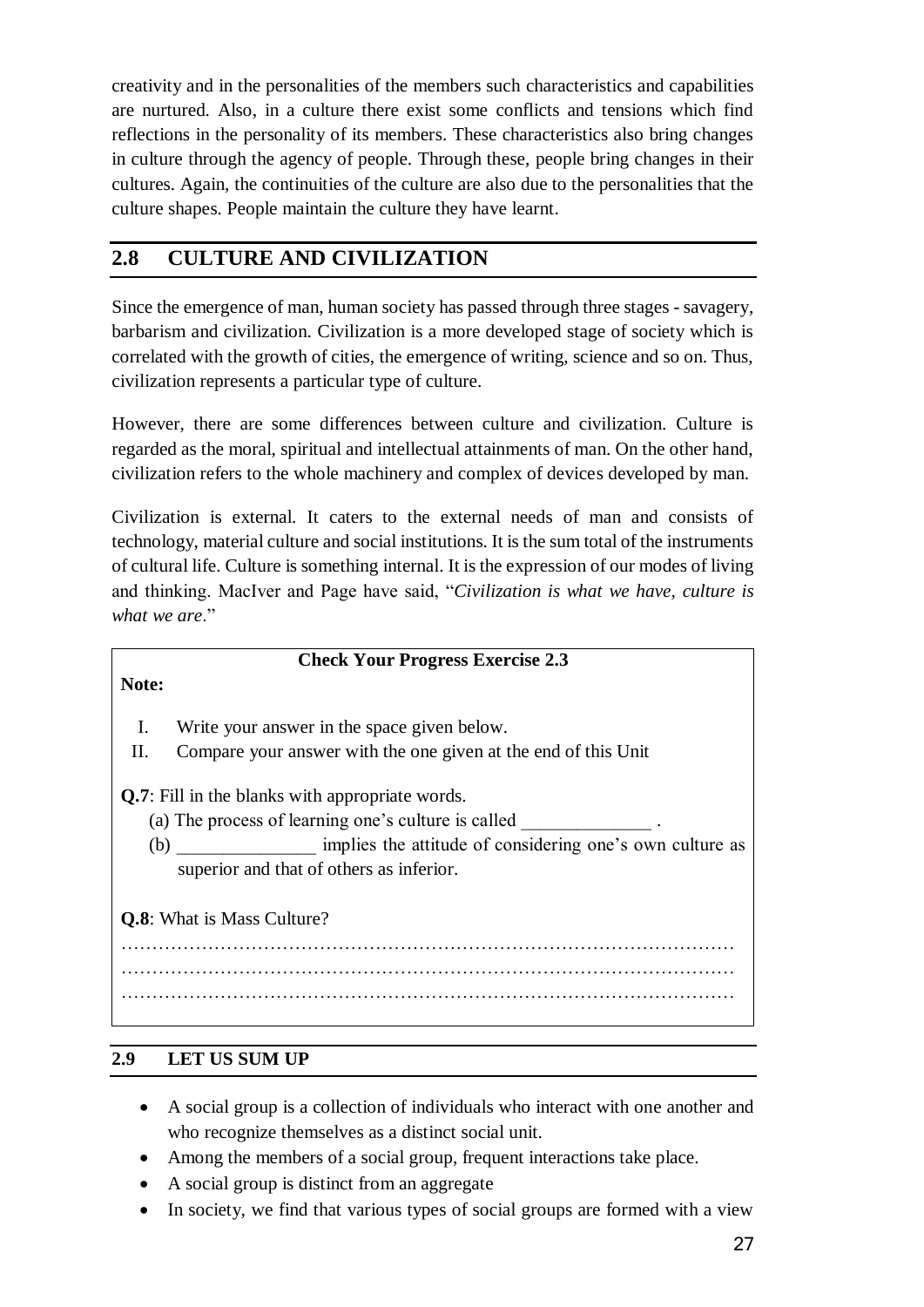to realizing certain goals

- According to the degree of closeness of the members, social groups are often classified into two broad categories—namely primary and secondary.
- Primary Group refers to a social group that shares close and personal relations among the members. For example, our family, neighborhood, etc.
- Members of a Secondary group have a lesser level of personal relations than a primary group. People in a Secondary group interact on a less personal level than in a primary group, and their relationships are temporary rather than long lasting.
- The term in-group in Sociology refers to a group of people who are united by common beliefs, attitudes, or interests by which they identify themselves
- Reference group is another type of social group which name suggests acts as a frame of reference to which people always refer to evaluate their achievements, their role performance, aspirations and ambitions
- An organized group is one which comes into being through some systematically formulated norms to realize some definite objectives.
- Unorganized groups come into existence suddenly without any careful planning. They are unorganized because they do not follow any specific norms or have any specific objectives to realize.
- Depending on the nature of joining a group by its members, groups can be divided into voluntary groups and involuntary groups
- Voluntary groups are those whose membership is not mandatory one may join it or may not join it.
- But there are groups the membership of which is mandatory.
- A quasi group is not organized or structured. It is a collection of members who do not actually know or feel that they have some common purposes.
- Culture means everything that human beings learn and act as a member of society.
- Society and culture are like two sides of the same coin.
- Society is the social relations of the groups and individuals. Culture is the total way of life of man in society and social groups.
- Culture comprises the mental, social and material aspects.
- Culture shapes individual and group personality, yet it provides scope for individual variations and creativity.
- Culture is not biologically inherited.

## **2.10 GLOSSARY**

| <b>Cultural Lag:</b> | the difference between material and non-material culture. The<br>concept of cultural lag was first introduced by W.F. Ogburn in<br>his book Social Change which was published in 1922. |
|----------------------|----------------------------------------------------------------------------------------------------------------------------------------------------------------------------------------|
| <b>Culture:</b>      | acquired behaviours, beliefs, values, law, custom which are<br>shared by and transmitted among the members of the society                                                              |
| <b>Endogamy:</b>     | marrying within one's own group like caste and class                                                                                                                                   |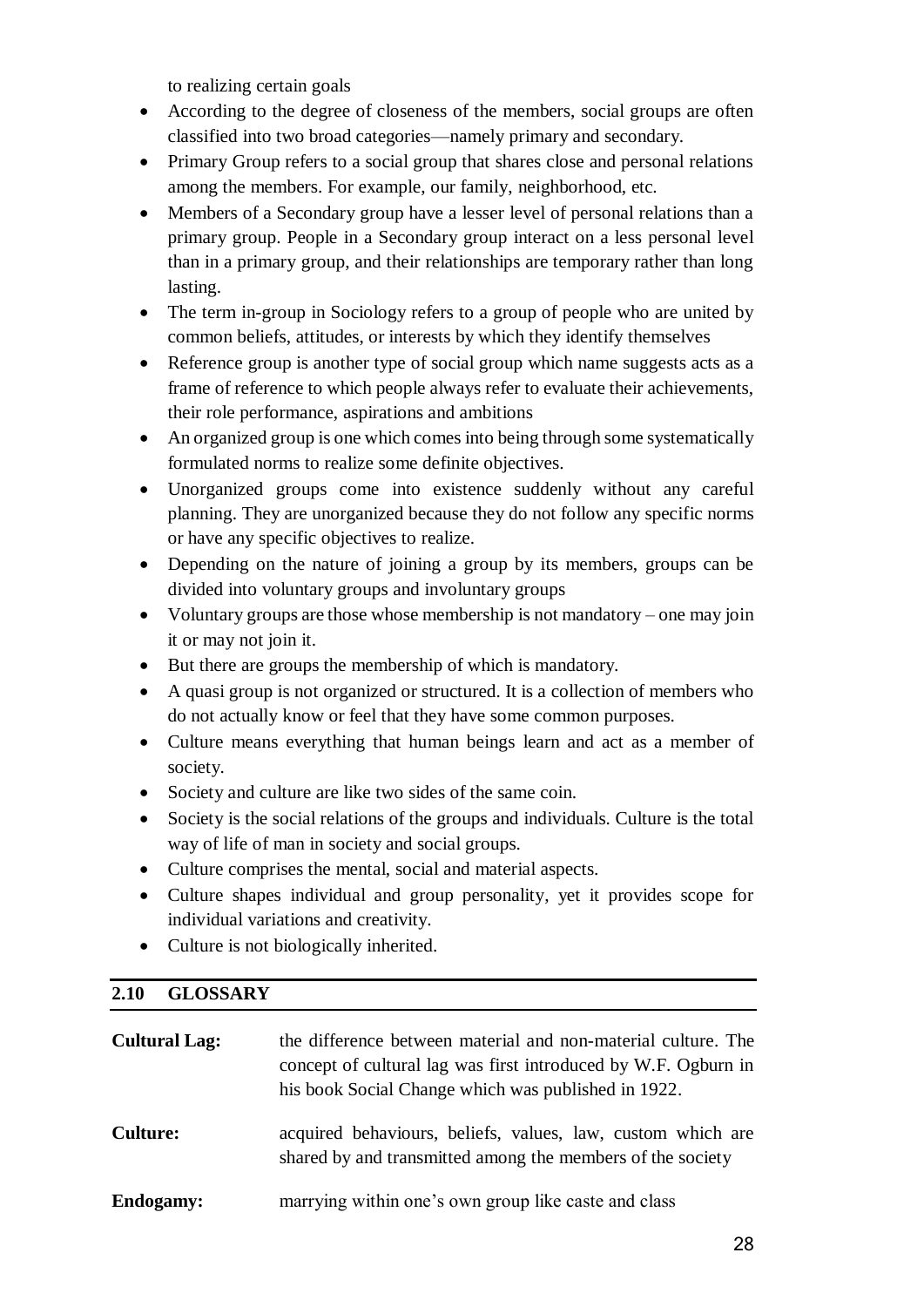| <b>Primary Group:</b>   | small, informal groups of people who are closest to us                                                                 |  |
|-------------------------|------------------------------------------------------------------------------------------------------------------------|--|
| <b>Quasi Group:</b>     | a social group is unaware or less aware about their existence                                                          |  |
| <b>Reference Group:</b> | groups to which an individual compares herself                                                                         |  |
| <b>Secondary Group:</b> | larger and more impersonal groups that are task-focused and<br>time limited                                            |  |
| <b>Social Group:</b>    | any collection of at least two people who interact with some<br>frequency and who share some sense of aligned identity |  |

#### **2.11 CHECK YOUR PROGRESS: ANSWER KEYS**

- Ans to Q1: A social group is distinct from an aggregate. An aggregate is simply a collection of anonymous people who happen to be at the same place at the same time such as the viewers at a cinema hall, shoppers at a market, a crowd, etc. But a social group has an enduring social existence with set goals, set patterns of behaviour and a feeling of group solidarity.
- **Ans to Q2:** A category is a collection of people sharing characteristics like education, social status, physical characteristics, etc.
- Ans to Q3: Family is an example of Primary group.
- Ans to Q4: Relationships among the members in a Secondary group are indirect, impersonal and non-inclusive. It is temporary rather than long lasting.
- Ans to Q5: Unorganized groups are not permanent but temporary in nature.
- **Ans to Q6:** Voluntary groups are those whose membership is not mandatory one may join it or may not join it but Involuntary groups are those whose membership is compulsory.
- Ans to O7: a) enculturation b) ethnocentrism
- **Ans to Q8:**When popular culture is shaped by the mass media, distributed and marketed, it is mass culture. Mass culture becomes possible only with modern communication and electronic media.

#### **2.12 MODEL QUESTIONS**

- **A) Short Questions** (Answer each question in about 150 words)
	- Q1: What are the characteristics of a Social Group?
	- Q2: Distinguish between In-group and Out-group.
	- Q3: What is Reference group?
	- Q4: Define culture. Describe its nature.
	- Q5. What are the various types of culture?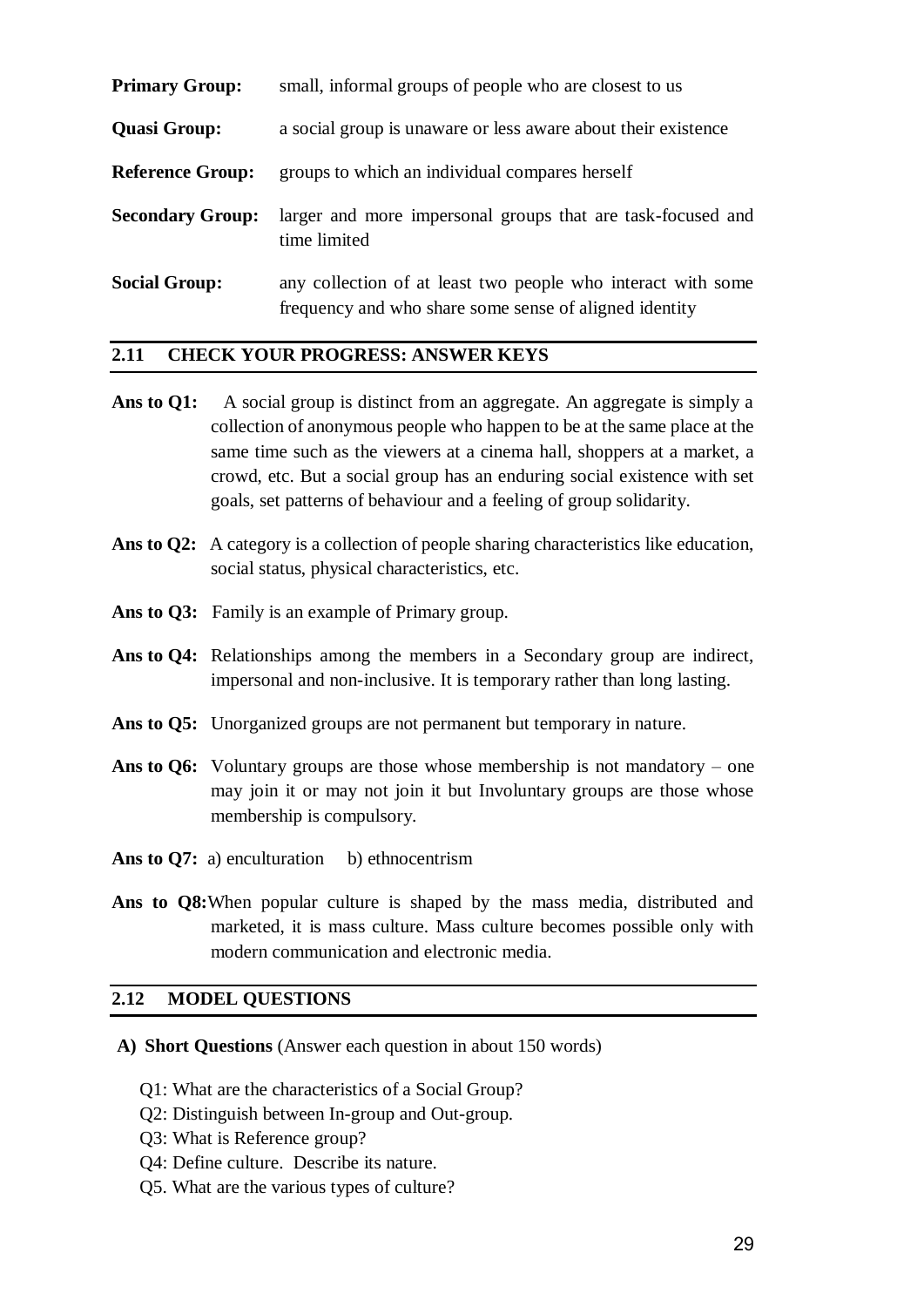#### **B) Long Questions** (Answer each question in about 300-500 words)

- Q1: Explain the characteristics of Primary Group.
- Q2: Distinguish between Primary and Secondary Group.
- Q3. "Culture is a complex whole." Discuss.
- Q4. "The relation between culture and personality is one of interaction and interdependence." Explain.

## **2.13 REFERENCES**

- 1. Abraham Francis. (2006). *Contemporary Sociology – An introduction to concepts and theories*. Oxford University Press.
- 2. Bhushan B. (2006). *Dictionary of Sociology*. New Delhi: Anmol Publications Pvt. Ltd.
- 3. Bhushan, V. & Sachdeva, D. R. (2005). *An introduction to Sociology*. New Delhi: Kitab Mahal.
- 4. Haralambos, M., & Holborn, M. (2008). *Sociology: Themes and perspectives*. Harper Collins UK.
- 5. Johnson, H. M. (2013). *Sociology: A systematic introduction.* Routledge.
- 6. Mac Iver, R. M. & Page, C. H. (2001). *Society – An introductory analysis*. New Delhi: Macmillan India Ltd.
- 7. Rawat H.K. (2007). *Sociology: Basic concepts*. Jaipur: Rawat Publications.
- 8. Sharma, R. K. (2008). *Social change and social control*. Atlantic Publishers and Distributors (P) Ltd. New Delhi.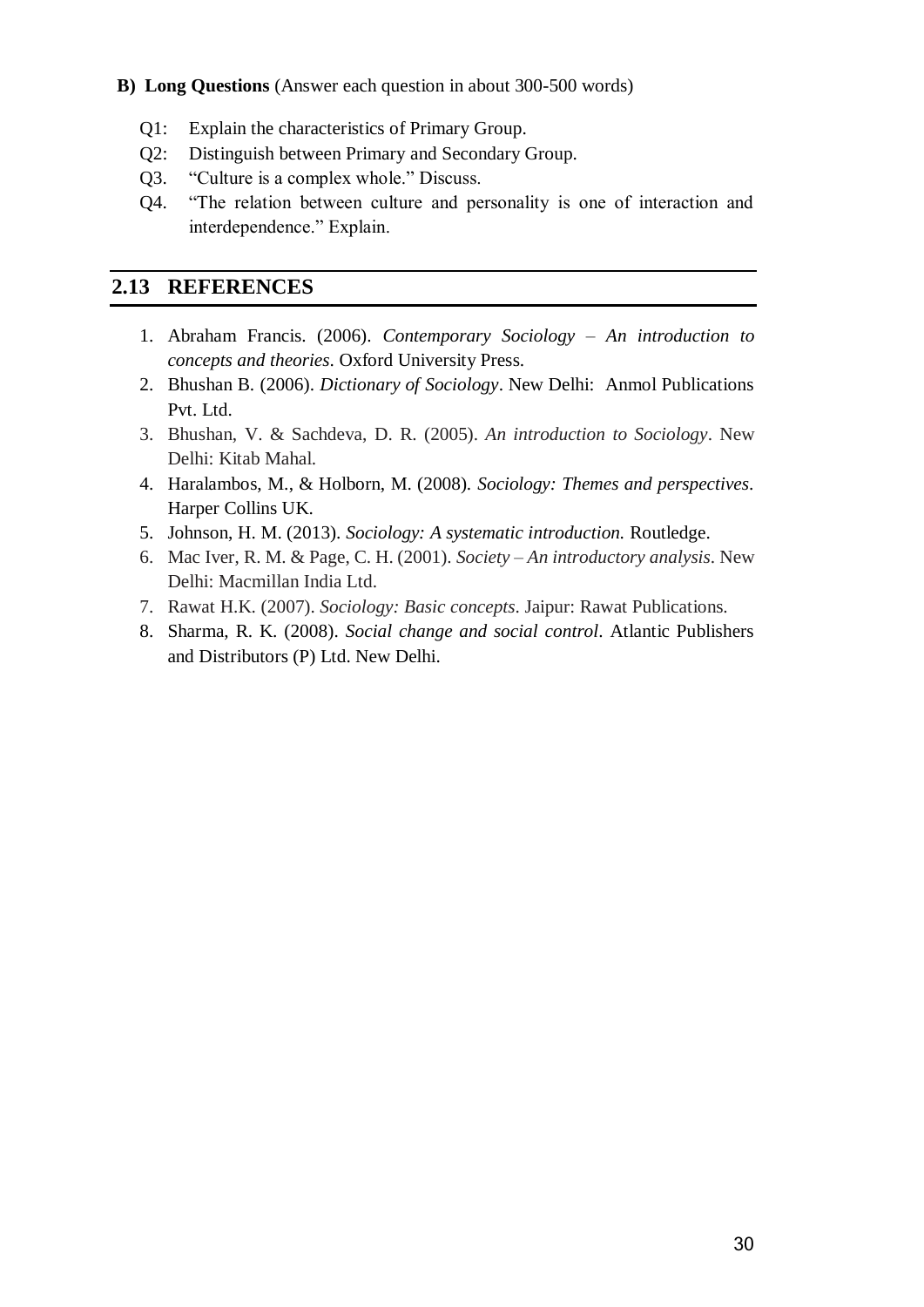# **UNIT 3 ROLE AND STATUS**

#### **STRUCTURE**

- 3.1 Introduction
- 3.2 Learning Objectives
- 3.3 Role: Meaning and definition
	- 3.3.1 Classification of Roles
	- 3.3.2 Dimensions of Roles
	- 3.3.3 Use of Role Theory
- 3.4 Status: Meaning and Definition
	- 3.4.1 Characteristics of Status
	- 3.4.2 Types of Status
- 3.5 Rewards and punishments associated with role and status
- 3.6 Let us sum up
- 3.7 Glossary
- 3.8 Answers to check your progress
- 3.9 Model questions
- 3.10 References

#### **3.1 INTRODUCTION**

In this unit, we have covered the concept of role as a dynamic aspect of status. This unit follows the one on social structure. We have indicated how roles have been classified. We also describe roles in both simple and complex system. Next, the dimensions of role are taken up. These include a discussion of multiple roles and role set, role signs and role changing, role conflict and role structure. Finally, we examine the use of role theory.

#### **3.2 LEARNING OBJECTIVES**

After reading this unit, you should be able to:

- explain the concept of role;
- describe various models of classifying roles;
- discuss the notions of the multiple roles and role-set;
- describe role signs and role changing;
- explain role conflict and role strain; and
- discuss how role theory can be used in sociological research.
- Understand the concept status and its types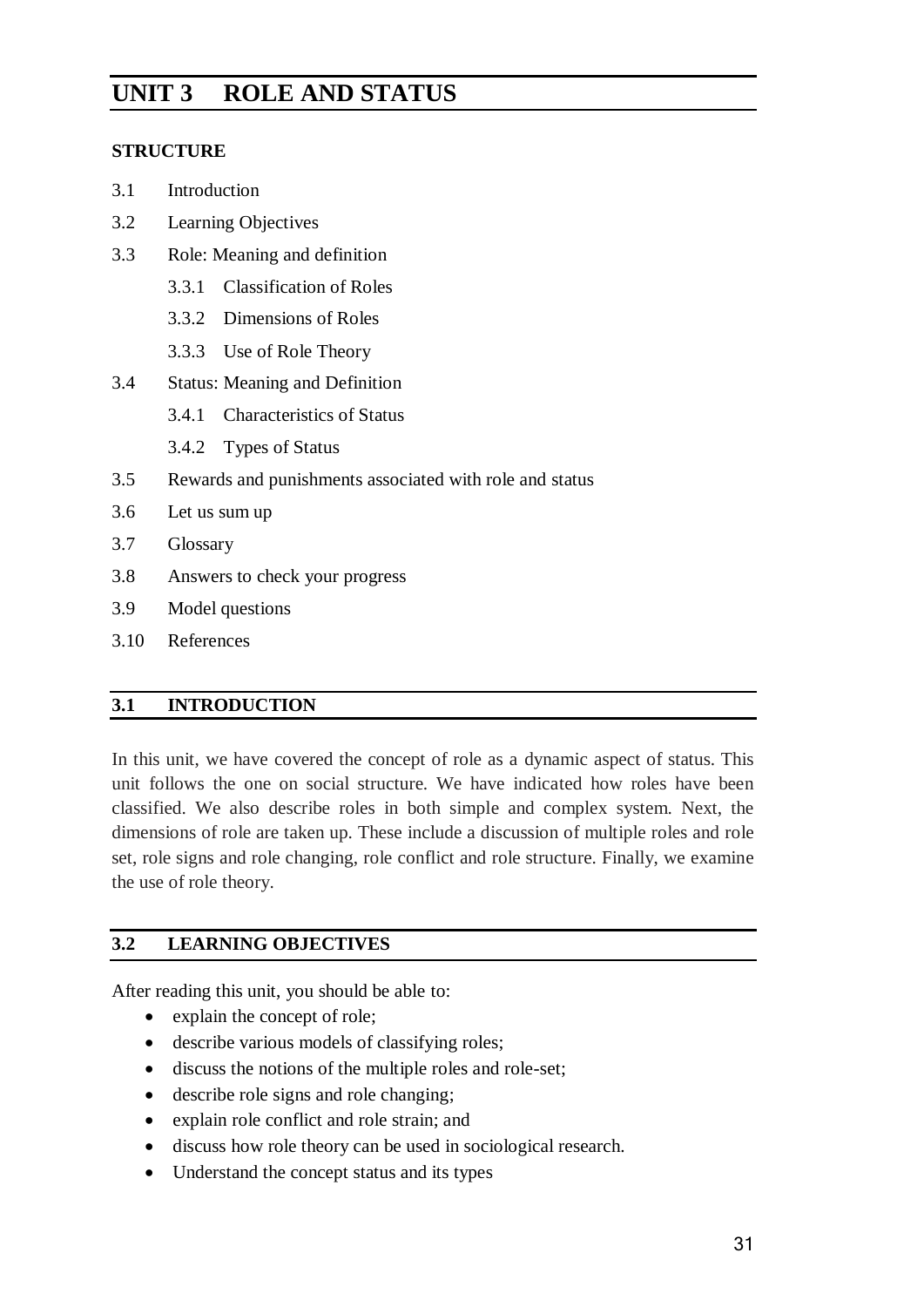#### **3.3 ROLE: MEANING AND DEFINITION**

The concept of Role is related to the concept of status. While status is a position in the society, role is the dynamic or the behavioral aspect of status. While status is occupied, the role is played. A status, thus, serves as the means of identifying a role. In other words, the status enables one to identify the behaviour expected of a person in a particular situation and to act accordingly. Ralph Linton, a sociologist who contributed to the theory of Role has perceived role as the expression of the prescribed and static behavioural expectations of a status. Role is viewed as a manifestation of normative behaviour contained in the status. Status provides guidelines to behaviour.

Robert Bierstedt defines role as the "*dynamic and behavioural aspect of status…A role is what an individual does in the status he occupies."*

According to Ogburn and Nimkoff, role is a *"set of socially expected and approved behaviour patterns consisting of both duties and privileges, associated with a particular position in a group."*

Kingsley Davis states that a role is "*the manner in which a person actually carries out the requirements of his position."*

R. K. Merton added a new dimension to the concept of role. The prevailing view was that one status carried only one role. But Merton stated that a person occupying a status interacts with not only one category of person but several different categories. A person in a status, thus, has relations with several role partners. "*A complement of role relationships in which personsare involved by virtue of occupying a particular social status*" is defined by Merton as 'role set'. For example, a person in the status of a school teacher has to play different roles in reference to his pupils, his colleagues, parents of the pupils, the school board members etc.

**Role set**: From the concept, statuses set we came to know that a single person can have different statuses in different context. In each context along with the statuses, an individual will be allotted some roles. Thus, role set refers to the sum total of all roles which an individual occupying different statuses play.

**Role conflict**: One individual may be a member of different groups and sub-groups. In each group, the individual is given some status and accordingly, he or she is expected to play some role for the effective functioning of the group. Now role conflict occurs when the individual's role in one group is incompatible with the roles, he or she is supposed in play in the other groups. For example : A and B are brothers (belonging to one group/family). But they are also members of other groups like A is a police office and therefore his role is to punish criminals. Now B, for some reason got engaged into criminal activity. In such a situation, A might experience a role conflict. If A protects B then it goes against the role of a police officer and if A punishes B, his role as a brother/family member might come under scrutiny sometimes.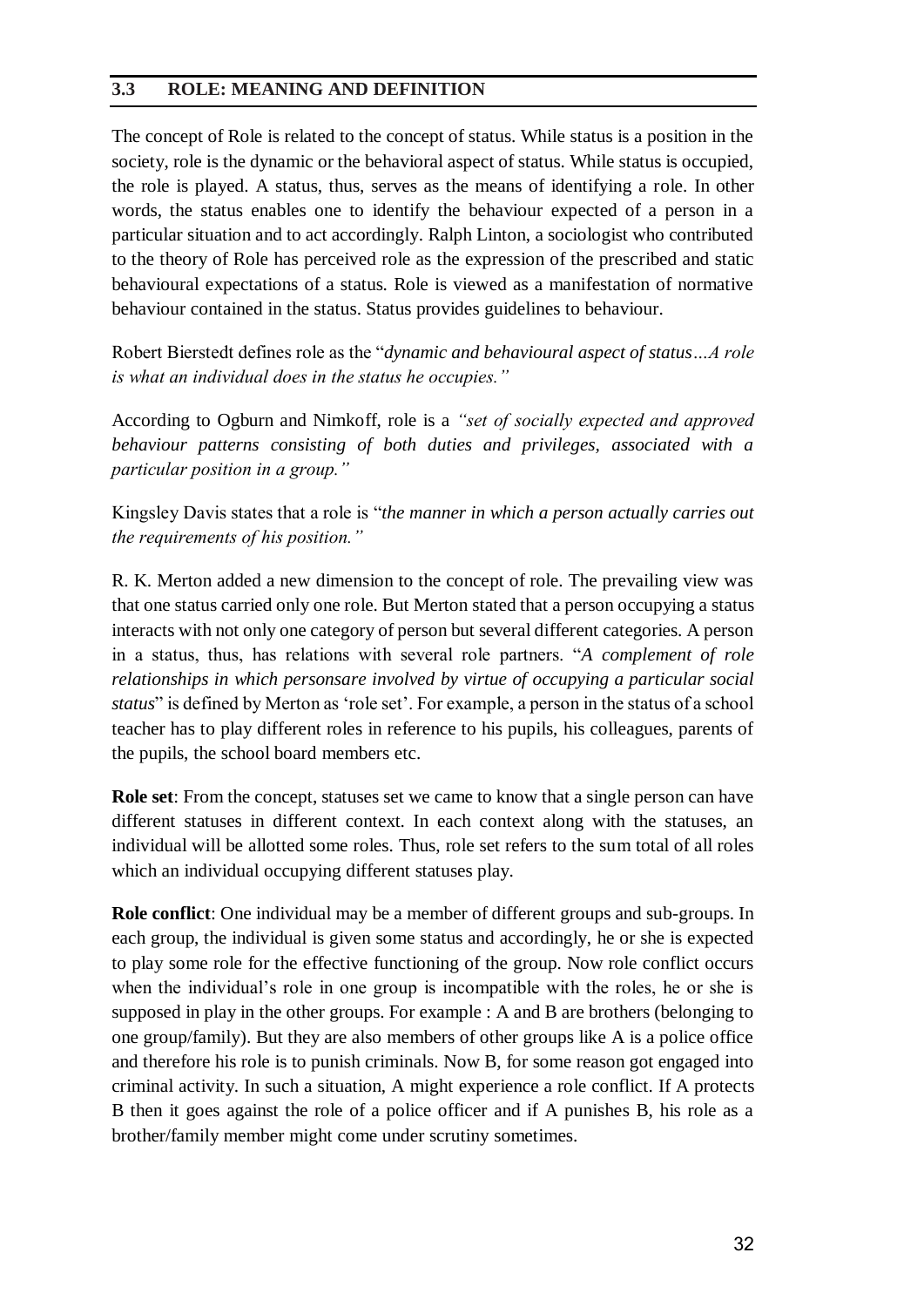#### **3.3.1 Classification Of Roles**

Various methods of classifying roles have been used by sociologists. We are here concerned with classifications of roles in terms of social status.

#### **1. Ascribed and Achieved Roles**

According to Linton roles can be divided into:

- i) Ascribed roles
- ii) Achieved roles

The ascribed roles are those obtained at birth. Here role learning commences at birth itself. Such learning pertains to one's caste, class, family, gender and so on. Each caste, for example, has its own set of rituals to be performed at the birth of a child, who is subjected to various ceremonial procedures at every stage of growing-up. Achieved roles are acquired by individuals through merit and competition. Thus, this method of classification is based on the way that roles are allocated.

## **2. Relational and Non-relational Roles**

Nadel (1957) adopted the principle of content (i.e., the kind of conduct expected) of roles and divided them, like Linton, into two categories of ascribed-achieved roles. He further subdivided them into relational and non-relational roles. A relational role can be played only in relation to a complementary role, while non-relational role is not dependent on a complementary role. A husband's role cannot be perceived without the wife's role. Similarly a creditor's role is inconceivable without a debtor. Thus, these can be taken as examples of relational roles. On the other hand, the examples of the role of a poet or a scholar do not require a complementary role, in the sense that a poet does not have to interact with others for writing poetry. Thus, such roles can be described as non-relational. Nadel's classification is based mainly on the conduct that is implied in them. Thus, role differentiation for Nadel indicated to what extent holding of one role, is independent of holding or relating to other roles.

#### **Check Your Progress 3.1**

I. Use the space given for your answer.

**Note:**

II. Compare your answer with the one given at the end of this unit.

**Q.1** Write a note on the concept of role. Use about five lines for your answer.

……………………………………………………………………………………… ……………………………………………………………………………………… ……………………………………………………………………………………… ……………………………………………………………………………………… **Q.2** Is there only one valid way of classifying roles? Use two lines for your answer. ……………………………………………………………………………………… ……………………………………………………………………………………… ……………………………………………………………………………………… ………………………………………………………………………………………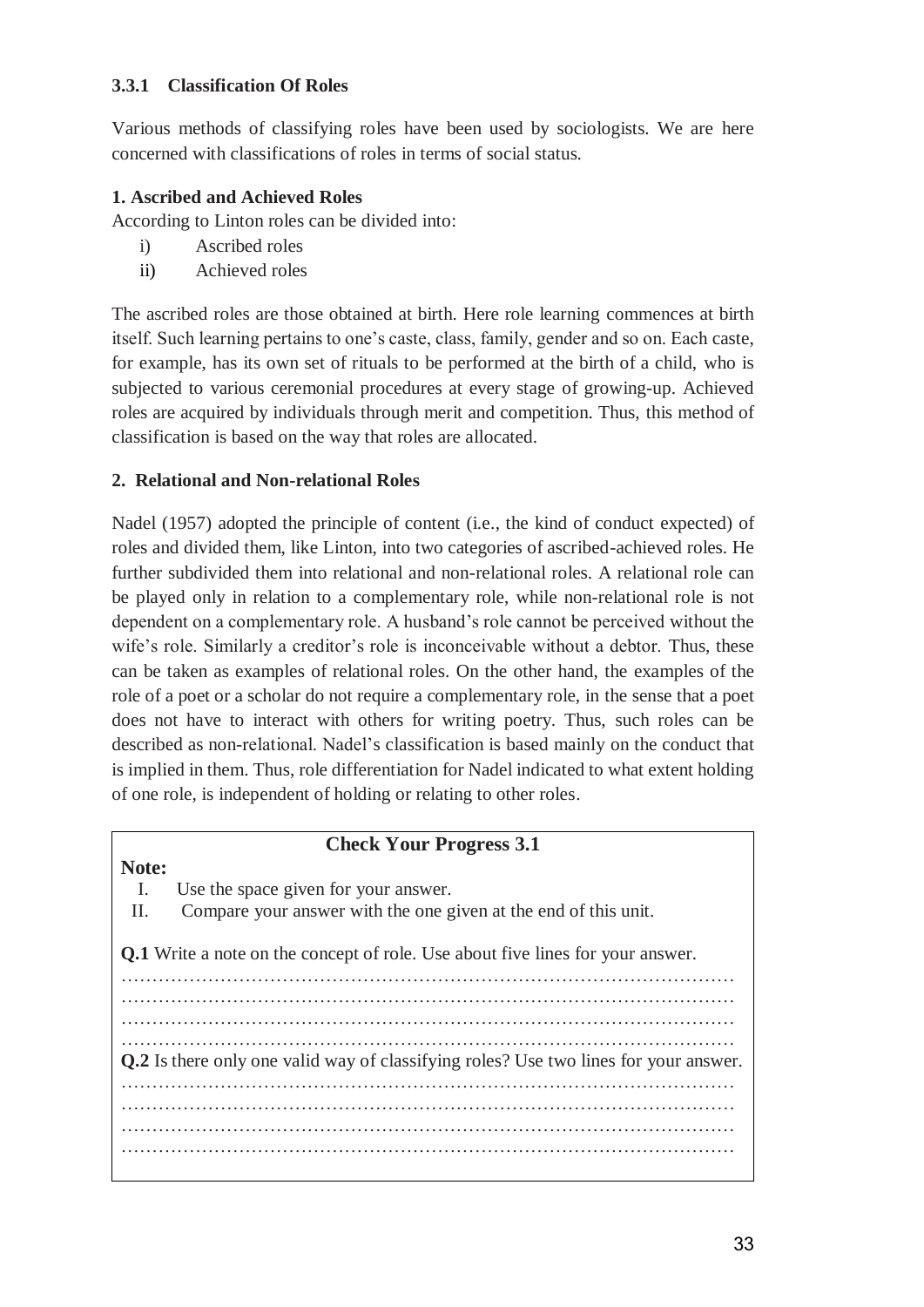#### **3.3.2 Dimensions of Roles**

Now, we look at various aspects of the concept of role. First, we speak of the array of roles that an individual may perform, and then we discuss the different role relationships which make up a role-set. Similarly, we discuss the array of role sign, changing of roles, role conflict and strain.

## **1. Multiple Roles and Role-set**

It is important to realise that one person can occupy more than one role. For example, in the area of kinship alone, one cannot avoid holding many roles at the same time. Try to count how many kinship roles you occupy. In the modern times, we find that people have several roles in other areas of social life than kinship. For example, besides being a son/daughter, brother/sister, husband/wife, father/mother etc., you are an IGNOU student, the citizen of your nation, and you may be occupying many other roles of various types. Occupying of many roles is given the term multiple roles. Of these multiple roles, some are played together while others are separated. Similarly, some may be carried out in a sequence and other over many years. It is quite common to observe the situation of intra-role conflict, because often a person occupying several roles faces opposite expectations in different role sectors. While playing one role, a person is linked with many 'role-others'. According to Merton (1968-84), these 'roleothers' with regard to a particular person form his/her role-set. Merton distinguishes this idea of role-set from multiple roles, which are several roles of the same person. A role-set, on the other hand, refers to 'role others' in relation to a person playing a role. For example, a student of OSOU will carry on his/her role (as a student) in relation to specific 'role-others' such as the counsellor, fellow students, the librarian, the audio/video operator, the peon at the study-centre. Thus, in relation to a student, all these are 'role-others' from role-set. The following diagrams clearly show the difference between multiple roles and a role-set.

## **2. Role Signs**

The area of role signs is a vast topic and here we will touch only the main points. In all cultures across the world, we find that costume is basic as a role sign that differentiates males from females. Why is this case? This is because these role signs serve as an indicator of differences between men and women. Their roles are also different in the social organisation. Thus a role sign tells us more about a person or group. Just as a broken window is sign of violence and a wasted appearance a sign of ill health, a dress can serve as a sign of a role. There are some roles which have more signs while in other cases role signs are few or not at all. Let us consider a situation where all role signs are removed: the general takes off his uniform, and the policeman follows suit. Men start wearing skirts and saris and ladies pants and coats! What would be the result? Basic information would become muddled up. It would take a long time to find out the fundamental information. Thus role signs provide a better means of conveying information than does verbal communication. It would also become difficult to know what good conduct is, as the examples in daily life will be difficult to follow. Thus, role signs further communication as well as control. According to Banton (1965: 689- 92) signs of various roles can be usefully described in terms of basic, general and independent roles.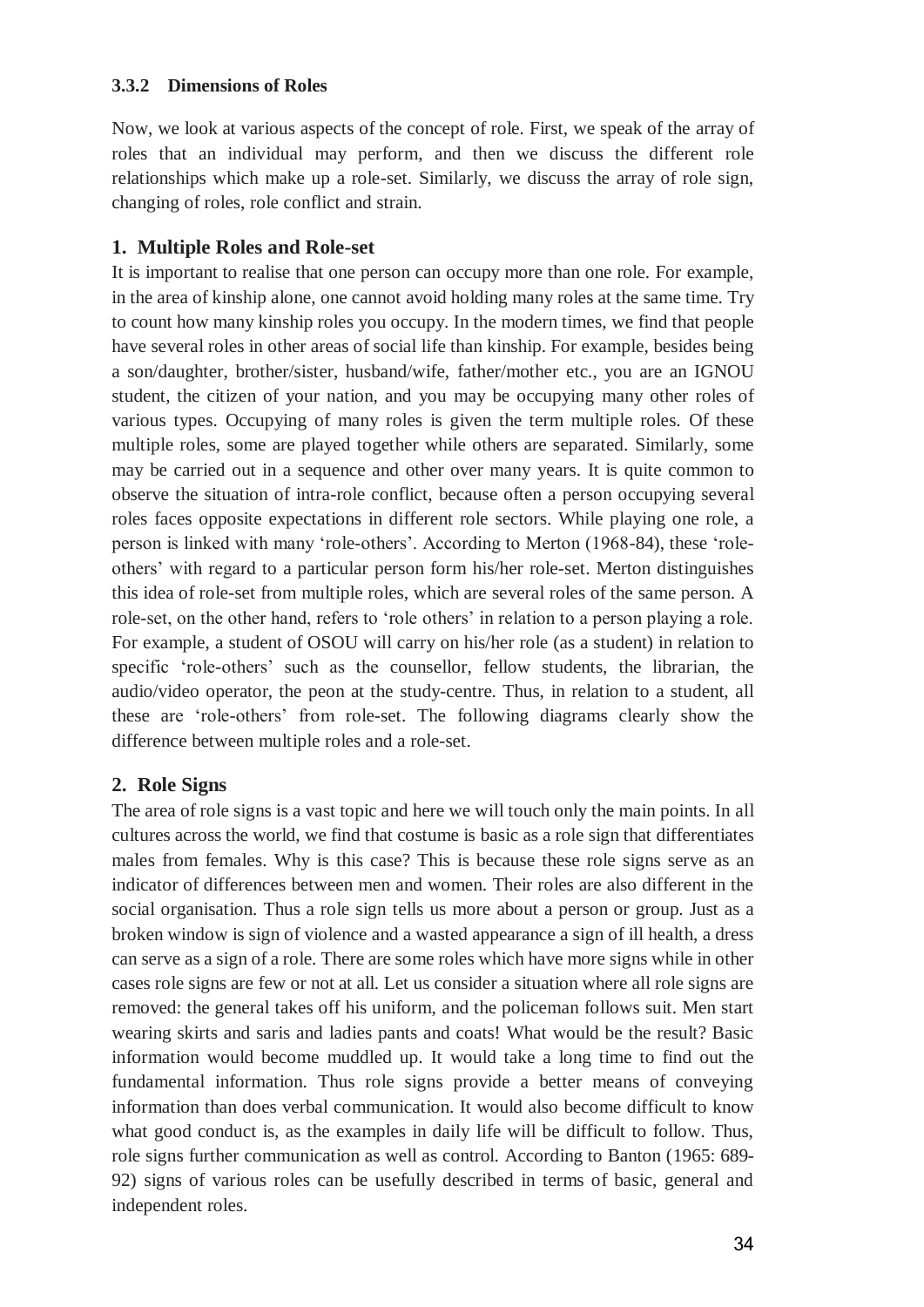## **3. Role Changing**

To change roles is often very difficult. The person must know the rights and obligations concerning new roles. He or she must change his/her behaviour accordingly. Other people also have to change their roles towards him/her. Role change, therefore, can be problematic. Let us consider the above with the help of some examples. In almost all tribal societies childhood and adulthood are comparatively difficult. A youth, unable to pass his initiation test, is in a bad position. He may never be able to marry if he lives among the Bushmen! Thus, role changing here is a must if negative sanctions are to be avoided. Take another example. In an industrial society which changes rapidly, role models themselves undergo change. None of them can be followed uncritically. There is no ready way in which role change can be made. Let us consider adulthood. This implies readiness for marriage. 'This involves a role change. It is also a fact which alters social relations. All these require alteration of role behaviour by husband, wife, relations and friends. In marriage, the bride undergoes a greater change since it is often a time of extreme emotional changes for her. She may have to leave her home and go to the place where her husband lives. Finally, a word about retirement and death. Retirement tends to be an individual event. Further there is a sense of loss and despair. This comes from being jerked out of a particular routine. What follows is a lack of routine. This can be very disorienting, and it takes a person time to pick up the threads. Death itself is a period of adjustment for the widow/widower and others. They will now have to take on more responsibilities. Role changes often take long and tend to be a period of frustrating adjustments.

#### **4. Role Conflict and Strain**

Society is structured in a manner that keeps conflict of roles down to a minimum. However, there are occasions that individuals have to play rather incompatible roles. For example, stepfather and stepson, or the role of divided loyalties between two employers. Such situations cause role conflict to increase. Role-conflict comes when commitment is divided between two or more roles. As a result, usually the overall performance suffers. Role strain occurs in case of situations where a person does not fit into the slot given to him/her. Thus, if a woman is physically mature but does not marry we have role strain. If a woman marries but is sterile, this again creates role strain. The position is very difficult for a barren woman. She cannot lead the life of an ordinary wife. Among the Nuer of Sudan, she can become a diviner or a trader. She is considered to be almost a man. Again, among the Hindus, the spinster creates role strain. In some communities, this is reduced by marrying her to a tree or a fruit. The small number of roles in society also creates strains. There are customs, therefore, which reduce these strains in an innocuous manner. One such device is the festival or carnival which takes place each year. Ranks are forgotten and everybody intermingles. Role adjustment is more difficult in tribal and peasant societies. In industrial societies the chances of acceptance of roles that do not go into a slot are much larger. However, strain does exist whenever a role faces the problems of choice and adjustment.

#### **3.3.3 Use of Role Theory**

The concept of role has been applied in sociological analyses of various dimensions of social life. As we record changes in the notions and expectations around particular roles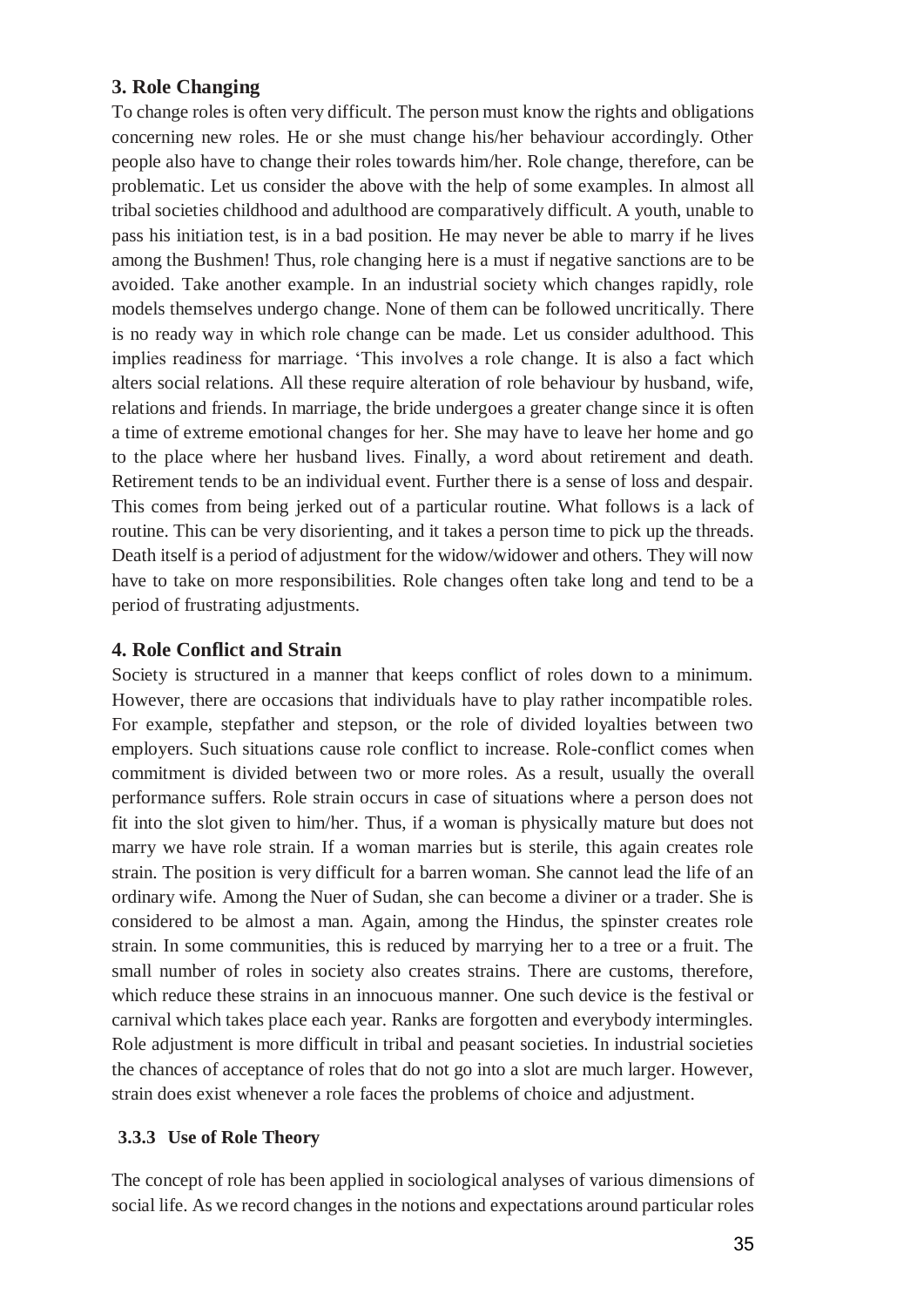we arrive at the process of social changes. Similarly, in studying role relationships, we focus our attention at the complex nature of organizational links in social life. Here we point out some of such applications of role-theory in sociological research. Both functionalists and Interactionists use this concept. The functionalists view roles as the culturally defined behavior which is linked with particular social statuses. For them, roles are determined by social values, norms and attitudes. The Interactionists believe that the sense of self comes fully through interaction. They emphasize that we learn meanings by interacting with others, and then organize our social life around these meanings. They lay special stress on the interaction aspect than the social role aspect. They discuss roles in terms of individual choices and interpretation of one's roles. Both the schools of sociological thought increase our understanding of the concept of role, and each perspective can be used advantageously in different ways. Social roles patterned either flexibly or rigidly, are better explained in terms of functionalist

approach. The roles, attached to positions with a wide range of feelings, beliefs and behaviour can be fully discussed in terms of interactive view of role. Thus, we find that both approaches are useful.

|                                                                        | <b>Check Your Progress 3.2</b>                                  |  |  |
|------------------------------------------------------------------------|-----------------------------------------------------------------|--|--|
| Note:                                                                  |                                                                 |  |  |
|                                                                        |                                                                 |  |  |
| Ι.                                                                     | Use the space given for your answer.                            |  |  |
| П.                                                                     | Compare your answer with the one given at the end of this unit. |  |  |
|                                                                        |                                                                 |  |  |
|                                                                        | <b>Q.3</b> What is a role sign? Comment in about five lines.    |  |  |
|                                                                        |                                                                 |  |  |
|                                                                        |                                                                 |  |  |
|                                                                        |                                                                 |  |  |
|                                                                        |                                                                 |  |  |
|                                                                        |                                                                 |  |  |
| <b>Q.4</b> Role change requires only a different dress. (Yes/No)       |                                                                 |  |  |
|                                                                        |                                                                 |  |  |
| <b>Q.5</b> What is role strain? Use about three lines for your answer. |                                                                 |  |  |
|                                                                        |                                                                 |  |  |
|                                                                        |                                                                 |  |  |
|                                                                        |                                                                 |  |  |
|                                                                        |                                                                 |  |  |

# **3.4 STATUS: MEANING AND DEFINITION**

Society lays down different social positions and with each position some defined rights and duties are assigned. We occupy these positions and act accordingly. Such social positions with defined rights and duties associated with it are called Status. Your mother occupies the status of a mother in reference to you and to your siblings. In reference to your father, she occupies the status of a wife. When you go shopping with your friend, you occupy the status of a friend in relation to your friend, but when you reach the shop and get to shopping, you occupy the status of customer in relation to the shop keeper. Each status has some expected modes of behaviour associated with it.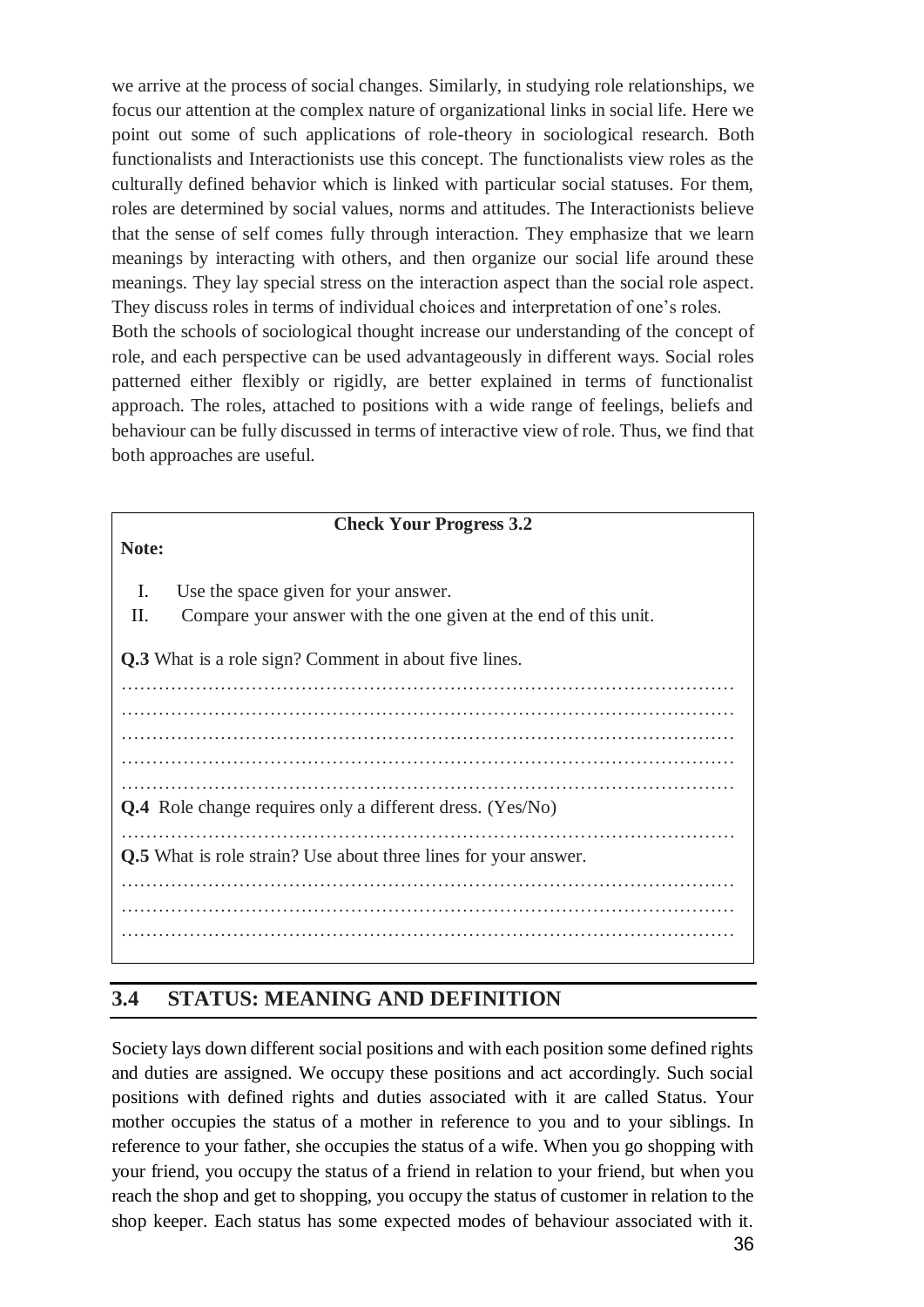These behaviours include rights and responsibilities. A particular status also provides the required resources needed to perform the responsibilities. For example: in order to effectively perform the role of a parent, one needs certain resources in the form of command over the time of child. These differences of behaviour differentiate the statuses into various kinds. Statuses are institutionalized social positions.

According to Kingsley Davis, *"status is a position in the general institutional system, recognized and supported by the entire society."*

Duncan Mitchell defines status as "*the position occupied by a person family, or kinship group in a social system relative to others. This determines rights, duties and other behaviours, including the nature and extent of the relationships with persons of other statuses."*

#### **3.4.1 Characteristics of Status**

The characteristics of status are mentioned below:

- $\triangleright$  Status is a position in the society.
- Each status has defined modes of behaviour having rights and duties assigned to it.
- $\triangleright$  A status is in reference to other status. Statuses interact in the society.
- $\triangleright$  A person may hold various statuses at the same time or at different times.
- $\triangleright$  Society lays down statuses. Social statuses are governed by norms.
- $\triangleright$  Individuals in society occupy these statuses.

As statuses are laid down by society and individuals occupy them, Society enables everyone to know what is expected of him or her in the society. This enables some degree of understanding and interaction in the society. Statuses, thus, provide some degree of social stability and social order.

#### **3.4.2 Types of Status**

Ralph Linton has divided statuses into two types based on the nature of how an individual can come to occupy a status in society. These are '**ascribed**' and '**achieved**'.

- **Ascribed Status:** These statuses are based on characteristics that persons are born with or born into and have no choice or control over it. Age and sex are two such characteristics a person is born with. Also being born into a family or a kinship group, an ethnic group, gender immediately ascribes one's status. The moment you are born into a family, you occupy the status of a child to the parents you are born to and you have no choice over it. If you are born a male, you will occupy the status of a son or if a girl then the status of a daughter. Taste Status is also ascribed. Caste system is one of the general forms of social organisation which ascribes different status to people by birth. Once you are born into a caste, you cannot change the caste in the Hindu Social Organisation
- **Achieved Status:** This status is based on characteristics which an individual come to achieve in life and thus has some control and choice over it. For example, choosing to study particular subjects by an individual will make him/her a student. It is a status that a person comes to attain in some ways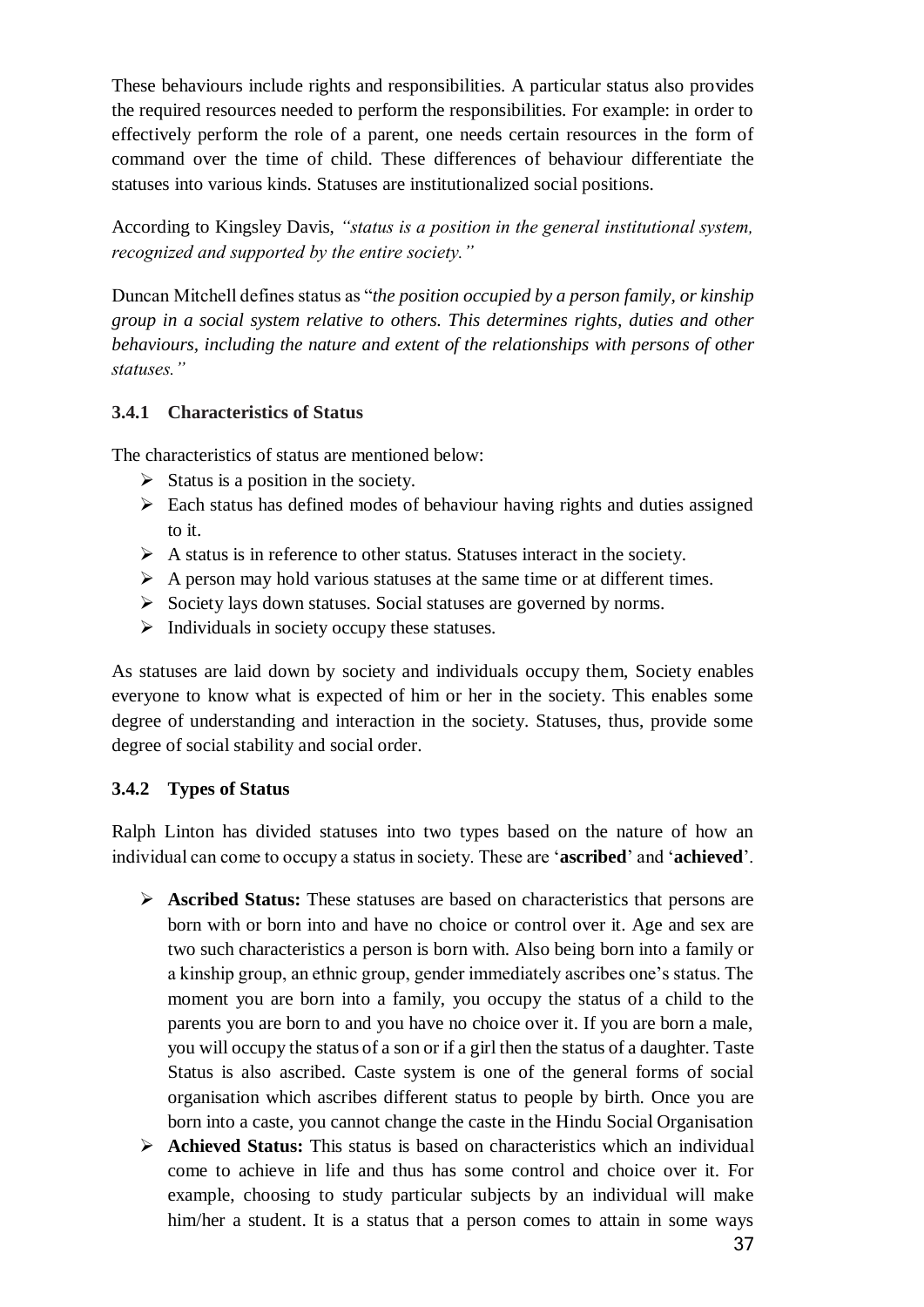through his/her own efforts and choice. For example, Lawyer, Teacher, Doctor etc.

 **Status Set:** It is another concept that means the sum total of all the statuses that a person occupies. You must be occupying a number of statuses at this time, like that of a student, friend, son or daughter, a sibling, cousin, citizen of India etc. All these together comprise your status set.

## **ACTIVITY 3.1**

Make a list of 10 of all the statuses that you are occupying these days. Try to include both ascribed and achieved statuses

………………………………………………………………………………………. ………………………………………………………………………………….......... .......………………………………………………………………………………… ………………………………………………………………………………………

## **3.5 REWARDS AND PUNISHMENT ASSOCIATED WITH ROLE AND STATUS**

In every society, one is ranked according to the kind of role he or she is playing and how they are performing their role. For example: the role of a student is to study regularly and complete the assignments given to them in proper time. If the students perform these roles effectively, they are awarded with good marks. Again in every society, some 'roles' are considered more difficult and important. Therefore, they get a higher status in society. People having higher status are generally rewarded more in society. However, it is the society which defines which task is more important. For example: ancient tribal societies had to continuously fight with others in order to protect their tribe from enemies as well animals. Therefore, the warriors who were able to kill more enemies were given a higher status in society. They were also given rewards in the form of land, valuable items of daily use etc. Similarly, when one does not perform the role assigned to him or her efficiently, then the society has provisions to punish the person.

#### **3.6 LET US SUM UP**

- Status is a position in the society.
- Each status has defined modes of behaviour having rights and duties assigned to it.
- A status is in reference to other status. Statuses interact in the society.
- A person may hold various statuses at the same time or at different times.
- Society lays down statuses. Social statuses are governed by norms.
- Those statuses which are based on traits which a person is born with or born with are called ascribed status.
- Individuals do not have much control over the ascribed status.
- Those statuses which the individuals earn by their hard work and dedication is called achieved status.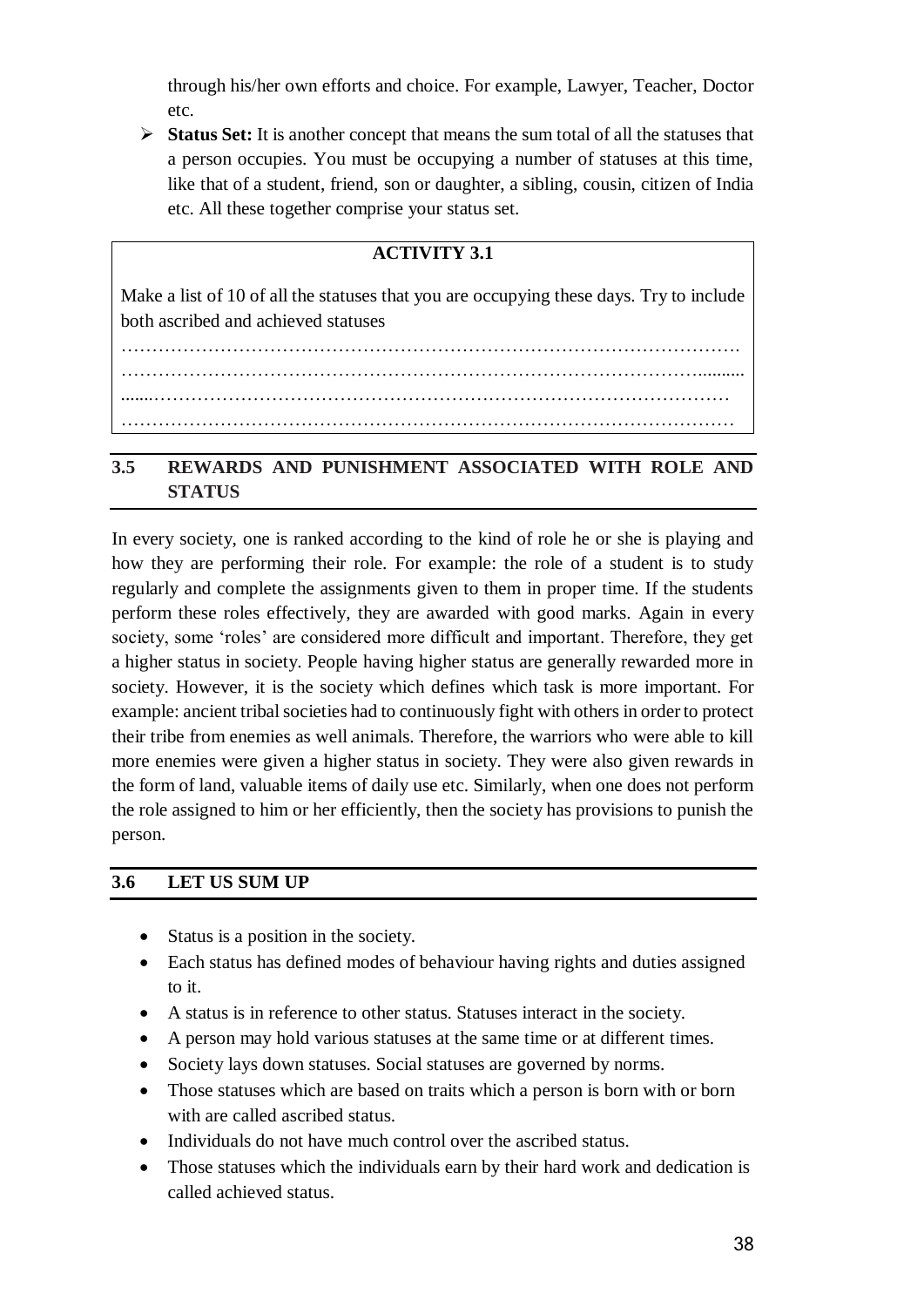- Role consists of the socially expected and approved behavior pattern to be performed by an individual.
- Role set refers to the sum total of all roles which an individual occupying different statuses play.
- Role conflict occurs when a person's one role contradicts with others role/roles.
- Every role and status is associated with some kind of award and punishment.

#### **3.7 GLOSSARY**

| <b>Achieved roles:</b>  | These are roles, which are gained by personal efforts, such<br>as a General in the army, Prime Minister in a democracy                                                                   |
|-------------------------|------------------------------------------------------------------------------------------------------------------------------------------------------------------------------------------|
| <b>Ascribed roles:</b>  | In these types of roles, birth is the basic influence. For example,<br>being born in a certain caste will imply certain role behaviors<br>e.g., a priest's son will train to be a priest |
| <b>Ascribed Status:</b> | the social status a person is assigned at birth                                                                                                                                          |
| <b>Achieved Status:</b> | the social Status acquired on the basis of merit, skills,<br>knowledge, abilities and so on                                                                                              |
| <b>Multiple role:</b>   | This indicates the fact that every man or woman has to play<br>different roles in different situations. For example, a teacher in<br>the school; a worshipper in the temple              |
| Role:                   | This is a combination of rights and duties. It is the dynamic<br>aspect of status                                                                                                        |
| Role-other:             | A role-other is a person with whom a person interacts while<br>performing a role                                                                                                         |
| Role-set:               | Here the multi-links of a single role in a single situation are<br>highlighted.                                                                                                          |
| Role signs:             | These arise when a person is not able to fully play a role assigned<br>to him or her                                                                                                     |

#### **3.8 CHECK YOUR PROGRESS: ANSWER KEYS**

- **Ans to Q.1** Individuals have different positions in social life. For example, being a managing director of a company or an editor in a publishing house. Such positions are called statuses. A status is, therefore, a set of rights and duties. When a person is enacting these, a person is performing a role.
- Ans to Q. 2 No, there are more than one way of classifying roles. One can give at least four different ways of classifying them. Each of this classification has been developed for a specific aim.
- Ans to Q.3 Role signs give pointers to differences between roles. For example, dresses/costumes differentiate between men and women. Role signs tell us, for example, more about the role of a person.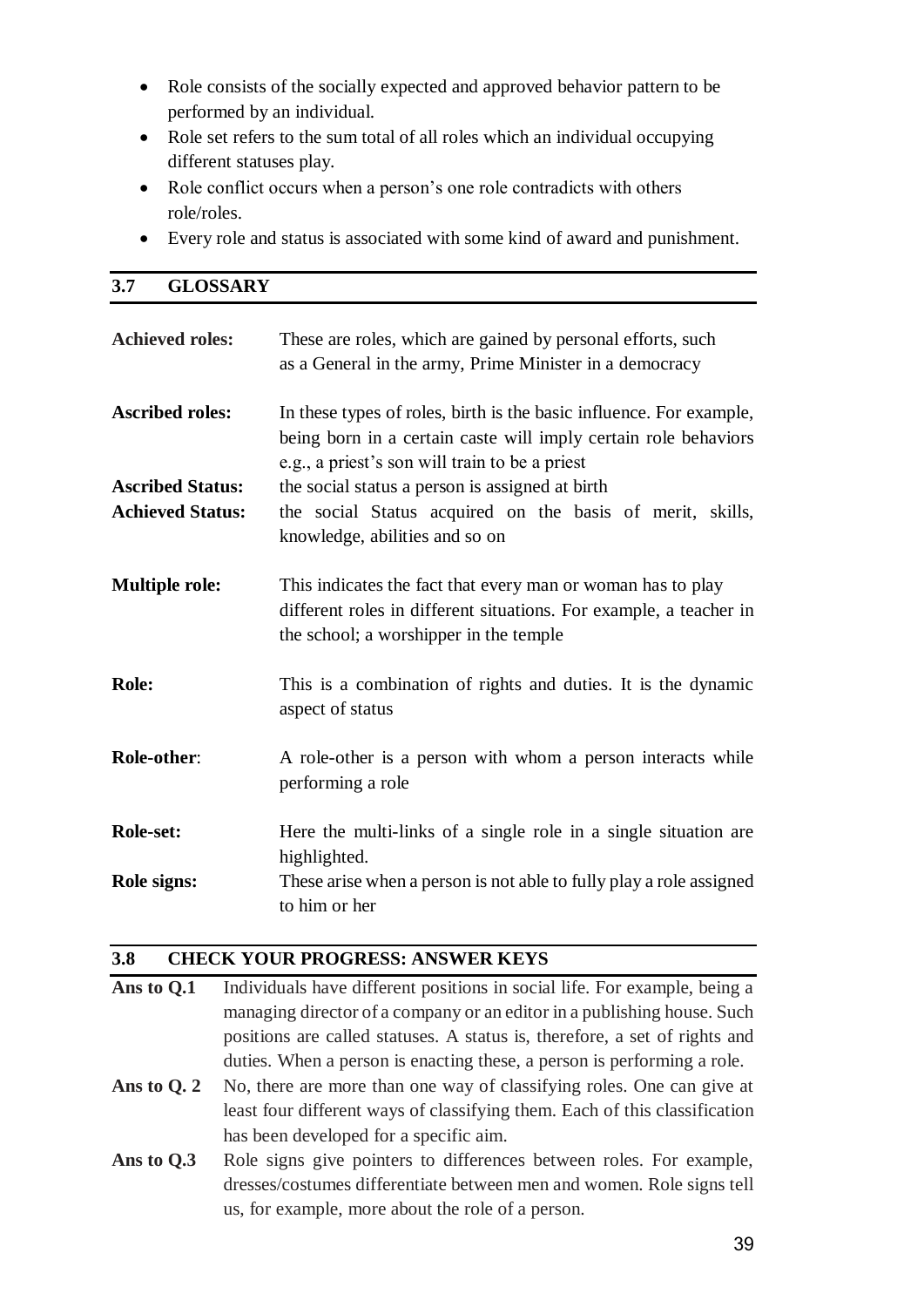- **Ans to Q.4** No
- Ans to Q.5 Role strain results when the incumbent of a role cannot properly play it. For example, a lady police officer may find it difficult to handle criminals on the one hand and behave in a lady like manner otherwise, as generally a lady of a good family is expected to behave.

#### **3.9 MODEL QUESTIONS**

- **A) Short Question** (Answer each question in about 150 words)
	- **Q1:** What do you understand by role? What is the relation between roles and rewards?
	- **Q2:** Is caste an ascribed status or achieved status?
- **B)** Long Question (Answer each question in about 150-300 word).
	- **Q1:** What is the significance of status in a society? What are the different types of status? Discuss briefly.

#### **3.10 REFERENCES**

- 1. Banton, M. (1965). *Roles : An Introduction to the Study of Social Relations.* London: Tavistock Publications*.*
- 2. Bhushan, V. & Sachdeva, D. R. (2005). *An introduction to Sociology*. New Delhi: Kitab Mahal.
- 3. Haralambos, M., & Holborn, M. (2008). *Sociology: Themes and perspectives*. Harper Collins UK.
- 4. Johnson, H. M. (2013). *Sociology: A systematic introduction.* Routledge.
- 5. Mac Iver, R. M. & Page, C. H. (2001). *Society – An introductory analysis*. New Delhi: Macmillan India Ltd.
- 6. Marshall, G. (2006). *The Oxford Dictionary of Sociology*. OUP: New Delhi.
- 7. Rawat. H.K. (2007). *Sociology: Basic concepts*. Jaipur: Rawat Publications
- 8. Worsely, P. (1970). *Introducing Sociology*. London: Penguin Books.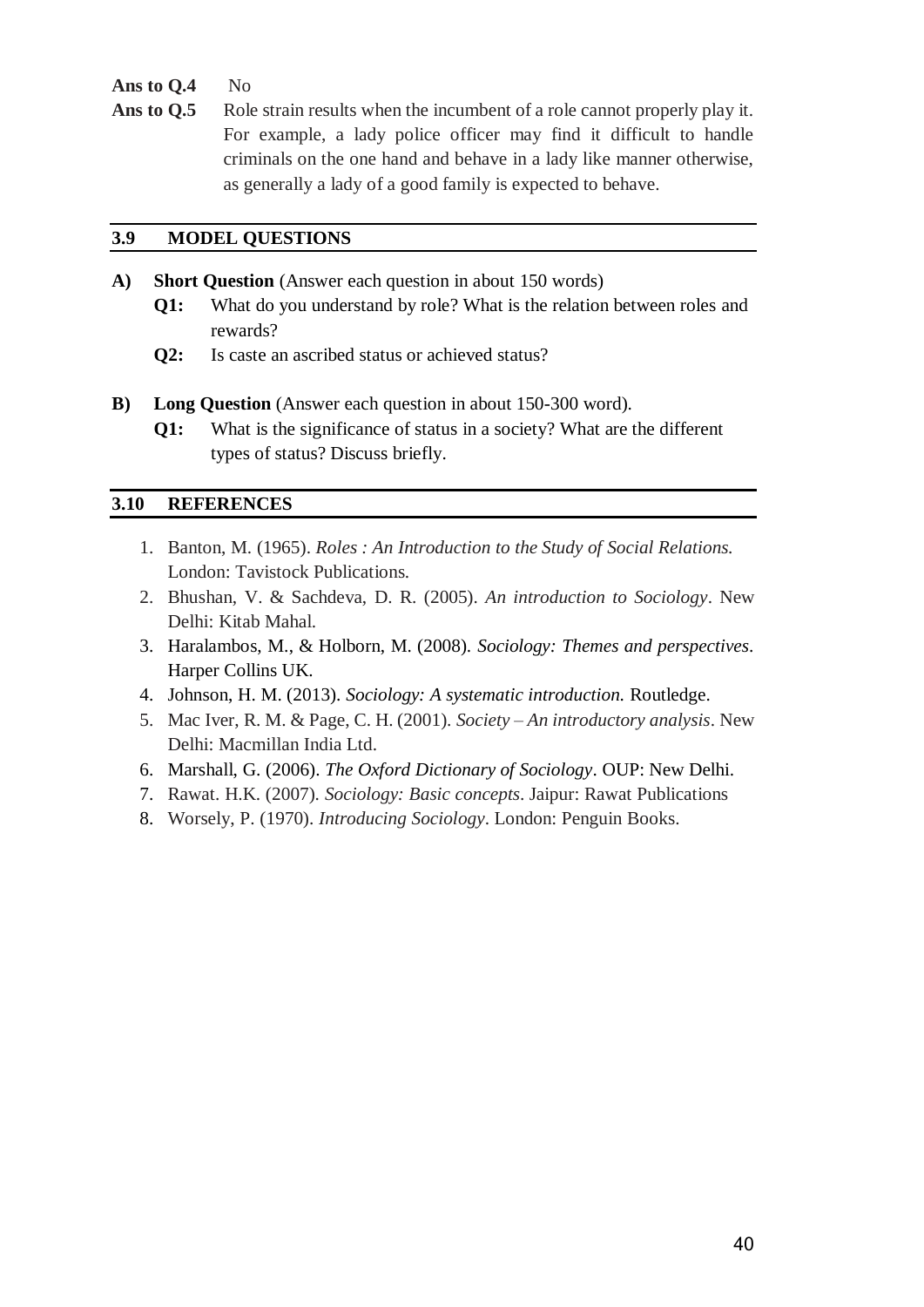# **UNIT 4 SOCIAL NORMS AND POWER**

#### **STRUCTURE**

- 4.1 Introduction
- 4.2 Learning Objectives
- 4.3 Norms
	- 4.3.1 Meaning and Definition of Norms
	- 4.3.2 Types of Norms
	- 4.3.3 Violation of Social Norms
	- 4.3.4 Need and Importance of Social Norms
	- 4.3.5 Characteristics of Social Norms
- 4.4 The Concept of Power
	- 4.4.1 Importance of Power
	- 4.4.2 Social Power
	- 4.4.3 Essence of Power
- 4.5 Let Us Sum Up
- 4.6 Glossary
- 4.7 Model Questions
- 4.8 References

## **4.1 INTRODUCTION**

Social norms are the informal, often unspoken rules, guides and standards of behaviour which people in that society follow with great care. These social norms are generally internalized during the process of socialization and produces guilt, shame etc. when they are violated. Though there is no identifiable formal authority that will enforce compliance to norms, the communal sanction for violation of norms can be swift and harsh. These norms are followed and fulfilled in general because failure to do so induces feelings of guilt or shame, gossip, shunning, ostracism, and at times violence. While compliance to norms brings with it tangible and intangible rewards such as increased esteem, trust and, most importantly, cooperation, noncompliance brings with it a disparaging glance or expression of disapproval or disgust, often as a prelude to shunning, ostracism etc. Norms typically have strong roots in the soil of small groups and communities. The feeling of guilt or shame may make the external enforcement of internalized norms unnecessary. Some social norms are universal (e.g., the prohibition of incest), while others are more localized. Social norms, as such, are neither good nor bad, but rather become benefit or burden in so far as they facilitate or constrain behaviour guided by moral values, practical reasons or instrumental ends. The behaviour guided by these norms may be strongly reinforced by self-interest. Furthermore, universalistic norms without dyadic sanctions or enforcement are often comparatively weak, as would be a norm of trustworthiness in a large society.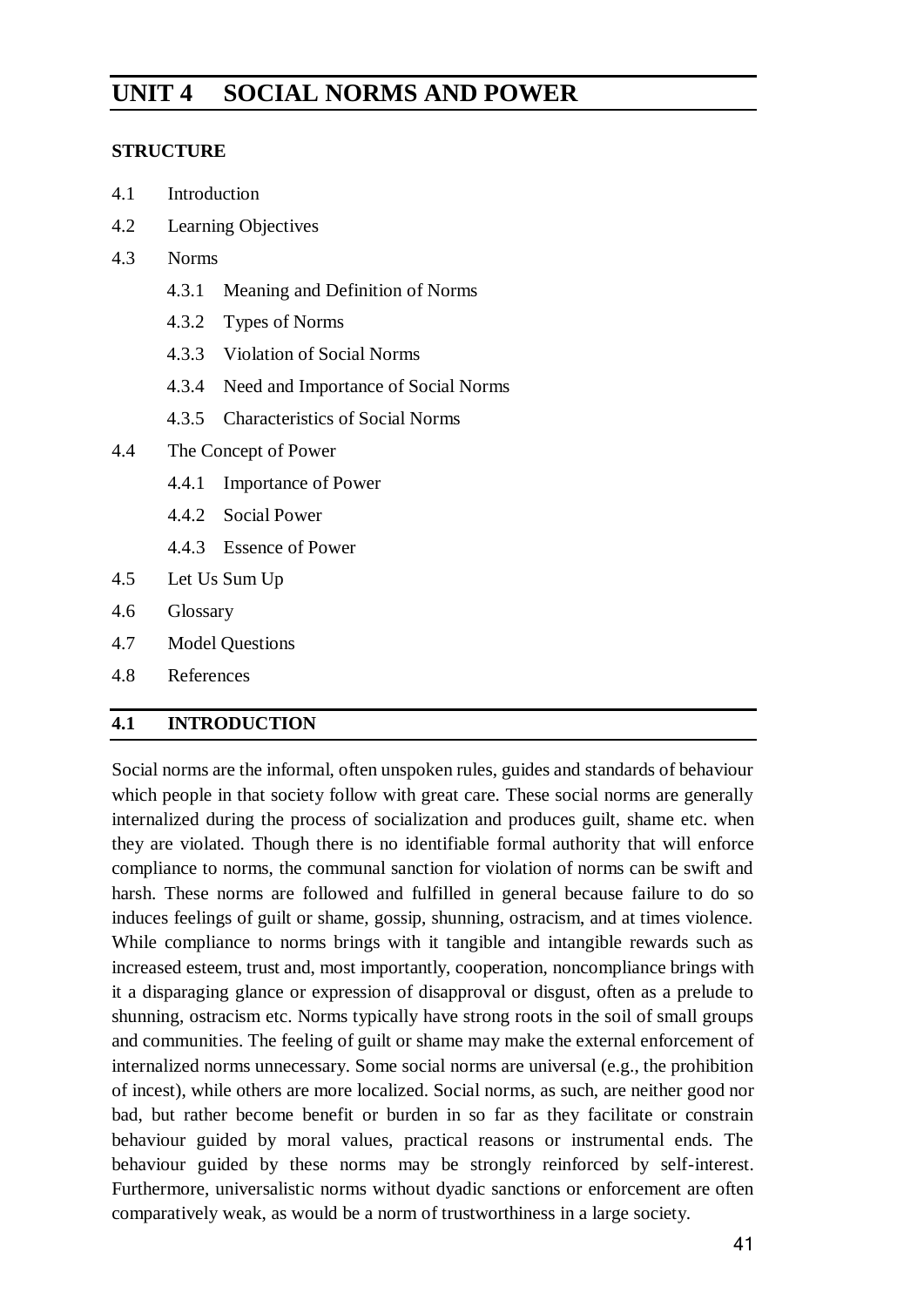The operation of social norms often takes place, when a subcultural group, such as a gang, draws attention to itself through its regular and flagrant violation of popular or culturally predominant norms. While the internalization of social norms may take place below the surface of consciousness, it is worth noting that at times social norms can get internalized to the extent that they do not need social enforcement. In fact they are adhered to by individuals of their own accord.

Social norms are in fact omnipresent and they resemble tradition and customs which are generally not violated. Violation brings severe sanctions of which the social ostracisation makes people think twice before they break the norm.

Social conflict is exclusively an aspect of social power. To understand social conflict we must deal at the level of social powers and their related factors. When two persons or more than two persons clash with each other verbally or physically, there is a conflict and in a social situation it turns out to be a social conflict. The social conflict cannot be understood without taking into consideration the social power as most of the conflicts that emerge in a social situation is related to the power one has and the power one is able to wield. In this unit, we will be defining the norms in general, the social norms and give a description of the different types of norms etc. Emphasis will be laid on the need for such norms and the typical characteristics of the norms. In this unit we also deal with the nature of social power and family power and how these affect individual's behaviours.

## **4.2 LEARNING OBJECTIVES**

By the end of this unit, you will be able to:

- define social norms;
- enlist various types of social norms;
- elucidate the needs and importance of social norms;
- explain the characteristic features of social norms; and
- describe the influence of norms on individual's behavior.
- explain the concept of power;
- discuss the importance of power;
- identify the essence of power:
- analyze various types of power

#### **4.3 NORMS**

It is a mutually agreed fact that our behaviour is guided by the norms of the society we live in and we like to do the things which we think and believe that other people will approve of. Similarly, we try to avoid those behaviours which we think and believe that other people will disapprove of. That's why, everybody smiles while wishing somebody happy birth day and nobody laughs during somebody's funeral. We use social norms that are the socially established behaviours, as information about what behaviour is appropriate in a given situation. Let's have a closer look at the word norm before entering this interesting field.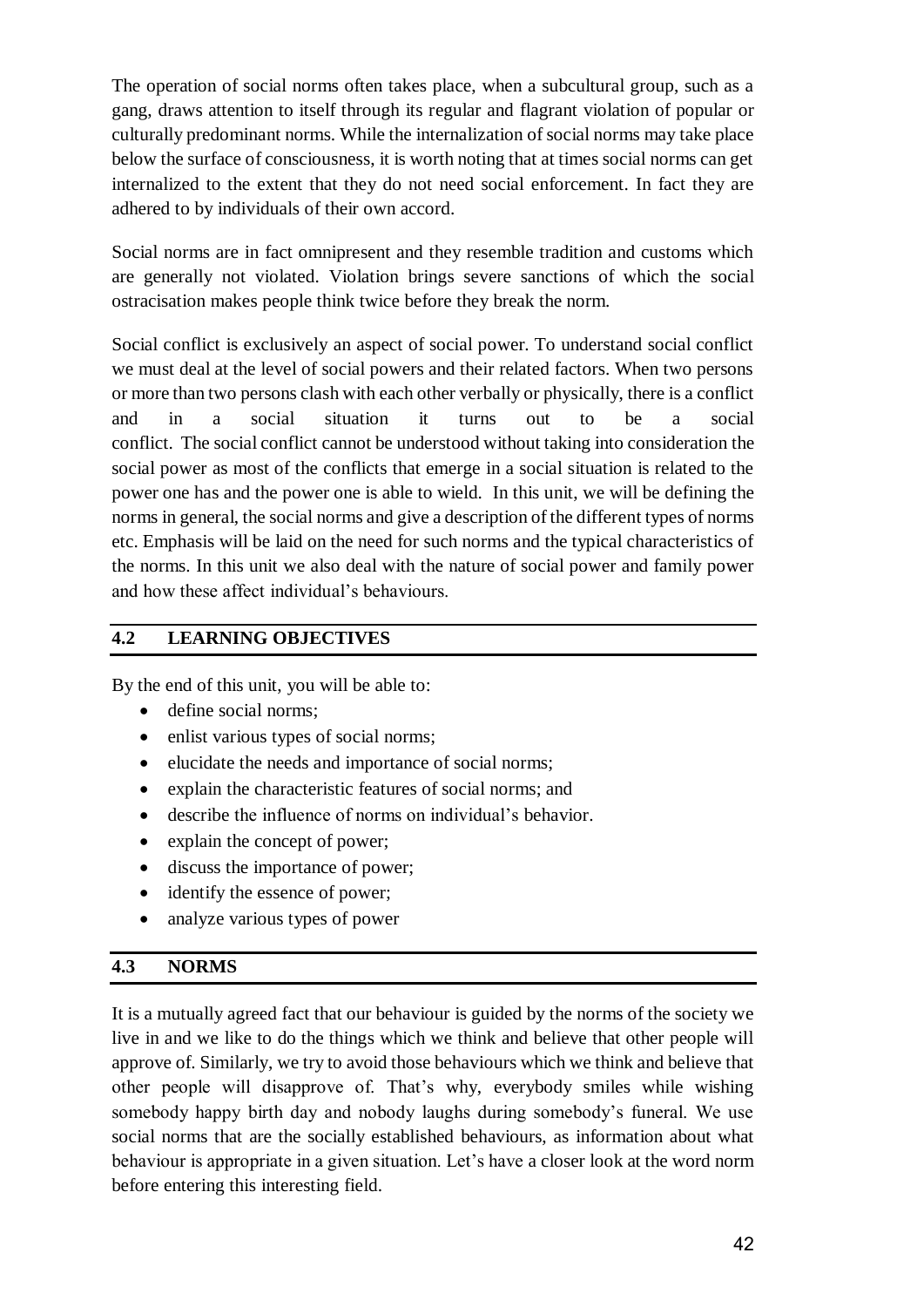The word *norm* comes from the Latin word 'norma' which means a *carpenter's square* (see picture below), a pattern or a rule. You might have seen a carpenter's toolkit having



this tool. Stopping for a while, have you ever seen him using it? Can you just describe how and why he uses this tool? This tool is used as a guide to create true, standard lines for cutting the lumber. Thus, norma is used by the carpenter to know how to "go on", and if he systematically *follows the guidance*, it results in a well-made, beautiful structure. And, the credit for this goes to the carpenter and not to the norma or square as such. Isn't it? OK, let's now move on to the meaning of norms in psychological terms in social context.

## **4.3.1 Meaning and Definition Of Norms**

Here we shall look into various definitions of norms and shall try to know the norms we are going to study in this unit.

Sherif (1936) explained norms as the jointly negotiated rules for social behaviour, the "customs, traditions, standards, rules, values, fashions, and all other criteria of conduct which are standardized as a consequence of the contact of individuals" (p. 03).

Granovetter (2004) defines norms in simple terms as the "shared ideas about the proper way to behave".

Postmes, Spears and Cihangir (2001) defined group norm as "a standard or a rule that is accepted by members of the group as applying to themselves and other group members, prescribing appropriate thought and behaviour within the group".

According to Critto (1999), "social norms are shared ways of thinking, feeling, desiring, deciding and acting which are observable in regularly repeated behaviours and are adopted because they are assumed to solve problems".

It is also worth sharing a widely accepted definition of social norms: "socially shared definitions of the way people do behave or should behave" (emphasis added, see Paluck, 2009, p. 596).

On the basis of the above definitions of norms, group norms and social norms, what do you conclude? We may say that, having a unique characteristic of being shared, norms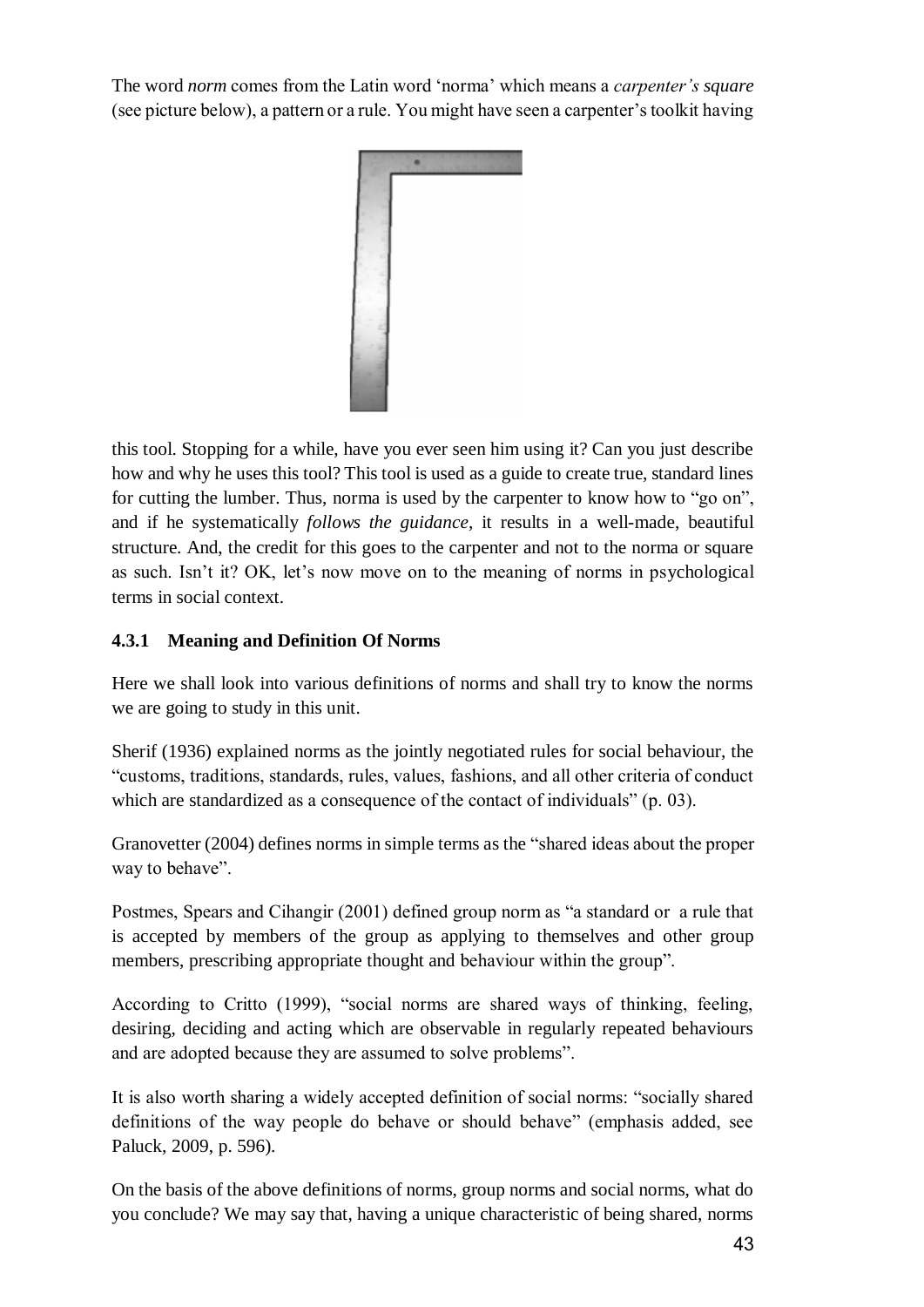are attitudes and behaviours of people which we expect them to show uniformly when they are in their group and/or society and these norms are learned, established and utilized when a person comes in contact with others. Let us take a few situation examples which can make these definitions more explicit. An exercise is given in the box. Try it before proceeding further.

**A Small Exercise.** Let's live the following situations for a short while. First, tell us about the dress and possible behaviour of Mr. A in three different situations when: (a) he has to go to park for morning walk; (b) he has to go to celebrate the birth day party of a colleague's kid; and (c) he has to attend a funeral. Write at least one paragraph on each of these three situations mainly describing what *types of dress* would Mr. A wear in these three situations and what *type of behaviour* he might exhibit in these situations.

Second, Ms. B is coming to the regional center to attend her psychology counseling session. On the road, she hears the siren of an ambulance van coming near from behind. What would she do after listening to that siren?

Imagine the situation, take your time and write a few lines describing your probable response. Well, now, go through your descriptions of these four situations in which Mr. A and Ms. B found themselves. Do you see something unique to each of these situations? Do one more thing here.

Ask some of your other co-learners to take these exercises as above and now, compare your descriptions with theirs. Do they also think on the grounds similar to you? Are there any similarities in the response pattern of all of you? If yes, what are these and why did these similarities, if any, appear in your descriptions under the circumstances that the above exercise was not your planned test, you were not given any fixed syllabus or study material few days back to understand such social situations which we may face and face in our lives, and you were not prepared at all to take this quiz today. Despite this, you all might be confident about the correctness of your descriptions of the above situations.

You might have described the above example situations as follows: Mr. A would go the park in the morning in casual wear and would do some jogging and light exercises to remain fit; he would go to the colleague's house in formal wear congratulating the parents and giving good wishes to the kid with some attractive gift to celebrate his birth day and share happiness; and, in somebody's funeral, he would go in rather plain, simple and white cloths and would empathetically condole the aggrieved family members and relatives of the deceased; and Ms. B would leave the way taking her extreme left to let the ambulance van go first, keeping in mind that it might be carrying somebody in emergent conditions for seeking immediate medical care and attention for saving his/her life. What you and others had imagined and described for Mr. A and Ms. B covered certain behaviours which are considered "proper" under given situations in our society and are known as social norms. We shall study about these *social norms* in this unit.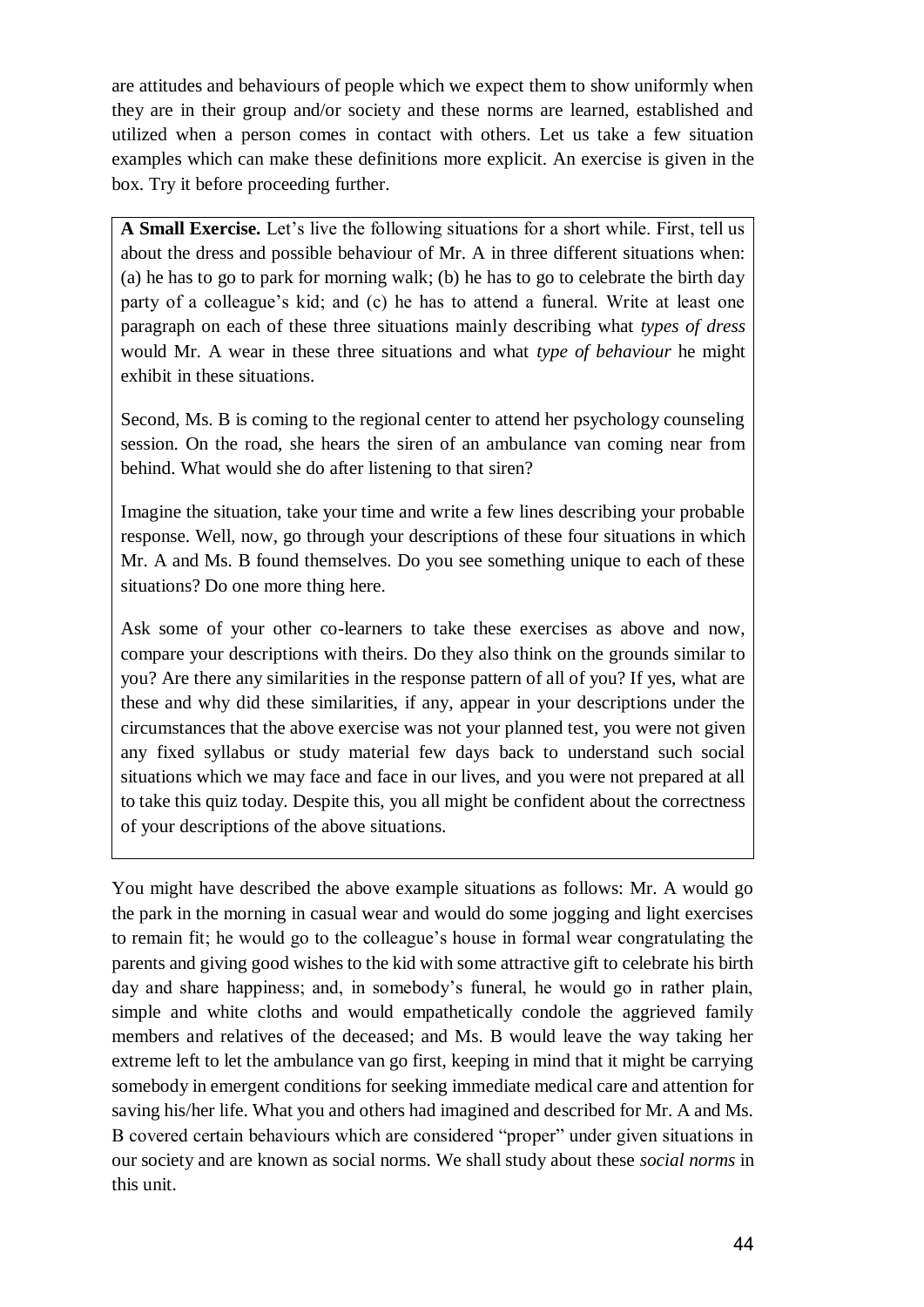## **4.3.2 Types of Norms**

In the above few paragraphs of the previous section, we have just read up a few important definitions of norms and realized that these are something highly crucial and integral part of our life which influence almost each and every domain of our behaviour as the backbone of our social life. You might be wondering here that how many types of norms are there. Let's us have a look at some of the major types of norms.

## **1) Group norms vs. social norms**

Group norms may be situational and locally defined, and hence may be quite independent and distinct from social norms that exist at the levels of communities and societies (see Postmes, Spears and Cihangir, 2001).

## **2) Explicit vs. implicit norms**

This is a very important distinction between two types of norms. Many times, we have clear, detailed and explicitly stated rules of behaviour and usually cover the written constitutions and laws. A general example is "No parking" or "No Horn" designated areas, and while traveling in public transport, it is explicitly prohibited to carry weapons, explosives or the things which may be dangerous to the health and life of others.

On the other hand, we also have norms which are unspoken or implicit which usually develop in informal manner. Why do we usually go the parties or social meetings late? Because we apply our past experiences to the specific situations and think (rather, know) that it would not start in time and others would also have not yet arrived. Similarly, how many of us leave the hotel/restaurants without giving a tip for the waiter who served us?

## **3) Injunctive norms vs. descriptive norms**

When we are concerned about what others think we should do or should not do in a given situation in order to either get others' approval or to avoid their disapproval, it is regarded as injunctive norms or also as subjective norms.

Injunctive norms are based on one's perception of what others believe to be appropriate behaviour. Taking cognizance of few contemporary researches, Deutsch and Gerard (1955) remarked that individual psychological processes are subject to social influences. They described two different types of social influences, viz., (i) Normative social influence (ii) Informational social influence.

Normative social influence refers to an influence to conform to the positive expectations of others and is based on our fundamental need to be accepted by others, making us follow injunctive norms.

On the other hand, informational social influence is one in which we accept information obtained from another as evidence about the reality., These are descriptive norms which are concerned with individuals' perceptions and beliefs about the prevalence of others'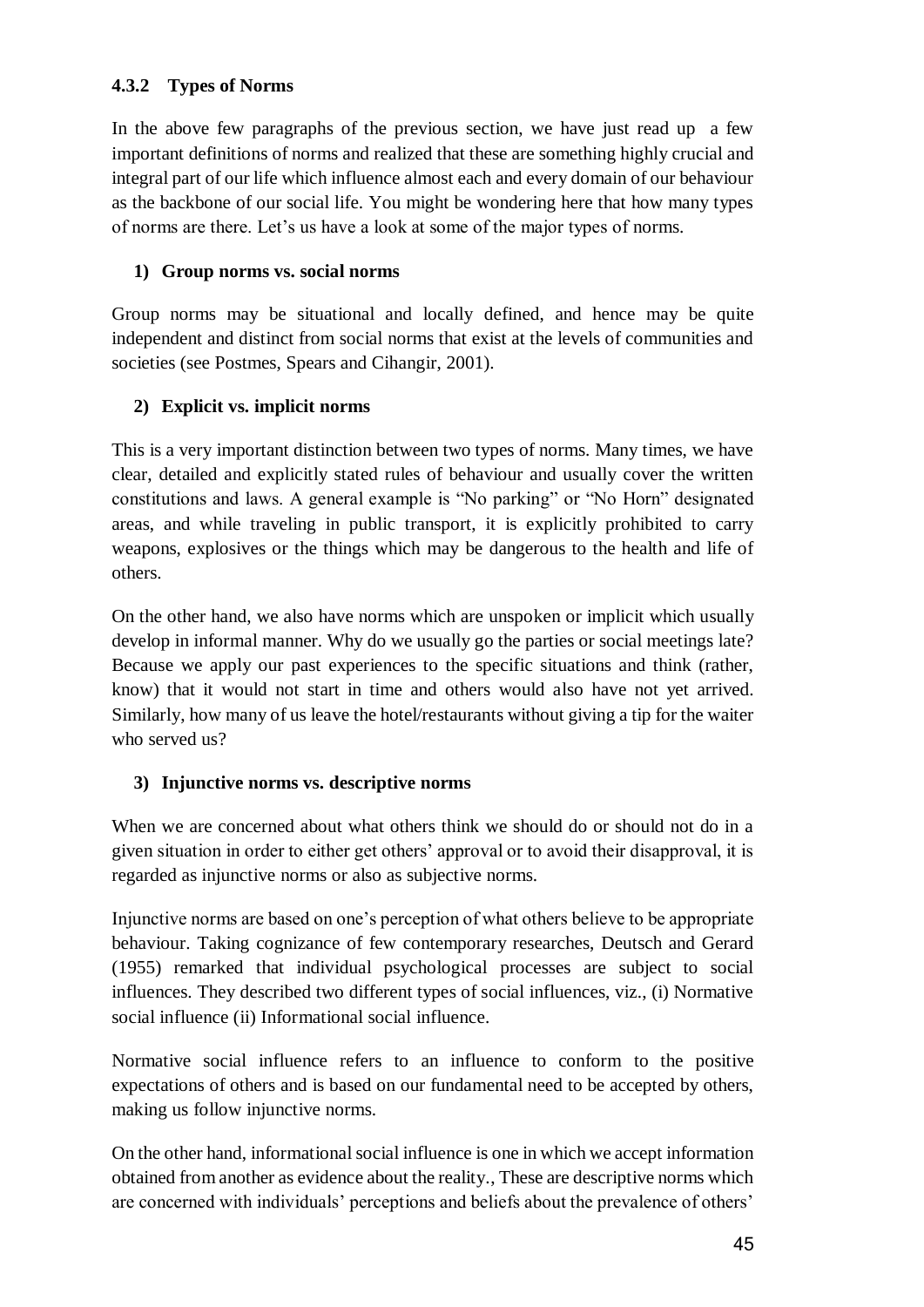behaviour or about what others do in a specific situation (Deutsch & Gerard, 1955).

## **4) Consensus norms vs. critical norms**

Postmes, Spears and Cihangir (2001), made a distinction between consensus norms and critical norms while studying the impact of group norms on the quality of decisions taken by them. In consensus norms, they ascribed devotion of groups to initial decisions and the inclination to ignore disconfirming evidence in order to strongly tilt toward reaching a consensus.

On the other hand, critical norm group members, adopting critical thought, invested their energy in the critical examination of decision alternatives before reaching a consensus.

The researchers found that the groups with a consensus norm made poorer decisions than the groups with critical norms. Critical norms improved the quality of decisions, whereas consensus norms did not. This revealed the importance of critical thinking and independence in certain group situations.

## **5) Reciprocity norms vs. social-responsibility norms**

Myers (1990) discussed about the above two types of norms: The reciprocity norm, as the name suggests, guides us to return help to those who have helped us at the appropriate time that is when they also need help.

And, the social-responsibility norm makes us help the needy, who deserve help even if they have never helped us when we were in need of some type of help.

## **6) Situational norms**

Norms are also situation dependent and are known as situational norms. For example, when you in a library, you either remain silent or do not speak in loud voice. Instead, you whisper. Similarly, whenever a Hindu devotee goes to temple, he/she removes the shoes to enter the temple. He/she takes care that temple is a sacred place and does everything, expected of him/her, to maintain its sanctity.

Thus as is seen above, there are various types of norms. Law is always in written format. Norms need not always be in written form. There are also verbal norms which are nowhere written and we learn as well as teach them during the course of interaction and in the process of socialization. For example, it is a written norm you usually find pasted at the railway stations and in the trains warning people and forbidding them from taking eatable from strangers because earlier some innocent passengers have been drugged and looted. It is usually in verbal form that we teach the norm to our children not to talk to strangers on road or in park or else they may get kidnapped. Regardless of the type of norm, we all respect, follow and obey them.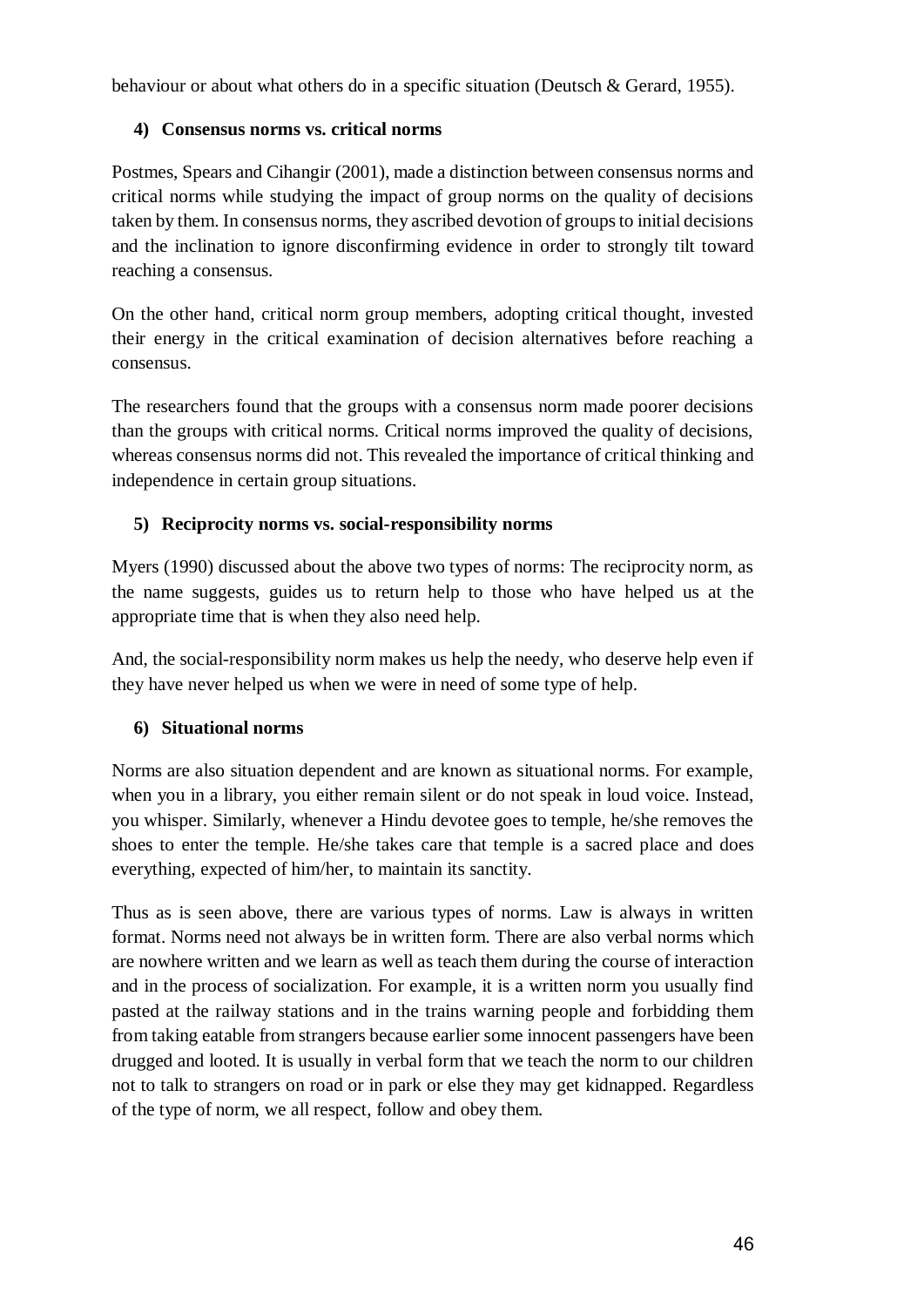#### **4.3.3 Violation of Social Norms**

*"The right of life of women in Pakistan is conditional on their obeying social norms and traditions."* - Hina Jilani, an advocate of the Supreme Court of Pakistan and human rights activist (emphasis added).

While shame and guilt are minor forms of punishment for norm violation, there can be more serious punishment such as murder also if one deviates from and violates the social norms. Take for instance, the honour killings. Honour killing, in general terms, refers to the brutal murder/killing of the youngsters who marry against their prevailing caste norms. A broad meaning to honour killings, which are not just observed in India alone, was given by Human Rights Watch (2001), *"Honour crimes are acts of violence, usually murder, committed by male family members against female family members, who are held to have brought dishonor upon the family".*

A woman, victim of honour killing, may be targeted by her family members if she refuses to enter into an arranged marriage with the person of their choice. They may kill her if she had been raped or had become a victim of sexual assault, etc. In certain cases women who proceed to seek divorce on the grounds of spouse abuse or if she had allegedly committed adultery, the woman can be killed which is the most severe form of punishment.

During June 2010, the Supreme Court of India issued notices and sought responses from the Central Government and states of Haryana, Uttar Pradesh, Punjab, Rajasthan, Jharkhand, Bihar, Himachal Pradesh and Madhya Pradesh where the instances of honour killing appeared in one form or the other. A vacation bench of Justices R M Lodha and A K Patnaik issued notices to the Union of India and the ministries of Home Affairs and Women and Child Development. The chief secretaries of Punjab, Haryana, Rajasthan, Himachal Pradesh, Madhya Pradesh, Uttar Pradesh, Jharkhand and Bihar have been directed to likewise respond after they were allegedly found to show a high propensity to honour crimes.

Even in Delhi, the capital of the country, two such cases were reported during those times. Taking a lead in the matter, an NGO 'Shakti Vahini' had filed a PIL in the Supreme Court against the killings of couples for honour who fell in love and got married violating their social norms (The Times of India, June 22, 2010). Although the criminals and killers are punished by the Law of the land, yet it is too late if two innocent lives are lost. It is worth mentioning here what considered was a landmark judgement for such honour killings, a court in Karnal district of Haryana in March 2010 awarded the death sentence to five persons and life imprisonment to one for murdering Manoj and Babli, members of the same clan, who had eloped from their village and got married in Chandigarh in April 2007. The couple was later abducted and murdered. Their bodies were found in a canal in June 2007 (Hindustan Times, March 30, 2010).

Here, we need to stop for a while and think: what is wrong here? Do we have a wrong social norm, are we interpreting it wrongly or are we applying it wrongly? And, most importantly, do we need to change this norm? If yes, how?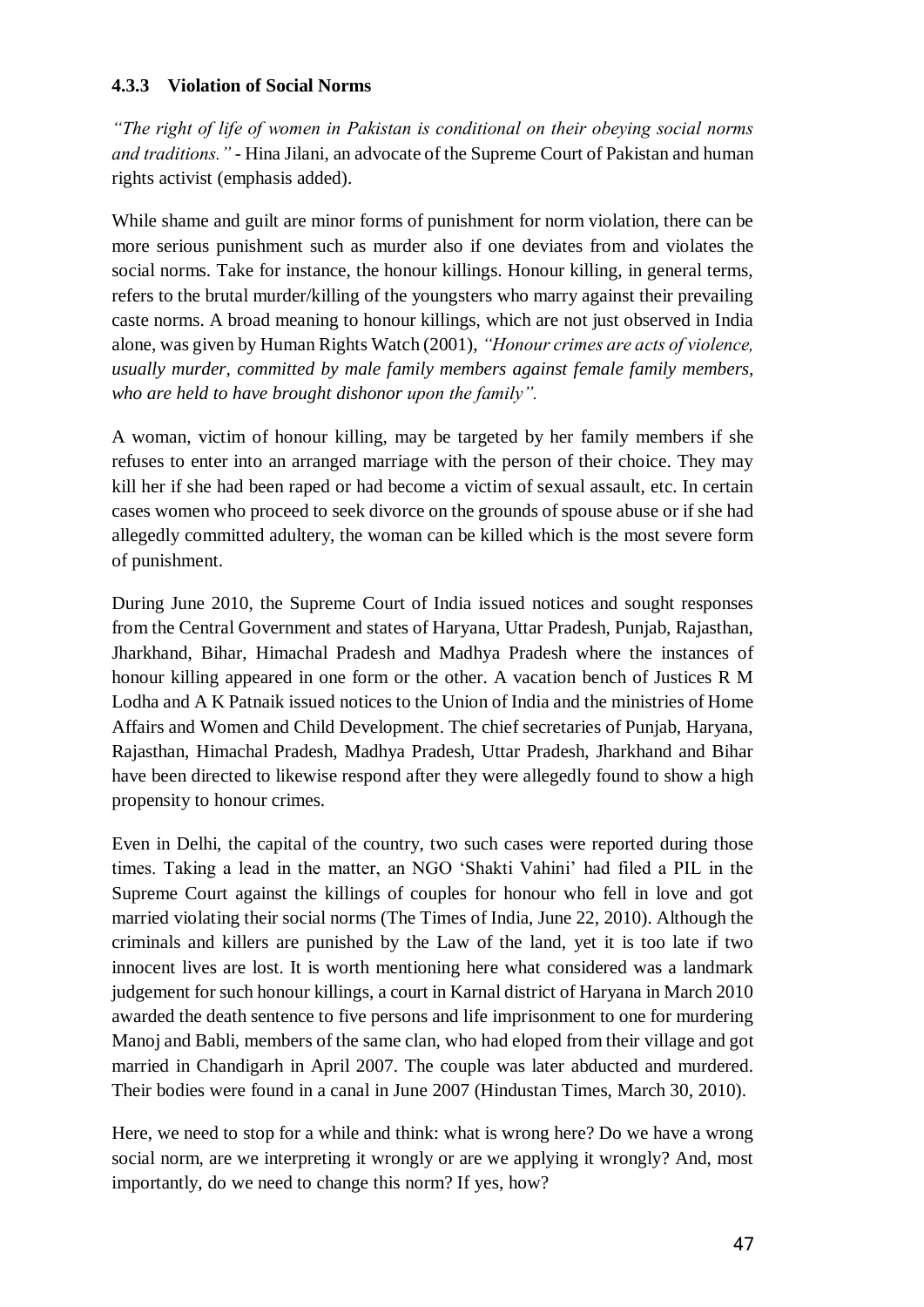## **4.3.4 Need and Importance Of Social Norms**

The social norms perform important functions and serve our specific purposes, even our being unaware of these most of the time, which highlight their need and importance in our daily life. Various experimental studies have revealed that social norms can influence and determine one's perception, evaluation and behaviour (e.g., Sherif, 1936 and Asch, 1955) about which we shall study in detail in the third and fourth units. In one study, the research found that despite being rated by participants as less motivating, descriptive norms were stronger predictors of activity behaviour and healthy eating intentions than other well established non normative reasons (Priebe, 2009).

Critto (1999) remarked that social norms function as shared ways of thought and action due to which we may expect some predictable courses of action when we observe them appropriately in a given specific situation. So, we may guess what others might do under certain social circumstances and accordingly we may choose our course of action also.

Norms especially group norms are important because, besides controlling the group behaviour, they also control the behaviour of its members, and provide stability and a socially desired orderliness to the groups. In the absence of norms, the behaviour of group members will become chaotic and the group and its members will not be able to survive for long. Norms are also important for as they facilitate and foster interaction between and among the group members.

It is because of these social norms that we see the predictable similarities in the behaviour of group members. At the same time, it is these group norms which make the groups different from each other because they follow different norms and traditions. The effect of these norms on one's behaviour is not necessarily dependent on his/her being in the group. Rather, these norms affect the behaviour even when he/she is not a part of a group and remains alone. Thus, the norms regulate the social behaviour. If one's behaviour is in conformity with the group norms, he/she may get the acceptance and praise. On the contrary, if there is nonconformities or breaking of social norms, the non-conformist or violator person may have to face criticism or be subjected to punishment as decided by the particular group.

Another important function performed by the norms, which makes them important for us, is that they provide us solutions to common problems by offering available possible alternatives. Also, norms promote mutual respect and service for others which ultimately give rise to harmony in the social relations and a sense of social well-being. So, norms perform an important function of linking people to people, people to the society and society to society.

Norms, in addition to the above also help us fulfill one of our basic psychological needs, viz., to belong to others. Being social beings, humans need to be associated with others; they require love, self-esteem and belongingness. Following norms, all these needs of the individuals will be satisfied. This otherwise is neither possible nor persistent.

Thus, norms play a very important and fulfilling role in human lives. However the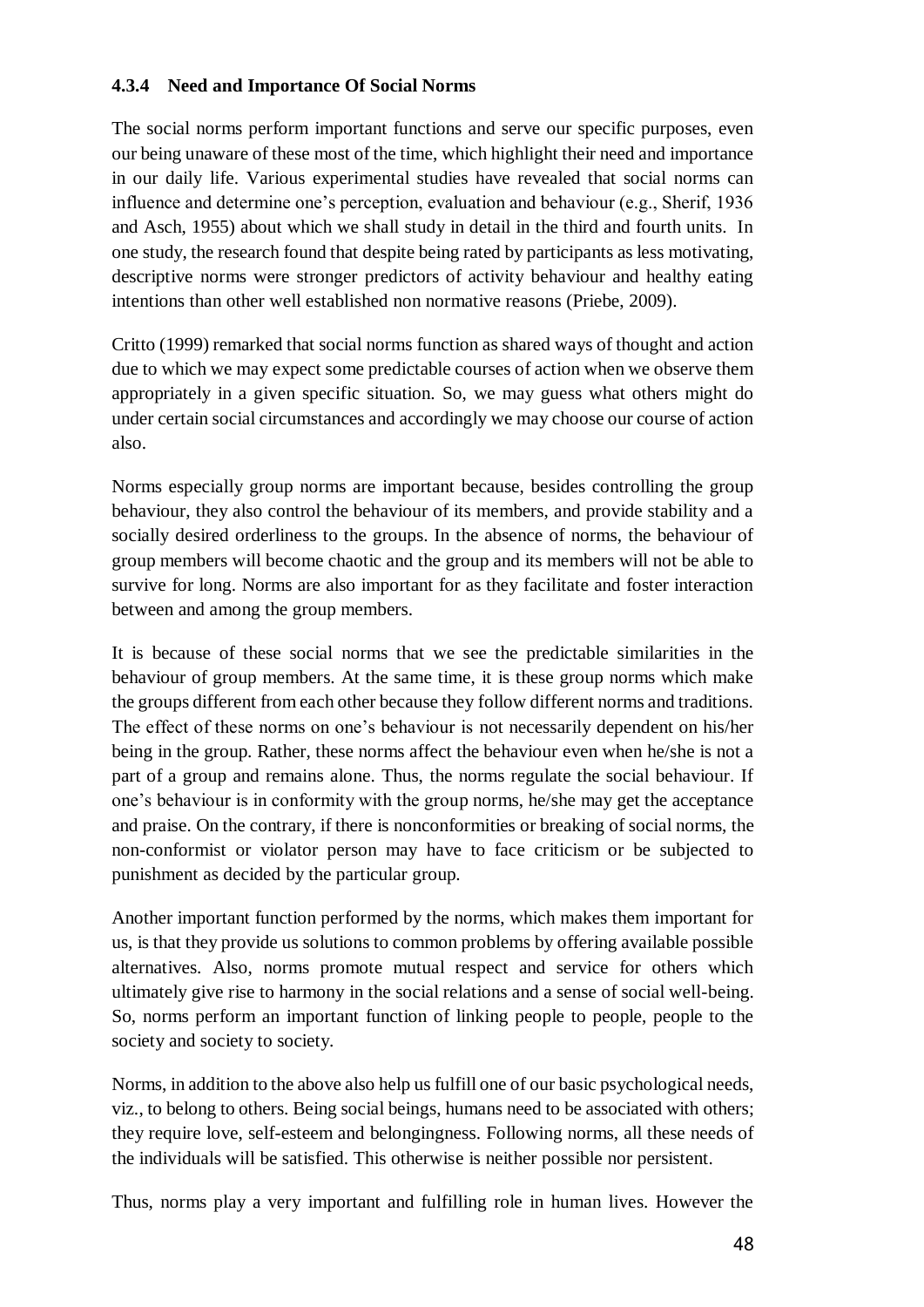norms are to be framed by the society in order to the members have a better life the society also advances in a positive direction. The society by formulating the norms encourages its members to follow the norms for their own benefit and the benefit of the society in which they live.

## **4.3.5 Characteristics of Social Norms**

By now, it is clear that behaviour of humans is guided by the prevailing social norms which interact with human environment and societal factors and affect the social wellbeing of people in the society. These norms have certain features unique to them which are as follows:

## **1) Serve as guiding principle**

The norms, (as the norma guides and help a carpenter) show the group members ways to behave in a socially appropriate manner which all the other members approve of. Coming back to the examples of Mr. A and Ms. B, your responses exactly reflect the prevailing norms specific to the given social situations like attending somebody's birth day party or funeral.

## **2) Develop as a result of interaction and communication**

Norms are formed as a result of human interactions and communication in the society. Hence, due to the vast size of a society and interaction as well as communication being a complex process, norms are not formed so easily and quickly. Once formed, they are not susceptible to change in any short or long time unless there is a dire need to change the norms in the interest of the society and the individuals who live in it.

# **3) Culture – specificity**

That the norms are culture specific seems to be obvious by the occurrence of the same phenomenon at two places differently. Take for instance child marriage. The Hindu (August 04, 2010) reported that the State Minister for Social Welfare Damodar Rawat saying, "Bihar is one of the hotspots for child marriages in the country and on an average marriages of 67 percent girls are below the age of 18 years.

Earlier this very year (February 20, 2010), The Hindu had published a study prepared by the Population Council of India and was released by Union Health Minister Ghulam Nabi Azad, which was conducted in six states of India including Andhra Pradesh, Bihar, Jharkhand, Rajasthan, Maharashtra and Tamil Nadu and surveyed over 58,000 youths in the age group of  $15 - 29$  years. The main findings, as published by The Hindu showed that one-fifth of the young women surveyed were married off before the age of 15, half before they turned 18 and two-thirds before the age of 20. In this context, Zaman (2008), while presenting an appraisal to the marriage system of the Karbis of Assam, pointed out that Child marriage is an unknown system among the Karbis. Thus it appears that the culture decides the norms in a society and thus norms are culture specific.

While the above research on the topic of child marriage was across cultures, let us see if within the same culture such differences in the norms exist. Take for instance widow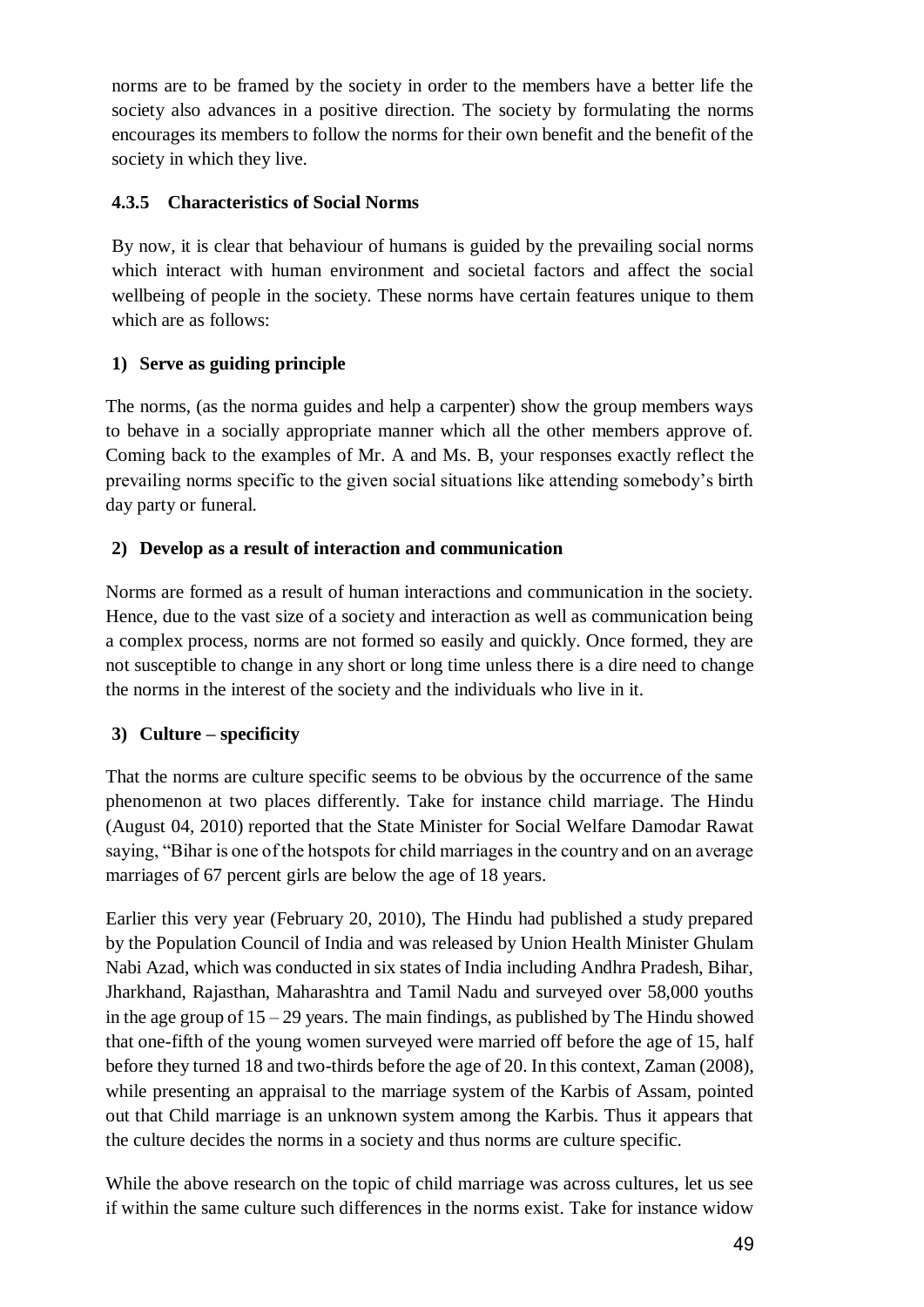remarriage. A Hindu widow is expected to live a life of prayers and noble endeavors by the society she lives in. The expectation does not extend to Hindu widowers. Interestingly, a man who loses his wife is usually pressurized to marry for the sake of 'companionship' and so on. The obvious gender discrimination begins from within the society and percolates to the people who are a part of it. Those who question it are disapproved of or alienated tacitly and those who abide by these social norms are labeled as respectable".

## **4) Keep control over violators**

Social norms help keep control over the behaviour in direct as well as indirect fashion. Each society has its own measures to 'punish' the violators (direct control) who deviate from the established social norms and people also 'feel shame and guilt' when they violate those norms (indirect control). Can you imagine the consequent embarrassment you might face if you go to attend somebody's birthday party 'without gift' or what will your reaction when you find a person laughing during somebody's funeral?

## **5) Social norms are dynamic**

Social norms are an integral part of social systems like gender disparities. If the society and groups strive for changing the social norms, such existing inequalities would be greatly reduced to improve the human wellbeing and raise the quality of life of all. This dynamic nature of norms has witnessed many major normative changes in Indian history as for example the Sati-pratha in which a widow used to willingly burn herself with her deceased husband on his funeral pyre.

Similarly, Falomir-Pichastor, Munoz-Rojas, Invernisze and Mugny (2004) noted that strengthening norms against discrimination can lead to lessening of prejudice and discrimination which have been traditionally explained by the influence of social norms. This in turn would help to improve the integration of immigrants into the larger society. Norms are generally considered as injunctive and indicative of what is socially approved or disapproved, and they are often related to social influence processes. Similarly, Zitek and Hebl (2007), focusing on the role of social psychology in studying the attempts to reduce or eradicate people's prejudices, noted that prejudices may be altered through social influence.

#### **6) Norms teach two way cooperation**

There are studies which indicate the existence of a norm of conditional cooperation in social settings. For example, if other group members cooperate with us in any endeavour, the norms also require us to cooperate in return (Fehr and Fischbacher, 2004). Thus, norms teach us to be cooperative with other helpers.

#### **7) Norm is not a single entity**

Norms also encompass prevailing traditions, folkways, mores, fashion, religion, and laws which are dominant and in use in the society. Laws are a binding force on the people to accept and follow the legal requirement, and fashion also is an exception but other types/forms of norms are more or less conservative in nature and require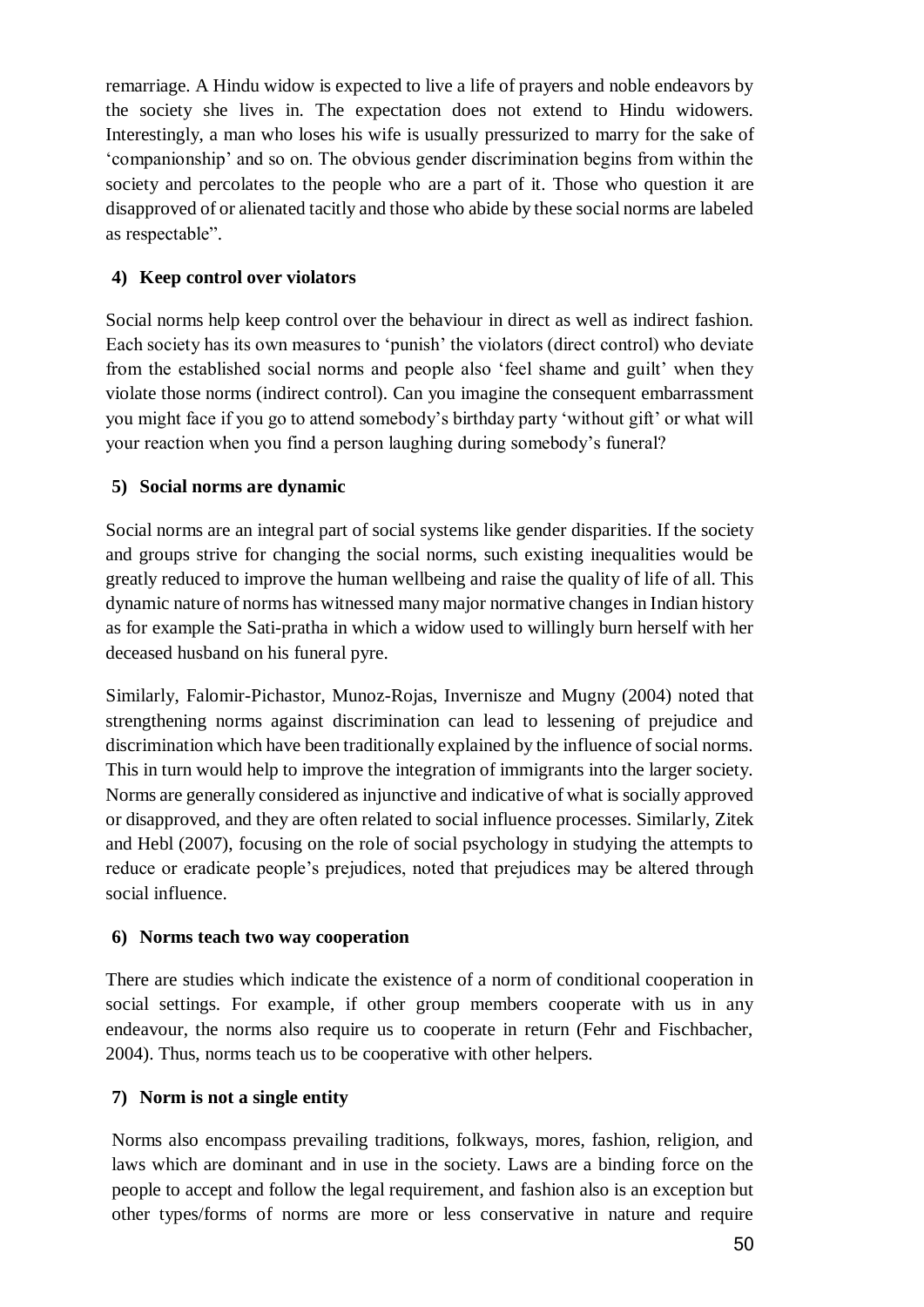mammoth efforts for change.

#### **4.4 THE CONCEPT OF POWER**

Power exists in all social situations and practically pervades in all organizations. Different authorities have tried to define power in different ways. According to R. A. Dahl, power is the ability of one person or group to cause another person or group to do something they otherwise might not have done. It is the ability to influence others successfully in the desired fashion. Power resides in individuals (such as managers, and informal leaders), in formal groups (such as department and committees) and in informal groups. It is the principal means of directing and controlling organizational goals and activities. The person or the group having power influences the behavior of others. We can say a manager or the supervisor has the power when works are done by their subordinates as they wish to be done, way they want to be done etc. Thus, the manager's ability to get the work done depends upon the power possessed by him or her. In fact, almost everyone, at every level from within and outside try to exert their power on organisation to get their work done. Accordingly, knowledge of power in organisation is very important for every individual in general and the people possessing power in particular in order to manage their activities and for the smooth functioning of the organisation.

You should not get confused with the power and authority. Though power and authority are used interchangeably, but there exists difference between the two. While power is the ability to influence others, authority is the right to command. Normally power is exercised by the person but authority is attached with the position and it is legitimate. Authority is one of the major sources of power. Authority is always positional, concerned with position and legitimate. However, when one's authority can increase one's growth in organizational hierarchy, but the growth may not accompany same amount of power. Moreover while authority normally moves downward but power moves in all direction, depending upon the power being used by the person in the organisation. It is because power is not institutional but the authority is institutional.

There are ways in which power can be used to help the organisation .It is called positive when the managers of the organisation debate over the appropriate course of action to improve the quality of organizational decision making. In positive sense, individuals try to establish a balance in their personal and organizational interest and openly solve the problem of the organisation without any hidden agenda.

In the organizational context, the terms power has also negative connotations. It becomes negative; when individuals associated with them normally use organizational resources for their personal advantage. They try to achieve their personal goals at the expense of the other goals. Decisions are made against the interest of organisation and there is extreme pursuit of self-interest and individuals pursue their hidden agendas. In negative sense, there is illegitimate use of authority, resources and information of the organisation.

The bases and sources of power are interchangeably used. However, it is the base or platform from where the power is generated. Base refers to what a person controls,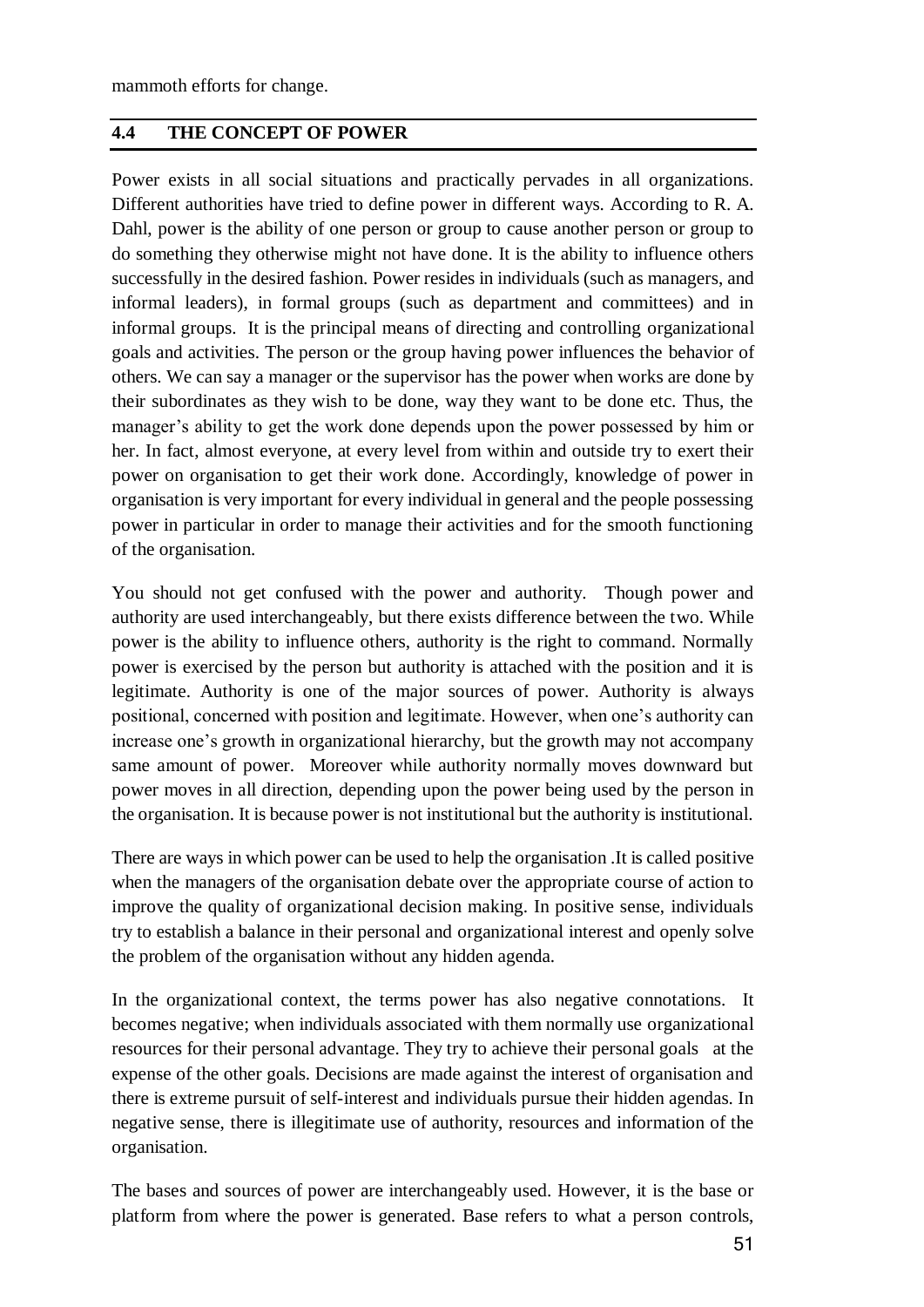which ultimately enables him/her to influence the behaviour of the group. While the strongest power base is legitimacy and greater power, the weakest is the coercion.

## **4.4.1 Importance of Power**

For a variety of reasons, power is very important and needed in the society. Not only the society needs power for its functioning, but people in the society seek power because of the following reasons:

- Power is used in the society to control the people and other resources so that they cooperate and help to achieve a society's current goals.
- Power can also be used to engage in politics and influence decisionmaking process in order to help promote new and more appropriate organizational goals.
- It is the power, which influences complexity, formality and centralization of activities in the organizations.
- Individuals having power even determine about the size of the organisation, allocation of rewards, selection of technology etc.
- Power is needed for the efficient functioning of the society.

## **4.4.2 Social Power**

Social power refers to the capacity to produce effects that is using that power one should be able to make another person or persons to do what you desire. There are two factors involved in social power to have its effects, viz. the intentionalityand orientation towards another person'sself, apart fromtheir body.

Social behaviour has clear intentional orientation towards another self. This orientation takes the other self into account in terms of one's acts, actions, or practices. The essence of social power should be parallel, that is it must have the capacity to produce effects through another self. Power is physical and not social when purposely employed to affect another person. Physical power applied in opposition to another's will is force. Getting a person to willfully give you something is using social power. But knocking them unconscious and taking something from them is the use of force. Social power works on the other's perceptions, dispositions, interests, will, and all other aspects of a person's self. Physicalpower however disregardsthe other person'sselfand uses physical means to take or get whatever one wants. Depending on what capabilities are employed, social power has different forms. Let us now deal with some of these social powers.

#### **1) Coercive Power**

Coercive power is the ability to make others do what they would not otherwise do. The means of coercion may vary such as use of weapons, the military, the police, jails, sanctions, threats, and so forth. There are other forms of power which involve cooperation, love, exchange etc. In addition other powersinclude power of competence, altruism, love, and rewards. Love and power have been seen as opposites, rather than essentially entwined. Justice has been seen as ideally independent of such power, rather than as based on effective power. Let ustake an example of i and j as before. Let ussay that 'I' have interest in X and 'J' has interest in Y. Now both X and Y can be negative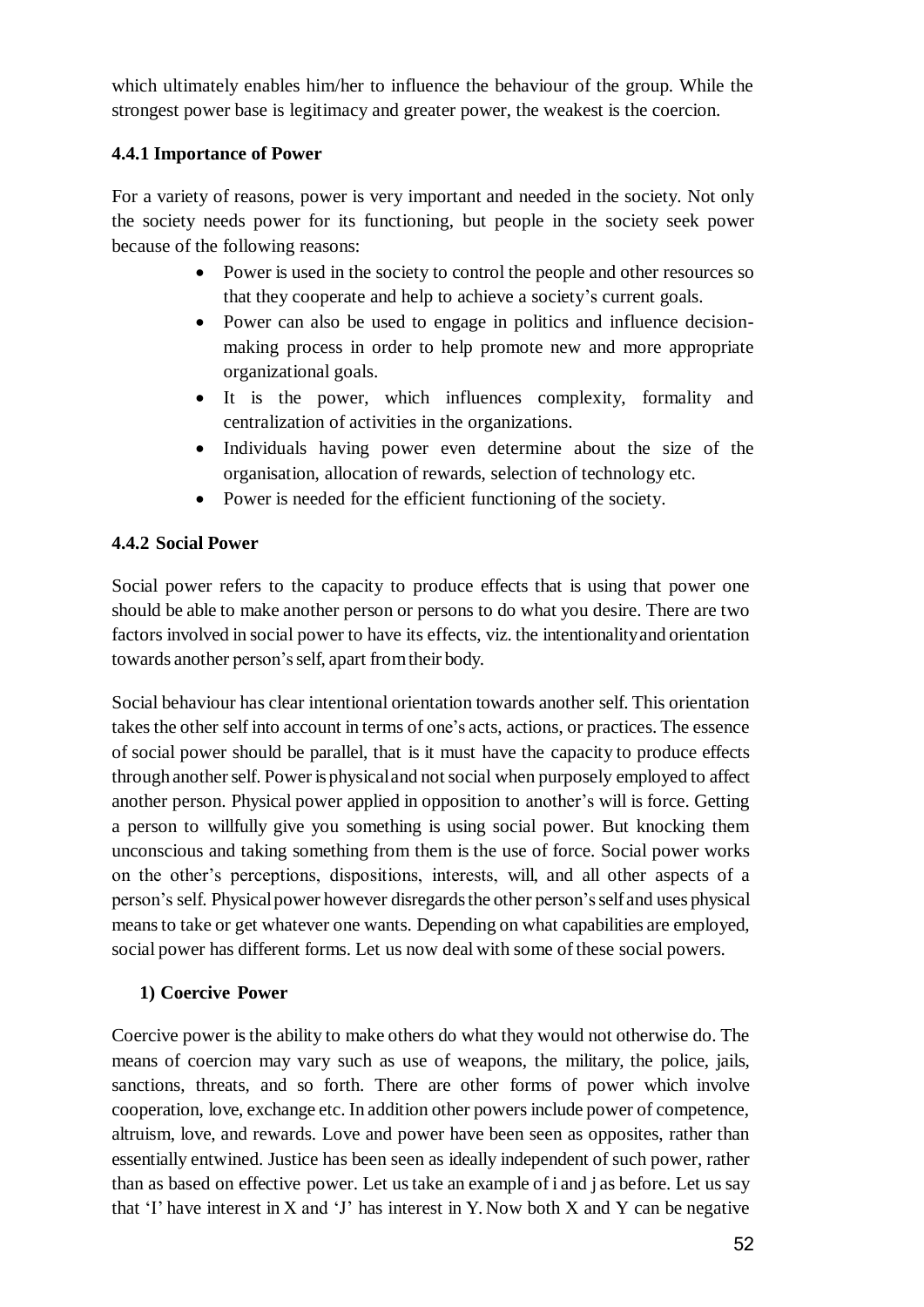or positive interests. That is, positively the person may say "I want . . ." or a negatively say "I do not want...."

Let X is positive for I and negative for J. For example, X may be J's wallet which 'I' wants and which j does not want him to have. For I to overcome J's negative interest X, while avoiding force, i must tie X to another positive or negative interest Y. This will make j have a balance preference of X to Y. This can be done by threatening that if j does not do X, then i will do (or refrain from doing) Y. For many, accepting official law is such a negative interest manifested only because of the connected threat of sanctions if the law is broken. The outcome then basically depends on the relative strength of the two negative interests. Between the wallet (money) or one'slife. The choice is between lying to convict a friend or a long jail term for oneself, the choice is not so clear. Coercion is more than a threat of some future sanction, however. A tortured spy can be threatened with additional suffering unless he yields the desired information. Here, as in kidnapping or posting bond, a deprivation is first applied, followed by a threat to continue (a negative interest y) if you do not accept the negative interest X (giving the secrets, paying a ransom, or appearing in court). This kind of coercive situation for j is also characterized by two negative interests between whom the person must choose. In both situations of coercion, j'sself is placed by i's threat between two powers, both of which are negative interests. Escape from this is prevented by two barriers as shown in the figure below:



Figure the two negative interests are shown as vectors bearing on the self. The length of the vectors indicates their strength. As in all psychologically inconflict situations, when i is coerced he would prefer to "leave the field," to run away from the threat. But this may be blocked, as shown bythe barrier in the figure, by one's physical weakness or by physical surroundings, thus forming a barrier to escape.

Another possibilitymay be counteraction, such as grabbing for the gun, producing one's own gun, calling for help, and so on, but this "escape route" also may not be possible, forming another barrier. With these counteractions blocked, only a choice between the threat and demand may be left, and the choice will depend on which of these two negative interests is stronger.

Negative wants are outside powers bearing on the self. They are powers imposing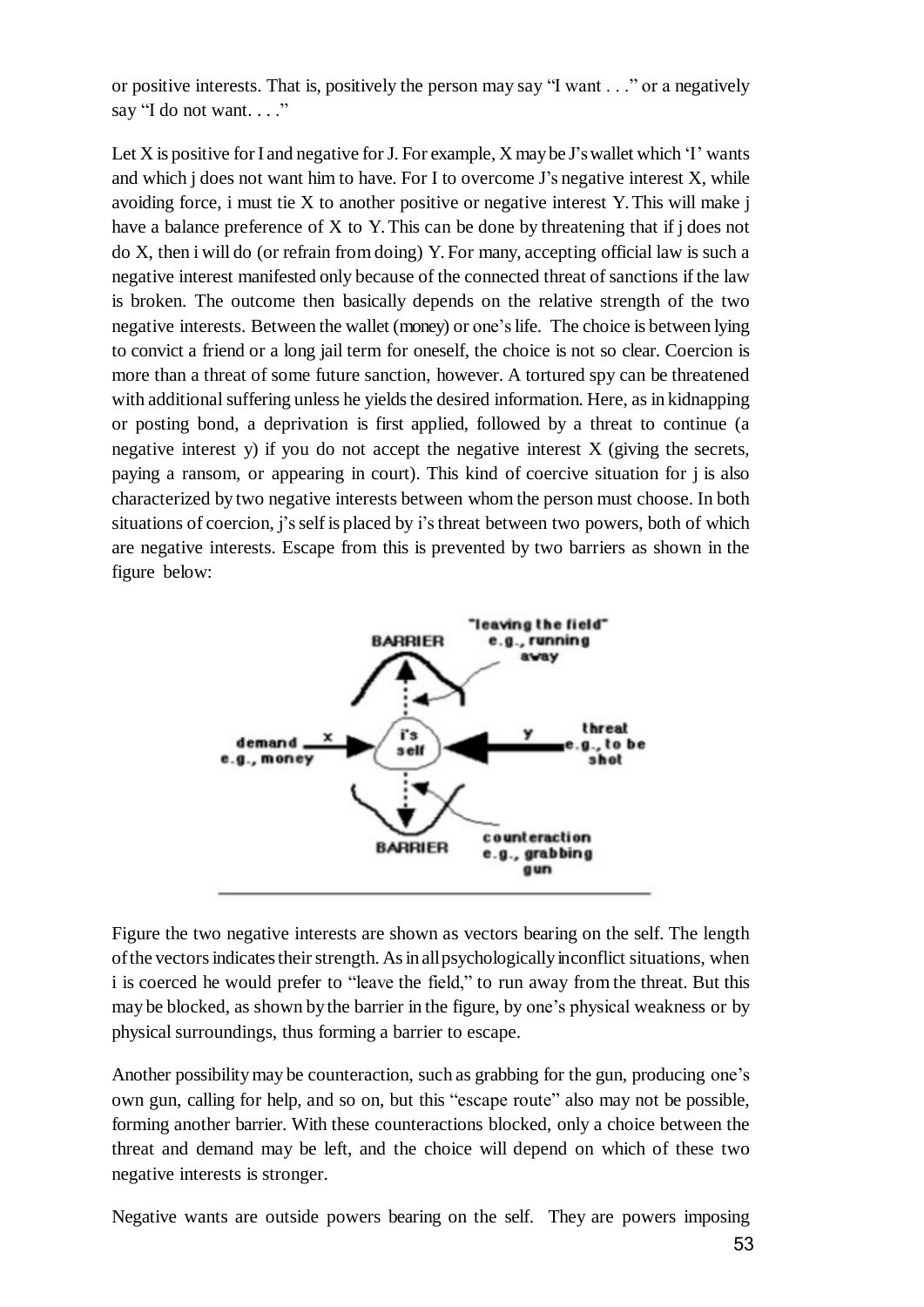undesired goals. When being robbed, both "escaping from the field" and others counteractions are positive interests, and thus moving outward. If positive interests are blocked one must choose between negative interests. Then the choice will depend on which negative vector is strongest. In this case Y is the stronger negative interest, the more powerful "I do not want . . . ," and thus X would be chosen over Y by i. Note that coercive power confronts the self with a doublenegative bind. Nonetheless, the self has a choice, even if between two negatives and therefore chooses willfully. A coerced individual's will is free, and in this lays the great unpredictability of coercion. On the other hand, force is predictable that is if a person hit on the head hard enough the person will be immobilized. A number of policemen can carry a personresisting arrest into the wagon. Also a person's opposition can be eliminated by killing him. But in coercion, a self-faced with two negative alternatives control the final choice.

Nonetheless, the choice of an interest X can be made more probable by increasing the power (negative interest) of Y. We do not know what j will do if i demands the turn over military secrets  $(X)$  or be shot  $(Y)$ . He may be a patriot. Honor or self-esteem may simply not allow him to betray his country to save himself. But, if j is threatened with the slow torture and execution of his family and is himself undergoing torture, his choice of X becomes more probable.

Thus coercive power is a capability to threaten a person into choosing one undesirable behavior over another. The success of coercive power depends on the strength of the barriers against escaping the threat and the strength of the two negative interests. If one negative interest is much stronger than accepting the threat, then coercion may be defeated. For example, a POW threatened with being shot if he doesn't divulge military secrets (a threat from which there is no escape), then he may say "Never! Go ahead, kill me."

Coercion is fundamentally a coupling of expectations and motivations. For example, "If you do not pay your rent, I will evict you." The link between the resulting expectations of deprivations and the negative want is through the psychological field.

A negative want does not stand alone. That is, the psychological field of coercion involves fundamentally another's behavioral dispositions and his expectations. His actual behavior, then, is a weighting of these dispositions within the coercive situation by his associated expectations of the outcomes.

The success of coercion, is then a function of these two variables, that is a person's behavioural dispositions, which is the negative interest X transformed through the person's psychological field, and his expectations, which relate negative interest Y to X within this dynamic field. This success will depend not only on the strength of the negative interest, but also on the credibility of its threatened manifestation, that is the expectation that the threat will be carried out.

For instance, if an indulgent parent uses hollow threats to keep his children in line, they soon will ignore the threats. Thus the parent's coercive power over the child will be weak. Credibility is a crucial concept in understanding coercive power, for the degree to which another expects a threat to be carried out determines how seriously the negative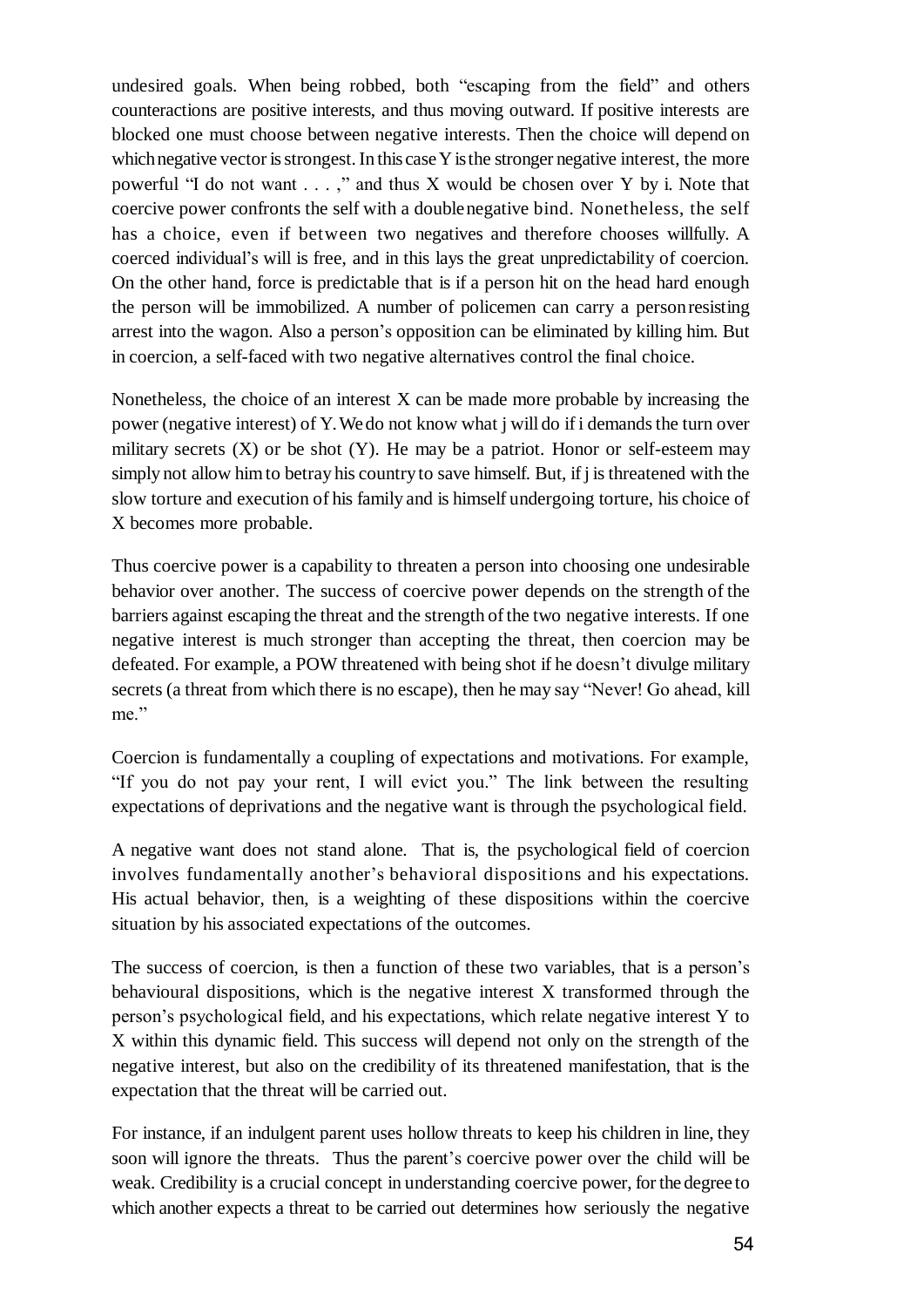interest will be taken. If the threat is incredible, then from j's perspective there is no coercion, for he has no opposing alternative negative interests to choose between.

To conclude one may state that (i) the negative interest of a person is a goal which the person does not want and the strength of this feeling is against it. (ii) Coercion is when the individual has to choose between two negative alternative interests with one being a threat makes the other the likely choice. (iii) The success of coercion depends on the expectations of the threatened negative interests, that is the threat's credibility in that how far it will be used.

## **2) Bargaining Power**

Coercion is characterized by two negative interests connected by a threat. Bargaining power is characterized by two positive interests connected by a promise.

Consider again two individuals i and j and now two positive interests x and y, each being of the form "I want. . . ." Let the situation be such that for i to gratify one interest, he must give up the other. For example, in order to buy a new car (one positive interest) you must give up considerably money (another positive interest). To get money, you must give up some ofyour time to work.To develop a skill, you must devote considerable time to practice. And so on. Our lives are full of such trade-offs.

Bargaining power involves two people having positive wants they can exchange. Each can forgo the gratification of one want in exchange for the other. Such exchange relationships not only refer to goods and money, but any positive interests whatsoever. Thus, a girl may yield to a boy's overtures in return for his promise of love; a colleague may be highly supportive in return for similar support. All these are positive interests or in economic terms, goods.

If through bluff and haggling, I, for instance is able to exchange the minimum Y he is willing to give up for the maximum gratification of his interest  $X$ , then J has given up his maximum X for a minimum Y.

Then 'I' has more bargaining power than 'J'. For example, let us say in looking for a new house you see a suitable one that you and your mate both decide is worth as much as Rs.4,00,000.00, a sum you could handle in your budget. The owner, however, is asking for Rs.3, 80,000.00. Knowing that the initial price on a home is always negotiable, you offer Rs.3, 40,000.00. Finally, after bargaining, you both agree on Rs. 3.65, 000.00. Since you were willing and able to go Rs. 4, 00,000.00, you had more bargaining power than the owner in this situation. In fact you paid less than you were willing to pay. The owner received less than he could have had.

To sum up, it can be stated that a person has bargaining power if he can exchange his interests with others. He has greater power than another if he gets more for less than he was willing to give up. Thus one can define bargaining power as a capability to use promises to entice a person into choosing one's behavior over another.

Note the similarity in bargaining and coercive power. Both work through another self. Both involve two alternative interests tied together. Coercion, however, involves two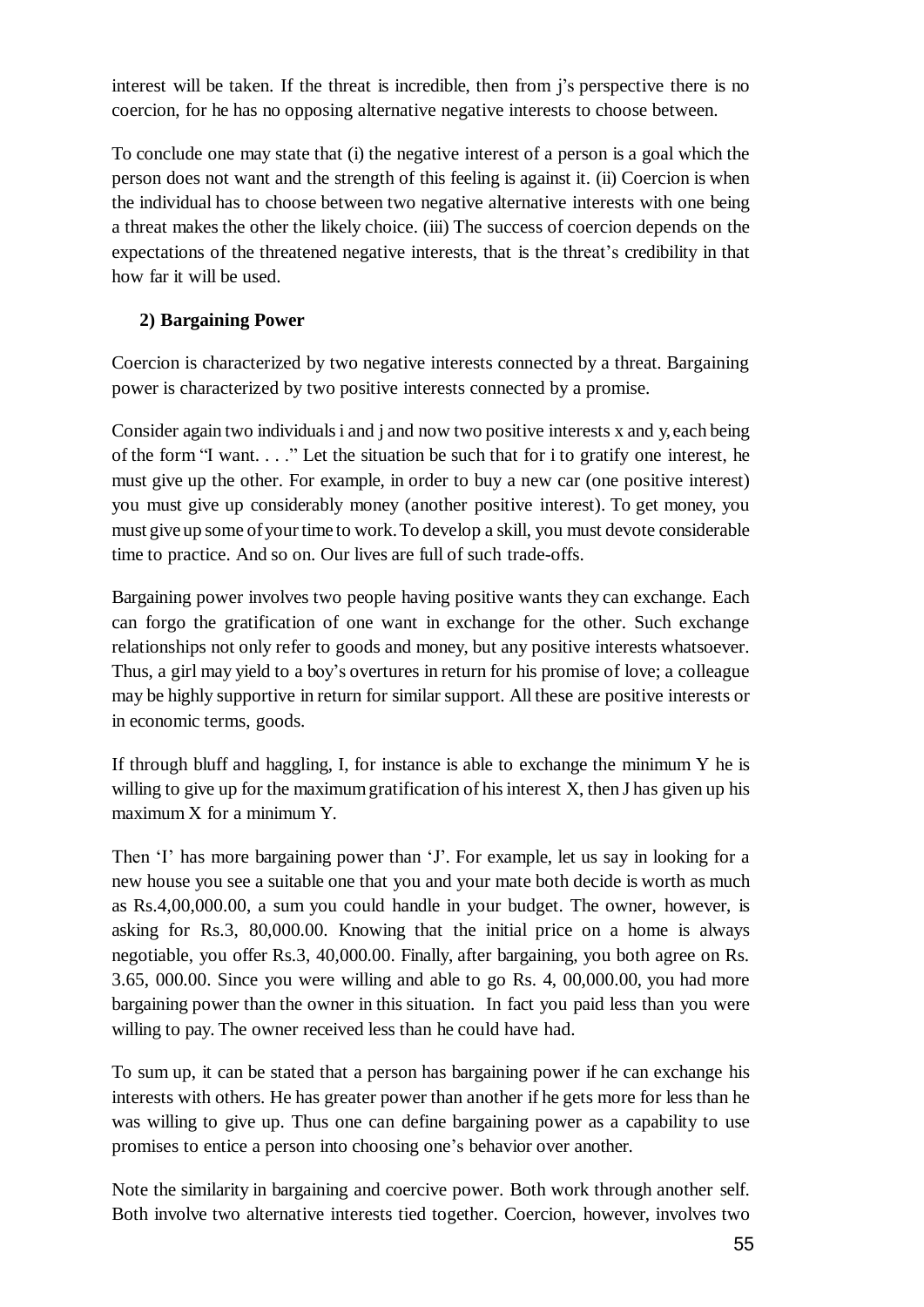negative interests. Bargaining involves two positive interests. In coercion, onegenerates a negative interest to cause another to select a connected undesirable alternative. In bargaining, one generates a positive interest to cause another to select it over a connected desirable alternative.

Psychologically, how do coercion and bargaining compare? Coercion works through expectations. By posing a credible threat of something unwanted, one tries to get another to select an alternative negative interest.

In bargaining, however, one uses promises of rewards rather than threats of deprivations. One hopes to induce another to accept the reward in exchangefor another positive interest.

And as in coercion, credibility is crucial. A person by reputation or by his previous behaviour or commitments, or his capability must show that he can and will follow through on his promises.

Let us now take up the domain of bargaining power. This form of power is often confused with economic exchange, such as in bartering possessions or buying and selling goods and services. This is only one arena for bargaining power.

The domain of bargaining power comprises all social relations. It is present in the exchange of status deference for protection, sex for security, or agreement for promotion. It is involved in the exchange of compliments, greetings, dinner invitations, and letters. Indeed, it underlies all social exchange, all situations of social reciprocity. Implicit in social exchange is a promise of a reward in exchange for some action. The promise need not be enunciated, but may be implicit in the other's field of expression or in the social relationship.

Economic exchange is usually explicit ("I'll give you five dollars for that book"), but this does not constitute a difference of kind, but of degree.

The same form of power is involved, as in "I'll scratch your back, if you'll scratch mine." The commonality is the presence of some mutual positive interests  $x$  and  $y$ , such that one person can exchange x for y and another y for x.

Since power is a key concept, let us see some of the definitions of power which are examined below:

- i. Power is the production of intended effects. If intentionality is omitted from this definition, it would be similar to power as a capabilityto produce effects.
- ii. Power is the ability to employ force. This definition confounds the difference between It does not take into account power in terms of non-coercive forms.
- iii. Power is when one's behaviour causes another's. This is a broad definition overlapping power in its various forms. As a person with power behaves, it affects others. One can affect another's perception, intentions, temperament, and moods without affecting his behaviour. In fact you may cause another to reassess his goals without changing them. This definition misses power's essence. It neither captures the genus or species of power, nor only obliquely taps its many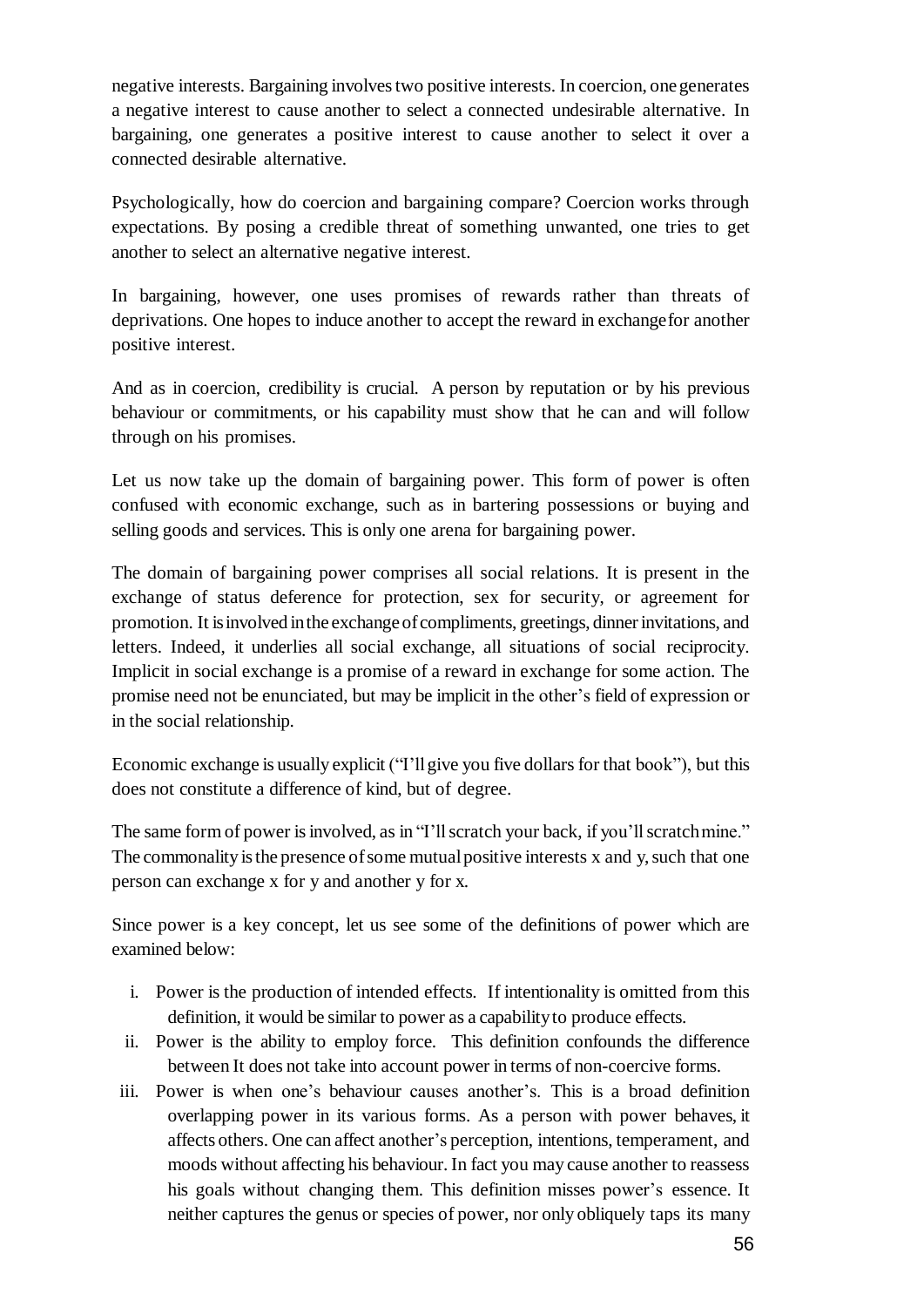forms.

- iv. A person i has power over another person 'j' to the extent that 'I' can get 'j' to do something that j would not otherwise do. Here power is defined as a form of power that is coercion. And the definition is restricted to having as distinct from exercising coercive power. And other forms of power are ignored or unappreciated.
- v. The power of 'I' over 'j' with respect to a given change equals the maximum strength of the resultant force which 'I' can set up in that direction, where strength is determined by the relative magnitudes of the forces activated by 'I' to comply and resist (Cartwright, 1959).
- vi. This definition is dispositional and involves intentions. It is a general definition, since it only refers to a resolution among psychological forces. It ignores physical power (force) and other non-intentional forms of power.
- vii. Power is the ability to satisfy wants through control over preferences and/or opportunities. Here also power is dispositional (ability) and intentional (control), and involves both coercion and bargaining (in my terms). Ignored by the definition are forces, unintentional power, and other forms of social power, including manipulative power.
- viii. Power is the relation between two parties modally characterized by (1) asymmetric influence, and (2) the predominance of negative sanctions (threatened or actual) as a feature of behavior in the dominant party. This makes power something more than a disposition. It is a "procession relation," a movement towards something. In form, it is coercive, with the emphasis on negative sanctions and resistance (negative interests).
	- ix. Power is the process of affecting policies of others with the help of (actual or threatened) severe deprivations for nonconformity with the policies intended. Here again, only one form of power is defined: coercion. Power as they define it does not include force (in my terms). It is pure coercion.
	- x. The essence of power is command Power is something one has, which is actualized in being able to get others to do what is wanted. It is therefore dispositional and intentionally exercised. And it can take the form of coercion, altruism (one obeys out of love for the person or his cause), or authority. It ignores bargaining, manipulative, and intellectual powers, in which no command need be involved, as well as force and, of course, the other unintentional forms of power.
	- xi. Power isthe ability to cause or prevent change. Here the essence of power is the capability to do something.

Power has been analyzed into its forms and characteristics. The different types of powers and the different components of power all act and interact together and no not act independently. Similarly, power in its various forms and characteristics are united in reality, although these are analytically separable. Concerning social interaction particularly, the various forms of power can all coexist in the same relationship, forming a balance, a power field. Thus, even in an innocuous conversation with a stranger one may use manipulative power in steering the person conversationally towards my interests. All the forms of power are present and active in a unified but invisible whole.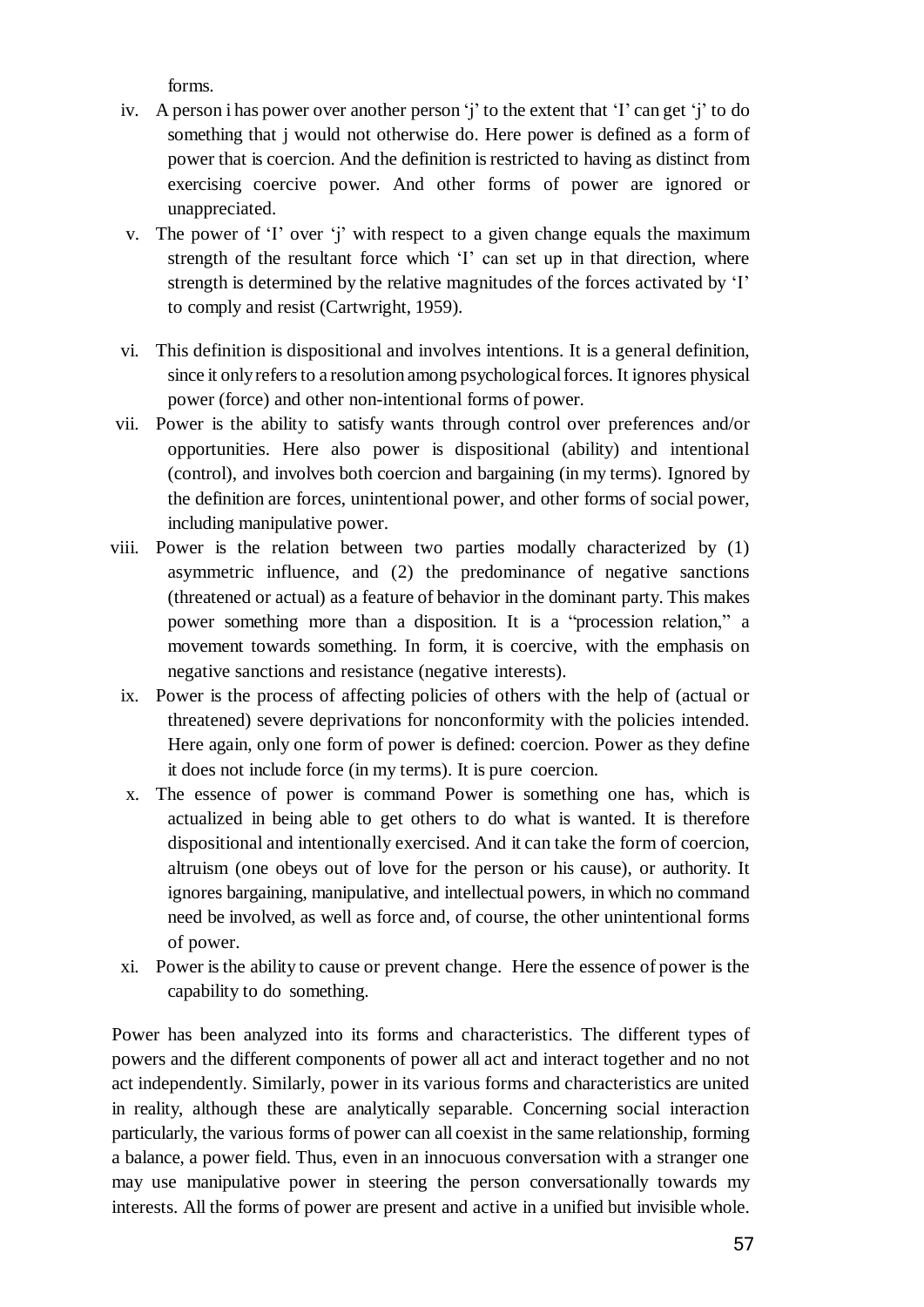It isthe overall concrete resources of power reflecting this whole, which comprise power as status. On this, let me briefly consider status again.

## **3) Power as Status**

As a status, power means having power. It includes both the resources ofpower and their effective manifestation. It also includes all forms of power or their combination, depending upon the situation. Status is a bundle of characteristics upon which there is consensus asto their desirability. One such cluster is wealth or a person's command over an abundance of desirable possessions. Another is prestige, or a person's honour, respect, desirable reputation, or glamour. Power is a cluster that combines those capabilities underlying power in its various forms. As a cluster, power is a component of social space. It locates people in social space by virtue of their over-all capabilities for exercising power in all its social and nonsocial, intentional and unintentional, and coercive and no coercive forms. Thus, power as status is clearly a generalized component. It subdivides into different aspects, elements, and forms as previously discussed.

## **4.4.3 Essence of Power**

Power is a concept basic to understanding a realityof potentialities and actualities. Let us see what power within this view is. (i) First, power isthe linkage between different states of being; between potentialities and actualities, between dispositions and manifestations, and between determinable and determinants (specifics). (ii) Power is that linkage that is strength of becoming, an active will to completeness. It is a push from the level of pure potentiality, of mere possibility, to ever greater levels of clarity and definiteness. (iii) Third, it is an imminent energy, an inherent force towards identity of all beings. (iv) Fourth, it is a vector whose direction is towards greater specificity, determinateness, completeness, identity, and whose magnitude is the strength of becoming, will to completeness, and force towards identity of a being. This is saying that power has a direction that is it is "pointed" at something and it represents the strength to actualize a potential of some kind. (v) Finally, in essence, power is a vector towards manifestation.

## **1) Power, Relative or Absolute**

Is power as understood here relative or absolute, a quality of being or a relationship between being? Overwhelmingly, social scientists have defined (social or political) powers as relative. According to this view, power is some kind of ability of a person to impose him on another. This ability must be relative to the other, and the conception is therefore comparative.

At the same time, power has the capacity to produce effect. It comes from within a being as a pushing towards ever more completeness. In this meaning, power is a quality of being. It is absolute and no relatives. When we consider our power, therefore, we must separate two aspects. There is, first, our power toward distinctiveness as a living being, which is as a capacity to produce effect. This is a human quality, no less distinctive of our individuality than our personality.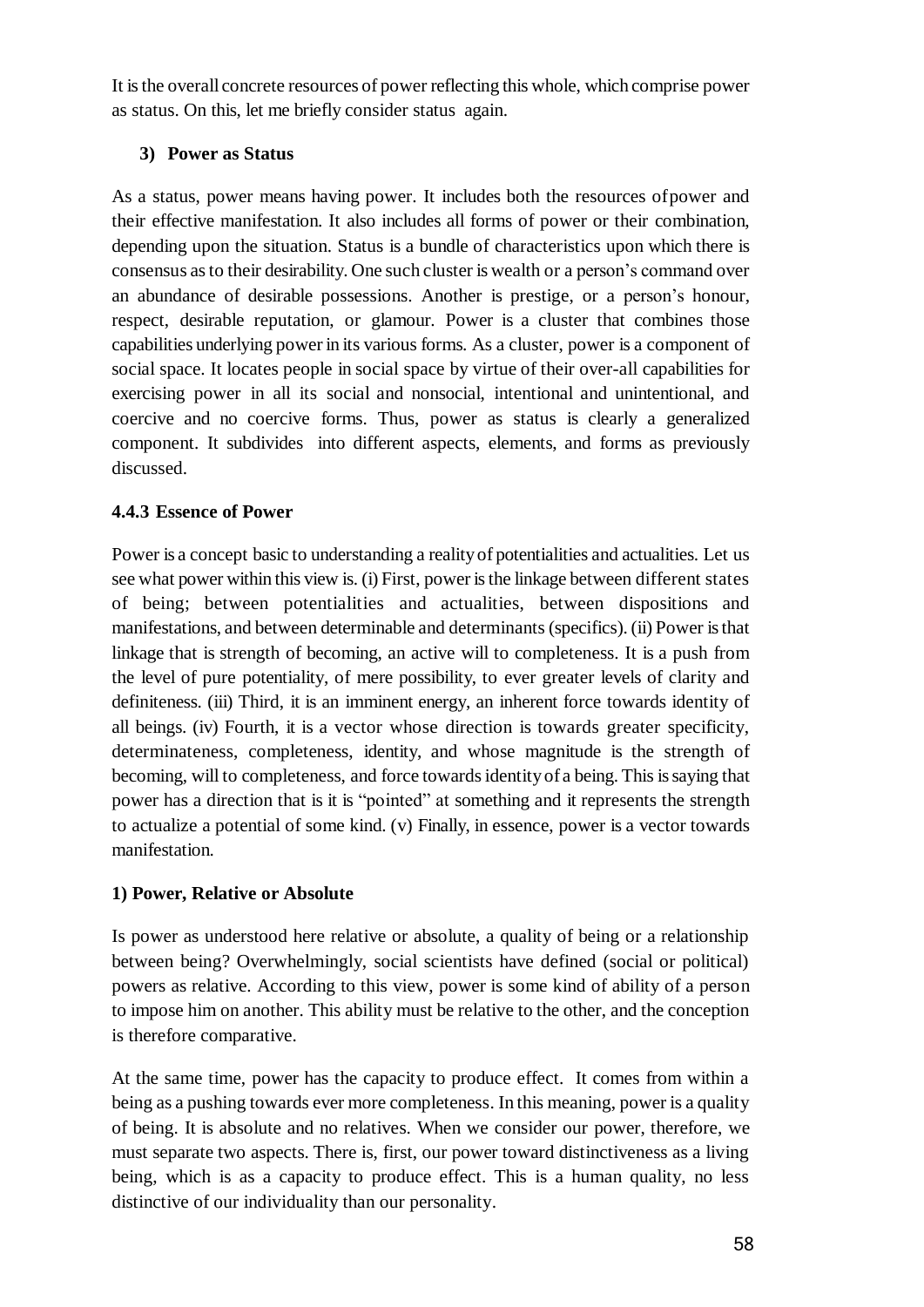## **2) Identive Power**

Most discussions of power imply that it is an ability to achieve intended results, usually in terms of getting some other person to do what he would not otherwise do. The focus on intention illuminates one face of power and power is a capacity to produce both intended and unintended effects. The unintended manifestation for example refers to a person's mere existence causes others to take notice, to take him into account, to compensate for him. As he walks down a sidewalk, he has the power to become manifest in the perception of other pedestrians, and to produce compensating movements. If he is well dressed, young, and handsome, he has the power to attract admiring glances. If he is also tall and muscular, he may cause some especially timid souls to be careful they do not bump into him.

Identive power is the fundamental striving of all beings for determinateness, for completeness, for an explicit identity. It is thus the will to power. Identive power is the basic, the super ordinate, upward striving to completion labeled variously by psychologists as the drive to power, to self-assertion, to self-esteem, to selfaffirmation, to identity. It is that which gives underlying direction to our activities, interests, and goals. It is our future oriented law of movement. In the words of Alfred Adler, Identive power is the capacity of one's being able to produce effects, whether through other selves or through the environment.

## **3) Assertive Power**

The unintended, active becoming which is natural to all beings is identive power. For us as human beings, however, much of our activity is focused, purposive, and intentional. We transform identive power into a means towards the accomplishment of some goal, the gratification of some need, the satisfaction of some interest.

Because the focus here is on social behaviour, one can divide these manifestations of intentional power into three levels: the environment, another's body, and another self. Turning to the first level, the environment, we have a variety of powers which we often call abilities. Our strength, memory, reason, verbal fluency, numerical fluency, intelligence, and so on is powers through which we manifest our interests. As we intentionally bring these powers to bear against the environment through our perspective, we are asserting our interests. For this reason, we call this form of power assertive. It is a pushing outward, but not only the essential pushing of all beings, but the thrusting against external powers, a struggle, to manifest one's future goal.

#### **4) Power and Interests**

Intentions are interests being manifested through behaviour, and thus involve three elements: interests, gratification, and will. Interests are activated attitudes, which in turn are linked to the basic needs. Needs are source of psychological energy driving persons to seek security or sex, to self-assertion or pugnacity, and so on. As culture becomes more and more complex, and the knowledge and experience increase, one tends to connect these needs and their gratification to an increasing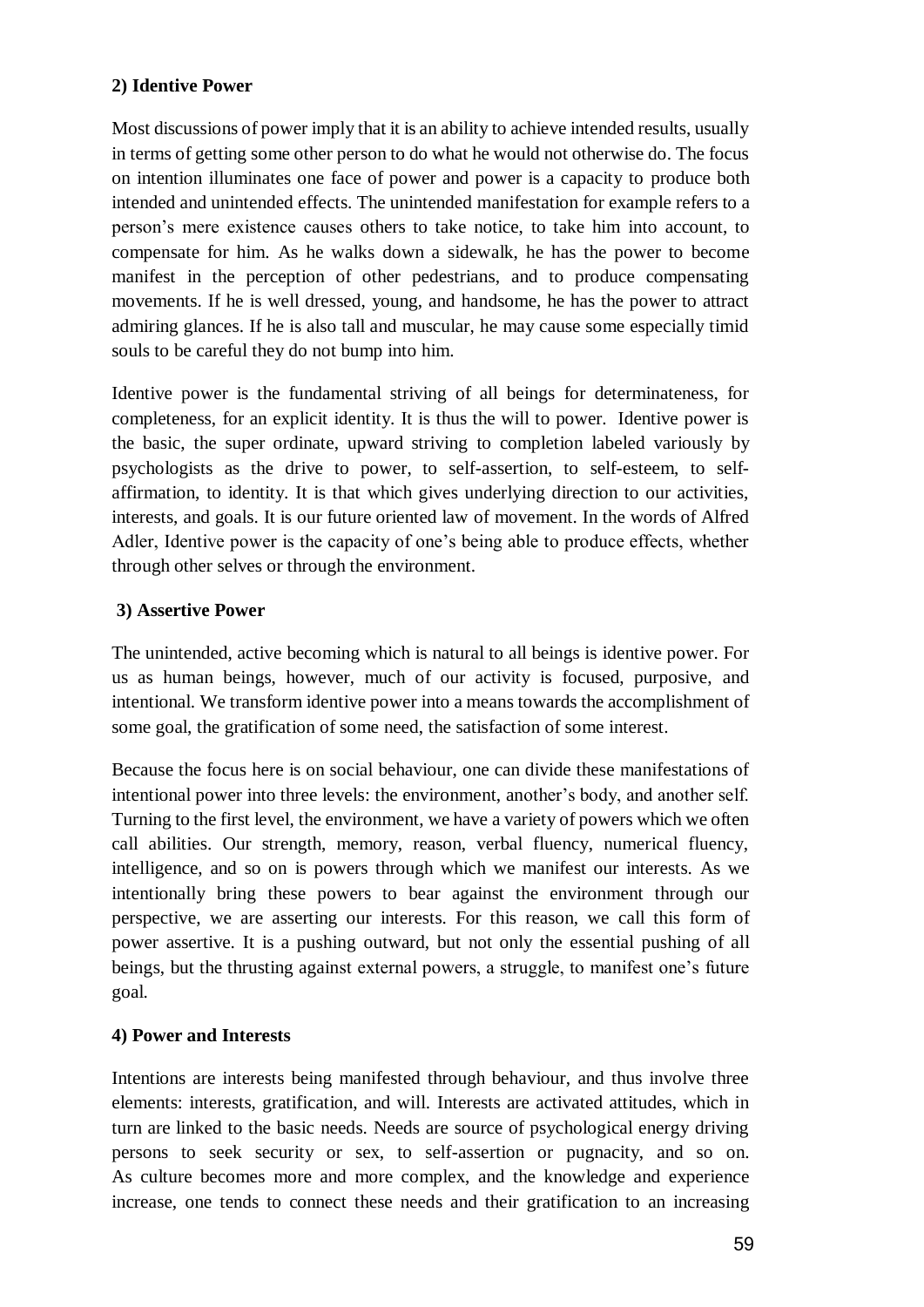extended attitudinal lattice. Needs become gratified through a variety of attitudes and one attitude may help satisfy more than one need. The attitude thus gives specific direction to our needs. It matches the universal needs to the widely varying complexities of different cultures and to the circumstances of the individual's time and place.

It is within the attitude, the sentiments and roles are located. Sentiments are attitudes sharing the same goal, although they may satisfy different needs. Thus, one finds a clustering of attitudes into the religious, career, sports and games as well as sentiments. Most importantly, one finds the self-sentiment and the superego sentiment. The former are "the attitudes centered on the self, which include wanting to control one's mental processes, avoiding damaging self-respect, being first-rate in one's job, having a reputation for honesty and high principles, and to be responsible and in charge of things". On the other hand, the superego sentiment is a cluster of attitudes "centered on being moral, including duty to church and parents, unselfishness, avoiding sexual sin, gambling, and drinking and maintaining good self-control".

Even though attitudes cluster by goal into a specific sentiment, the situations related to these goals may differ. The self-sentiment, for example, may involve situations ranging from occupation to games to parent child and husband wife relationships. However, there are attitudes which share both the situation to which they are relevant. A role is a clustering of attitudes that refer to the same situation and that have the same goal. Attitudes sub serve the needs, and thus the needs surely form an element in these attitudes. In addition, there are three other elements viz., the integrated self, involving our ego and superego, a physiological autonomic element, in effect comprising our unconscious id, and our external context, that which we perceive.

Thus we find attitudes as the basic motivational unit, the dispositions defining our needs, goals, sentiments, and roles. Attitudes combine id, ego, and superego and frame our motivational structure. As dispositions, however, attitudes have direction (the goals) but no necessary power to be manifest through behaviour. For example, we may want to eat steak, but that particular attitude may be dormant because we are not hungry. We must bring into the picture the notion of activated attitudes and dormant attitudes, in which the activated need is one that not only has direction but a power to be manifest (to be satisfied). The seat of this power lies in the psychological energy associated with the needs. It is the same in form as identity power, in that it has the capacity to produce effects.

The attitude gives direction to this power which in turn gives attitudes strength tobecoming; together they form our interests: our attitudes and their associated powertowards-gratification. Since attitudes, the basic motivational units, involve both the integrated self ("I") and the goal, the attitude thus defines an intentional disposition.

There are two kinds of motivational powers, the first being a person's interests that are directed by the associated attitudes and given magnitudes by their power toward gratification. The second power corresponds to a person's intention, that is, it is the resolution of the power of an interest with the power of the will towards its gratification. Thus, assertive power is the conjunction of our interests whose goals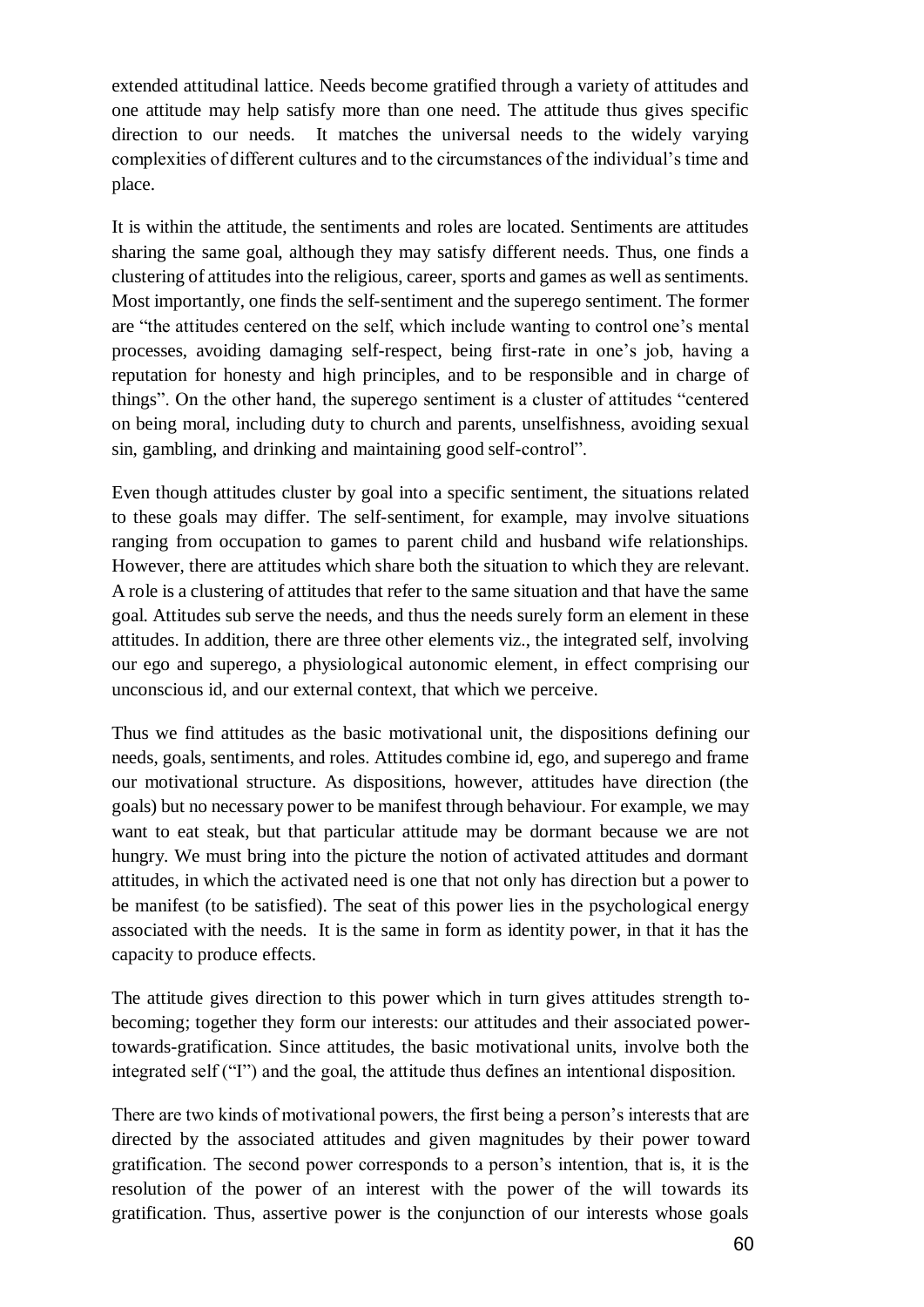focus on the environment, such as learning to swim, pruning flowers, or building a fire, and our will to gratify them.

## **5) Force and Physical Power**

We satisfy our interests not only against the environment, but against others as well. In understanding power directed intentionally towards others, there is one primary consideration that is whether the power is directed towards the other self or his body?

Power directed towards another self is oriented towards the other's psychological field, perceptions, motivations, behavioural dispositions, interests or intentions. For instance the advertisements, propaganda, commands, threats, inducements, deception, promises etc. that we make are examples of power directed towards another self.

Power also can be directed to another's body. This distinction between the self and body oriented powers is what divides two healing professions: medicine and psychoanalysis. Medical doctors are concerned with the body's health and so direct their powers towards its wellbeing; psychoanalysts concerned with the self-use their powers to help another self-integrate and direct its interests and use its own powers.

Power directed intentionally towards another's body is called physical power. There are many kinds of physical powers, of which one, the medical, has already been mentioned. Prostitutes, masseurs, gymnasts, beauticians, and so on are known for their manifestation of particular physical powers. There is a type of physical power which is central to social area, which intentionally and physically affects a person contrary to his will. It is not oriented towards influencing, changing, or altering the person's choice, but to directly opposing it physically. This is called force, which refers to trying to physically affect another's body or interests contrary to that person's intentions. This idea of force uncovers a nest of issues, some of which should be clarified here and the rest in conjunction with the discussion of social power.

Now, to use force means is to use physical power to overcome the resistance of another's will. Thus, a holdup is not force, but if the person hits you over the head and takes your money in spite of your willful opposition, that is force. The second is between coercing a person's will or physically overcoming it. Everyone can be forced against their will. They can be tied up, knocked unconscious, carried off to jail, regardless of their will's opposition. But no one can be forced to do something against his will. He can only be coerced.

#### **4.5 LET US SUM UP**

Social conflict is exclusively an aspect of social power. To understand social conflict we must deal at the level of social powers and their related factors. When two persons or more than two persons clash with each other verbally or physically, there is a conflict and in a social situation it turns out to be a social conflict. The social conflict cannot be understood without taking into consideration the social power as most of the conflicts that emerge in a social situation is related to the power one has and the power one is able to wield. In this unit we learnt about the above factors, in addition to the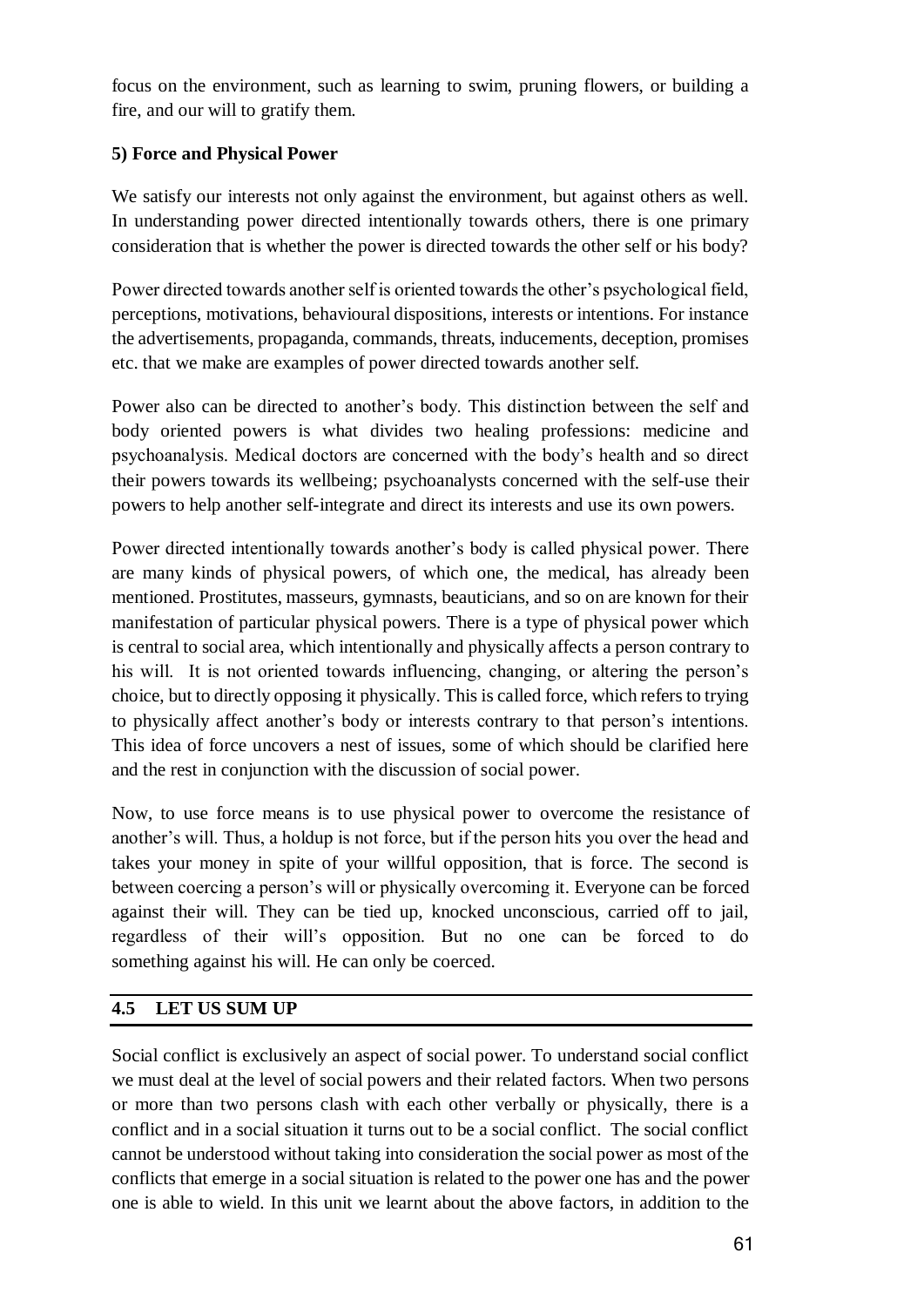nature of social power and family power and how these affect individual's behaviours.

Defining Conflict, we pointed out that it is the confrontation of powers. But power takes many forms. Power can be identified. It can be assertive, altruistic and manipulative, coercive and physical, and so on. Some powers are intentionally directed, as are assertive and bargaining powers; some powers are directed wholly towards a person's body, as is a blow to the body or application of force to make the person submit.

The social conflict means intentionally taking into account other persons ion the environment or in the society. In social conflict the persons concerned use power to produce effects, and social power is an intentionally directed measure to produce effects on the other person or through another person. Social conflict is then the confrontation of social powers.

In order to understand power, coercive power and social conflict we need to know about violence and how far it is the same as coercive power. We learnt in this unit that Violence directed towards coercing another's will comprise either a threat or deprivation, and is an indication of the application of coercive power.

We discussed the many ways of resolving conflicts besides exchange and coercion. However, for one reason or other these may be undesirable or unworkable. One can then abdicate the interest. If success does not seem worth the cost, x may be left to the other person.

Social power refers to the capacity to produce effects that is using that power one should be able to make another person or persons to do what you desire. There are two factors involved in social power to have its effects, viz. the intentionality and orientation towards another person's self, apart from their body.

Social power has different forms and these include coercive power, bargaining power, and power as a status. Under essence of power we discussed power as a concept basic to understanding a reality of potentialities and actualities. Power was discussed in terms of relative and absolute. We defined identive power, assertive power and pointed out as to how power and interests are inter related.

| <b>GLOSSARY</b><br>4.6 |                                                                                                                                                |
|------------------------|------------------------------------------------------------------------------------------------------------------------------------------------|
| <b>Authority</b>       | : When power is legitimized it becomes authority                                                                                               |
|                        | <b>Charismatic Power:</b> Power derived from exceptional personality and abilities of<br>the person which influence and inspire the followers. |
| <b>Coercive Power</b>  | : The power to give punishment or withhold it.                                                                                                 |
| <b>Power</b>           | : The ability of a person or group to influence other person or<br>group                                                                       |
| <b>Social Norms</b>    | : some guidelines which implicitly or explicitly govern our<br>action.                                                                         |